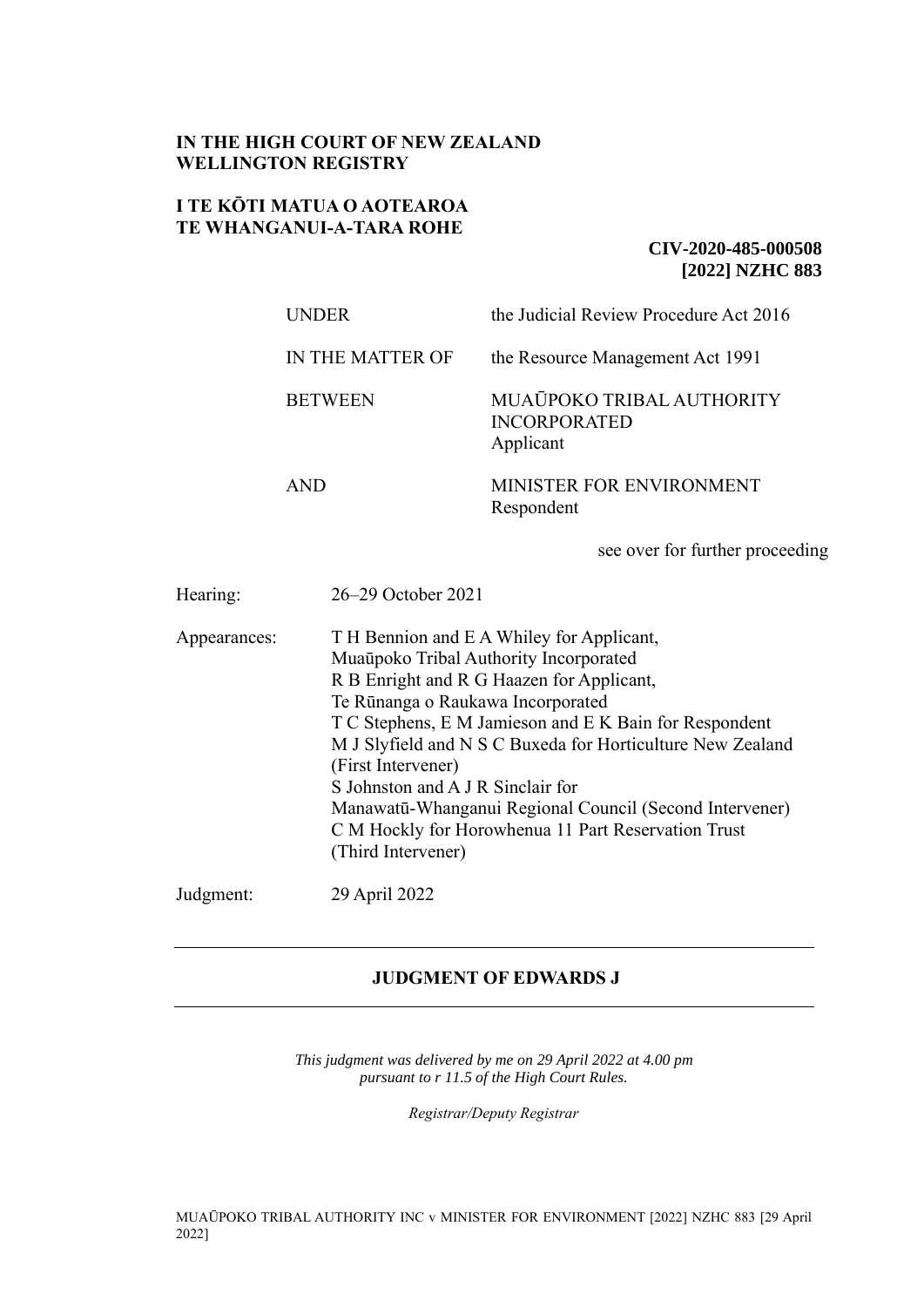## **CIV-2020-485-000489**

UNDER the Judicial Review Procedure Act 2016 IN THE MATTER OF the Resource Management Act 1991 BETWEEN TE RŪNANGA O RAUKAWA INCORPORATED Applicant MINISTER FOR ENVIRONMENT

Respondent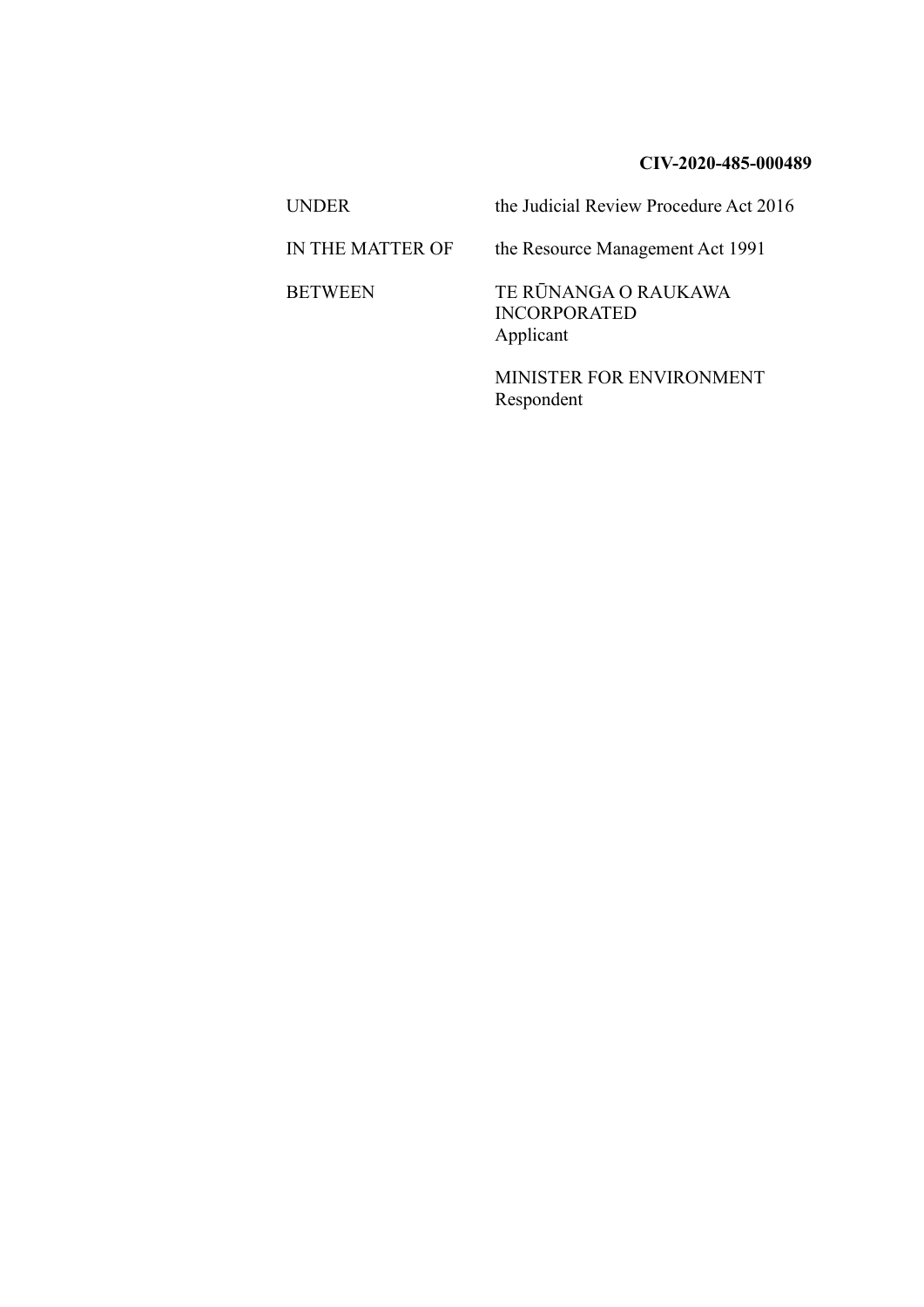| <b>Summary of findings</b>                                                     | $[9]$              |
|--------------------------------------------------------------------------------|--------------------|
| Lake Horowhenua and Hōkio stream                                               | $[18]$             |
| <b>Statutory framework</b>                                                     | $[32]$             |
| A cascade of planning documents                                                | $[32]$             |
| Contents of a national policy statement                                        | $[35]$             |
| Process for the development of a national policy statement                     | [38]               |
| Regional Council planning process                                              | [46]               |
| <b>The NPS-FM 2020</b>                                                         | [50]               |
| Part $1$ – preliminary provisions                                              | [51]               |
| Part $2$ – objectives and policies                                             | $[54]$             |
| Part $3$ – implementation                                                      | [56]               |
| Exemptions                                                                     | $[71]$             |
| Part 4 – timing and transitional provisions                                    | [75]               |
| <b>Development of the NPS-FM 2020</b>                                          | [76]               |
| <b>Essential Freshwater Work Programme</b>                                     | $[76]$             |
| Consultation on initial draft national policy statement                        | [80]               |
| Concerns about the impact on vegetable growing areas                           | [84]               |
| Development of the vegetable growing exemption                                 | [89]               |
| <b>Regulatory Impact Analysis</b>                                              | $[94]$             |
| The in-principle decision                                                      | [98]               |
| <b>Further</b> consultation                                                    | $[101]$            |
| Briefing paper dated 15 July 2020                                              | [104]              |
| Section 32 Report                                                              | $[109]$            |
| Final decision                                                                 | $[112]$            |
| Work on a replacement                                                          | [113]              |
| The meaning and effect of the vegetable exemption                              | [114]              |
| Is the vegetable exemption contrary to s 5 of the RMA?                         | [126]              |
| Does s 5 of the RMA contain environmental bottom lines?                        | $[130]$            |
| Does the vegetable exemption otherwise contravene s 5?                         | [146]              |
| Is the vegetable exemption contrary to ss 6 and 7 of the RMA?                  | [153]              |
| Is the vegetable exemption legally invalid for other reasons?                  | [169]              |
| Scope of the vegetable exemption                                               | [169]              |
| Internal inconsistency                                                         | [173]              |
| Did the Minister fail to take into account mandatory relevant considerations?  |                    |
|                                                                                | $[179]$            |
| Mandatory relevant considerations in ss 6 and 7 RMA                            | [183]              |
| Relative strengths of relationships to the Lake and stream                     | $[193]$            |
| <i>Alternatives</i>                                                            | $[201]$            |
| Was there adequate consultation on the vegetable exemption?                    | $[205]$            |
| Legal framework                                                                | $[209]$            |
| Consultation on the vegetable exemption                                        | $[214]$            |
| <b>Discussion</b>                                                              | $[227]$            |
| Was the decision to include the vegetable exemption contrary to the principles |                    |
| of the Treaty of Waitangi?                                                     | $\left[242\right]$ |
| Was the decision to include the vegetable exemption unreasonable?              | [260]              |
| <b>Result</b>                                                                  | $[266]$            |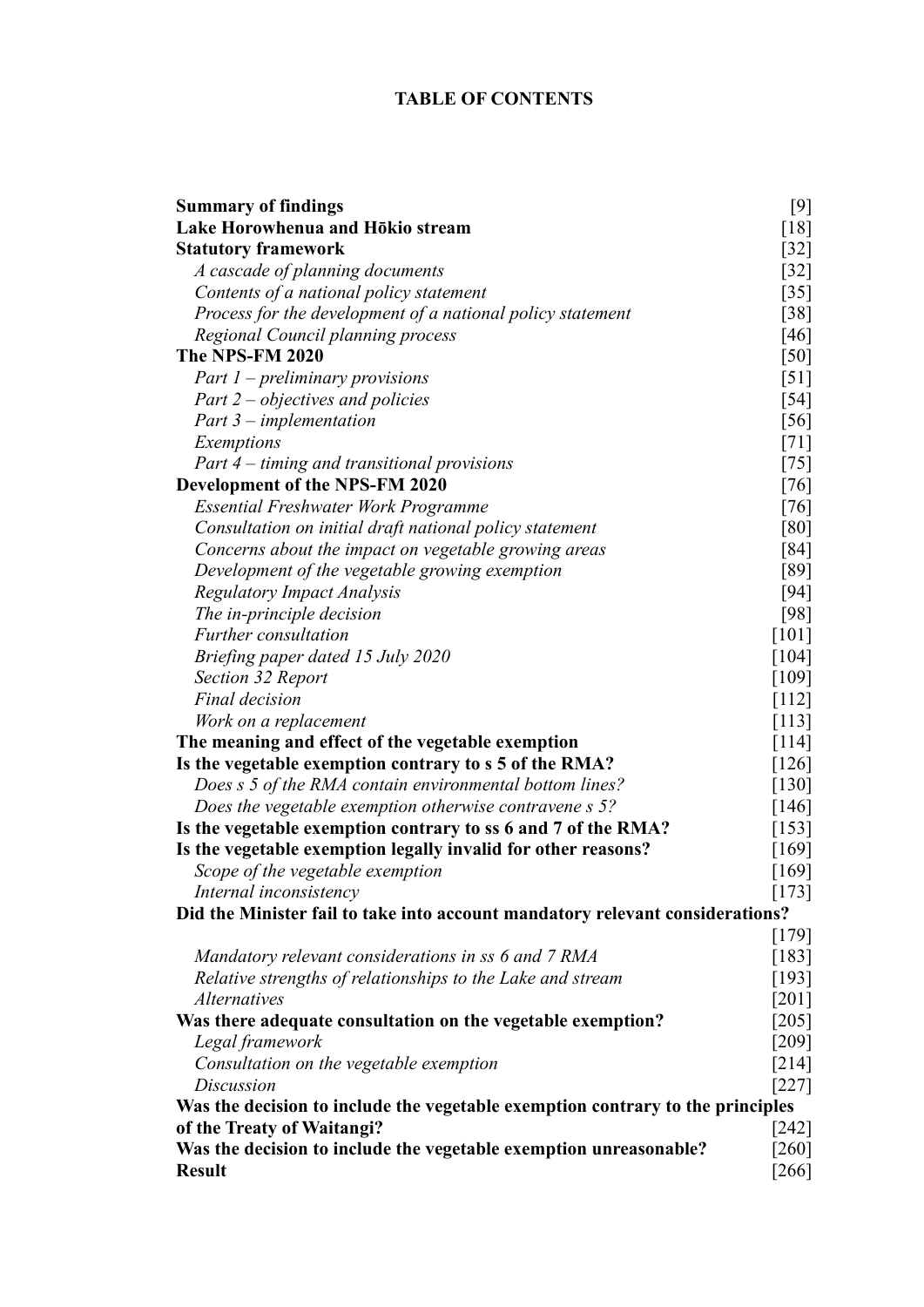[1] Lake Horowhenua is a shallow dune lake on the Manawatū coast. Once a water body of abundance, the Lake is now one of the most polluted and degraded lakes in the country. Contributing to that polluted state is run-off from the horticulture and farming activities carried out on the surrounding land. The Lake, the Hōkio stream and their related catchments are located in the heart of a major growing area for the domestic supply of vegetables.

[2] The applicants ("Muaūpoko" and "Raukawa") each represent iwi and hapū who assert tino rangatiratanga (autonomy or authority as people), kaitiakitanga (guardianship) and mana (authority over land and water) over Lake Horowhenua and the Hōkio stream. For these respective iwi and hapū, the Lake, stream, and related catchments are taonga (treasures) and tūpuna (ancestors). Although they have competing claims to the water bodies, the applicants and those they represent share a common objective of restoring the mauri (life principle) and mana (prestige or reputation) of the water ways within their rohe.<sup>1</sup>

[3] That objective is also reflected in the Essential Freshwater Work Programme which the Government launched in 2018. That Programme has an aim of stopping further degradation and loss of New Zealand's freshwater resources, reversing past damage, and addressing water allocation issues.<sup>2</sup> Part of the Programme involved the promulgation of new national direction instruments under the Resource Management Act 1991 (RMA), including a new National Policy Statement for freshwater management. A National Policy Statement enables central government to provide direction to local authorities regarding their planning documents.

[4] The National Policy Statement for Freshwater Management 2020 (NPS-FM 2020) came into force on 3 September 2020.<sup>3</sup> It sets out policies, objectives and national bottom lines for water quality that regional councils must implement in regional policy statements and plans.

<sup>1</sup> These Māori terms and their translations are adopted from Waitangi Tribunal *Stage 1 Report on the National Freshwater and Geothermal Resources Claim* (Wai 2358, 2012) at 1 and 239–240.

<sup>2</sup> Ministry for the Environment and Ministry for Primary Industries *Essential Freshwater: Healthy Water, Fairly Allocated* (October 2018) at 7.

<sup>3</sup> Minister for the Environment *National Policy Statement for Freshwater Management 2020* (issued by notice in the *New Zealand Gazette* on 5 August 2020 and taking effect on 3 September 2020).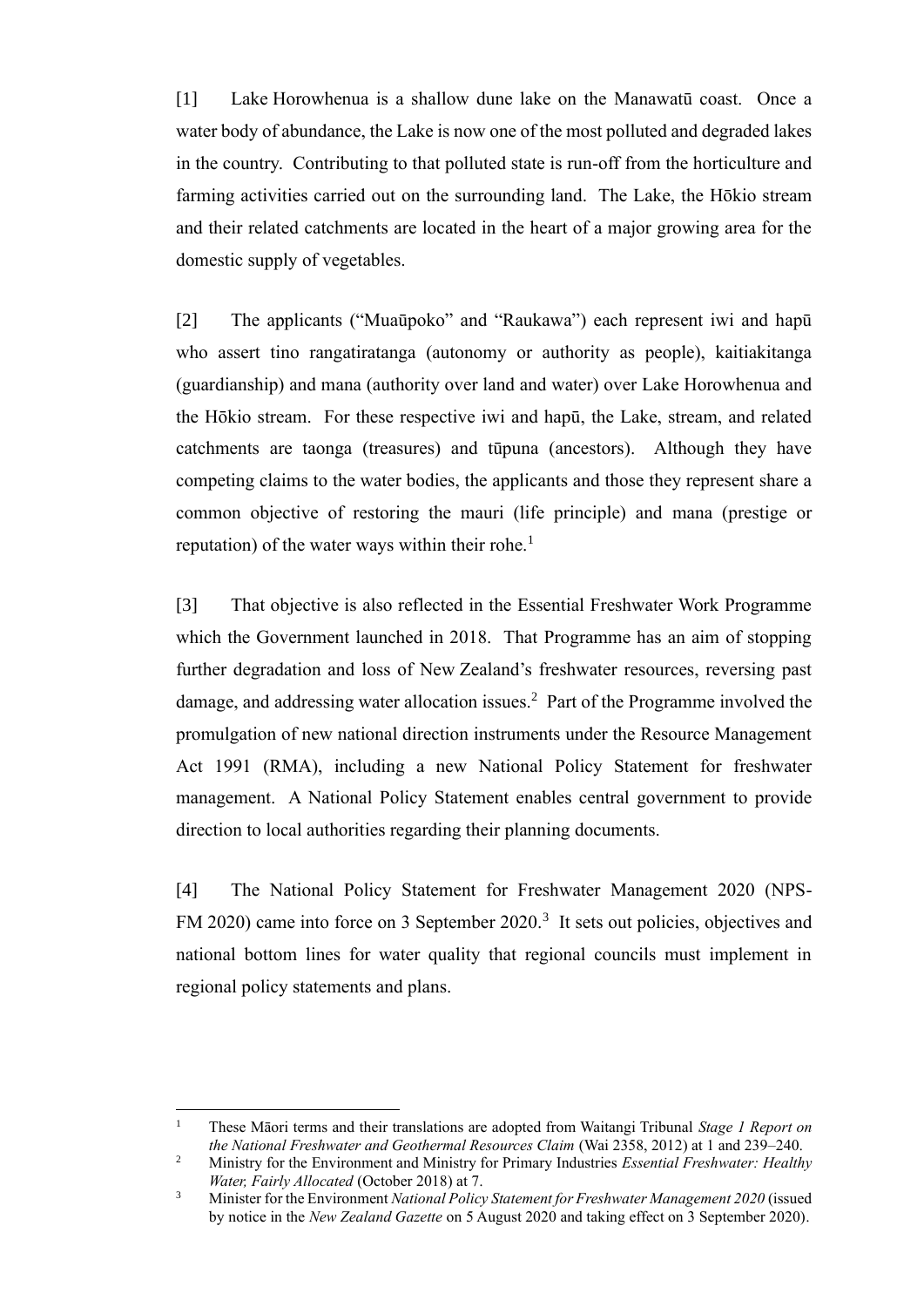[5] This proceeding concerns the Minister for the Environment's decision to include clause 3.33 in the NPS-FM 2020. That clause is known as the vegetable exemption. The exemption was inserted after submitters on the draft NPS-FM 2020 raised concerns about the application of some of the national bottom lines compromising the domestic supply of vegetables.

[6] The effect of the vegetable exemption in this case is that it permits the regional council to set certain water quality targets for Lake Horowhenua and the Hōkio stream below national bottom lines. If targets are to be set below national bottom lines they must nevertheless still be set so as to achieve an improved state without compromising the domestic supply of vegetables and food security. The vegetable exemption has a limited life and will expire either 10 years after the commencement date, or when replaced by National Environmental Standards or other regulations made under the RMA, whichever is the earlier. Work on a replacement for the vegetable exemption is ongoing.

[7] The applicants feel a deep sense of grievance that the Lake and other waterways are being treated differently to other water bodies in New Zealand. They see the exemption as a licence to continue polluting their taonga and tūpuna. Both applicants seek judicial review of the decision to include the vegetable exemption in the NPS-FM 2020. They challenge the legality of the exemption and its compliance with Part 2 of the RMA and the principles of te Tiriti o Waitangi (Treaty of Waitangi). They say the consultation on the exemption was inadequate, and that the Minister for the Environment failed to take into account mandatory relevant considerations in making the decision to include it. It is also claimed that including the exemption was unreasonable.

[8] The Minister for the Environment says that none of the grounds of review are made out.

## <span id="page-4-0"></span>**Summary of findings**

[9] The key response to the applicants' claims arises out of the way the vegetable exemption operates. I interpret the exemption as permissive in nature. That is, it enables, but does not require or direct, a regional council to set a target attribute state below the national bottom line for that particular attribute.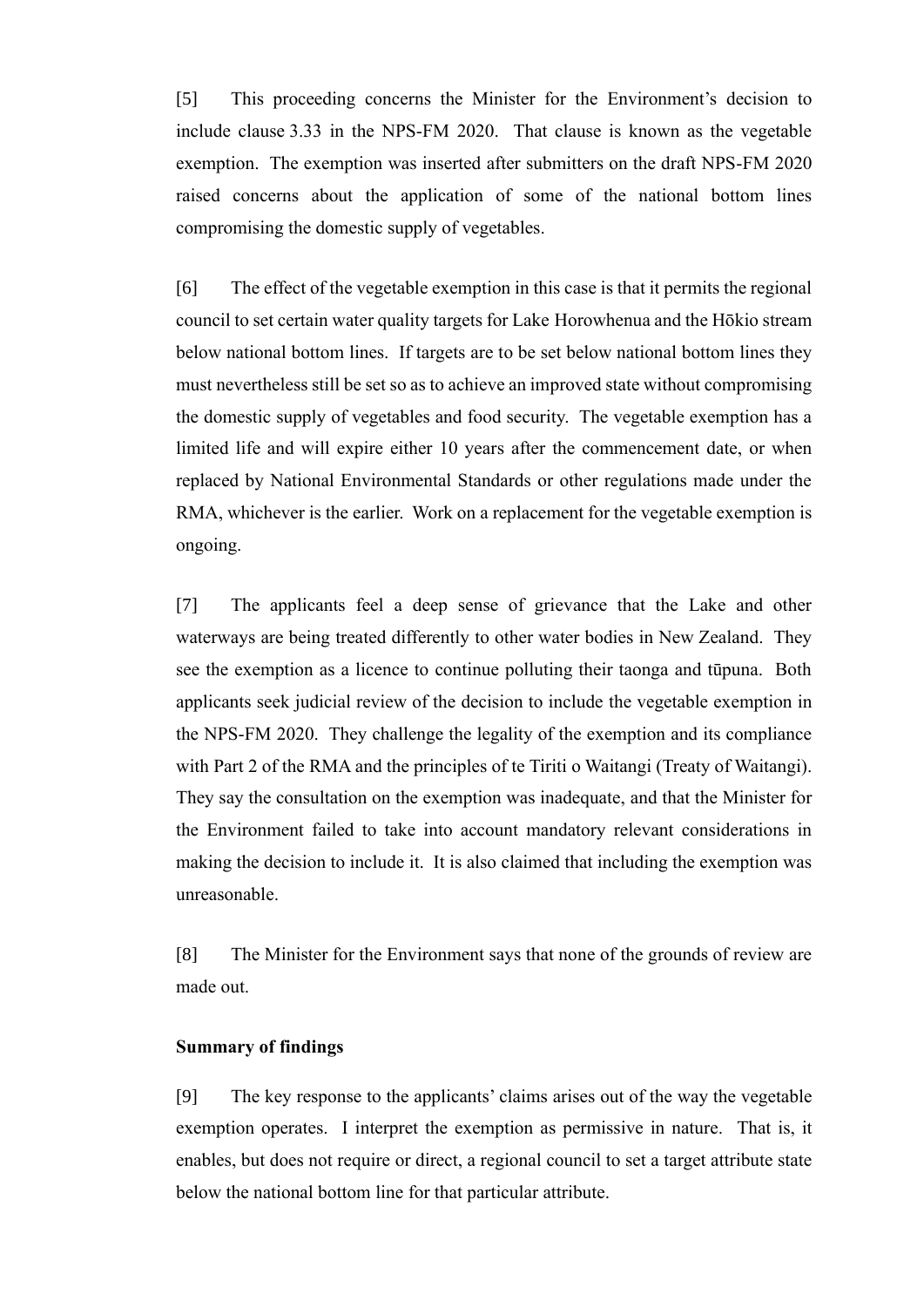[10] Even if a target attribute state is set below the national bottom line, it must still be set to achieve an improved state, albeit without compromising the domestic supply of fresh vegetables or the maintenance of food security. Importantly, the exemption is only from the obligation to set targets at or above the national bottom line. It does not exempt regional councils from complying with other parts of the NPS-FM 2020 in setting those targets, such as the obligation to give effect to Te Mana o te Wai, the policies of the NPS-FM 2020, and to actively involve tangata whenua in decisions affecting freshwater bodies.

[11] The regional council will also be responsible for setting the timeframes for compliance with the target attribute state. Those timeframes will apply whether the target attribute state is below, at, or above the national bottom line. Unlike the other exemptions, the vegetable exemption is time-bound. It will expire in 2030 or when replaced by regulations or national environment standards. Work on a replacement is ongoing and the applicants are involved in that process.

[12] I decline to review the decision on the basis that it does not comply with s 5 of the RMA. I find that s 5 does not itself contain environmental bottom lines that are directly enforceable, but instead allows for the stipulation of environmental bottom lines in planning documents. The NPS-FM 2020 gives effect to Part 2 of the RMA through the fundamental concept of Te Mana o te Wai and the policies and objectives set out in the NPS-FM 2020. The requirements set out in ss 6 and 7 are also recognised and provided for in the NPS-FM 2020 including the obligation to actively involve tangata whenua in the implementation of the NPS-FM 2020 and the obligation to set environmental outcomes and objectives which achieve the compulsory value of mahinga kai.

[13] I do not accept the other grounds asserted by the applicants, namely that the scope of the exemption and its alleged internal inconsistency rendered the vegetable exemption invalid.

[14] As to consultation, I find that it would have been preferable for the applicants to have been consulted before Cabinet made an in-principle decision to adopt the vegetable exemption subject to further consultation with iwi and hapū. However, the targeted consultation that followed was genuine and approached with an open mind. There was no breach of the duty to consult.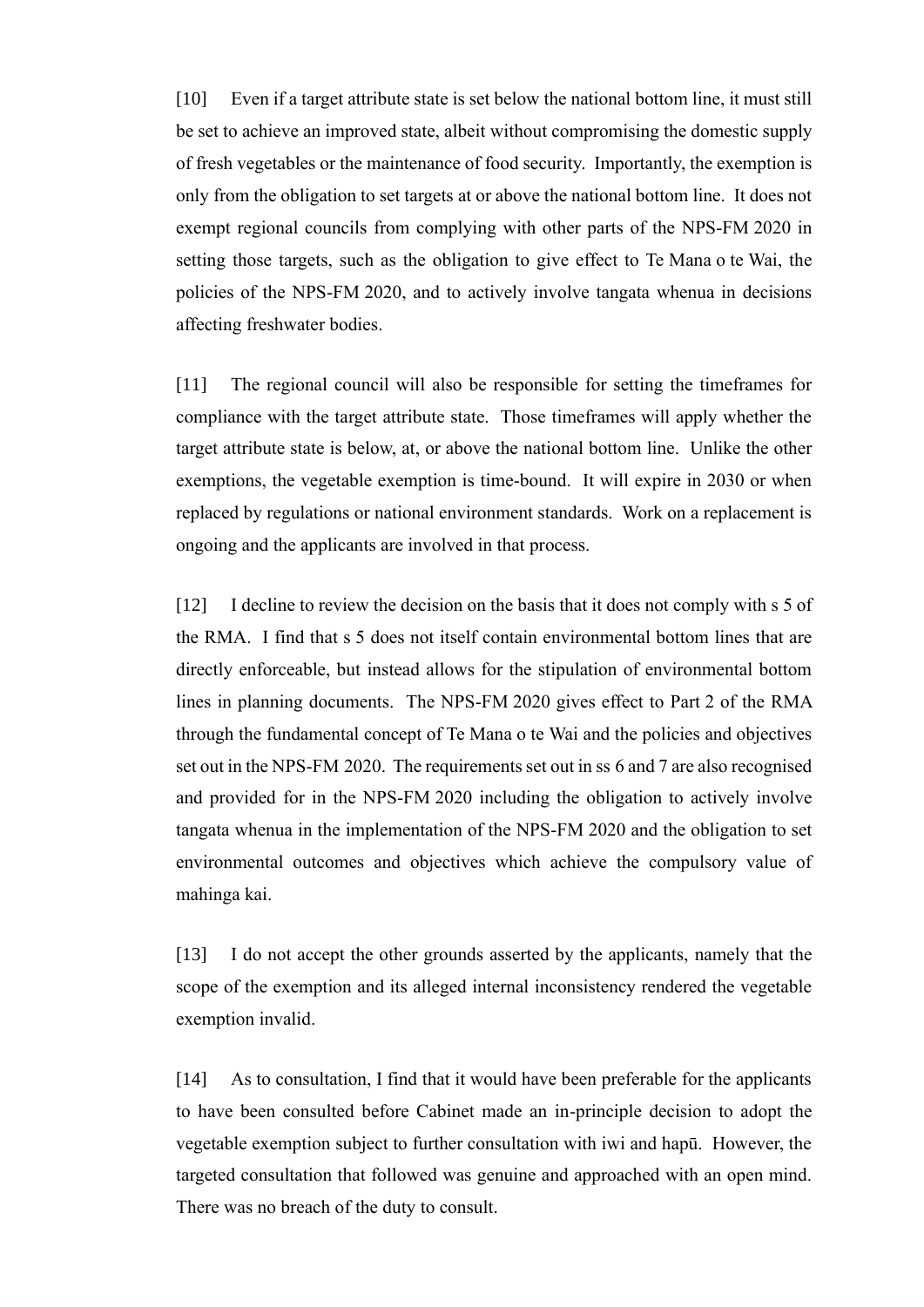[15] I find that the Minister did take into account the mandatory considerations in ss 6 and 7 of the RMA. It was not necessary for him to have regard to the relative strengths of the relationship between each applicant and the Lake and stream as that was not material to the decision. Furthermore, the Minister did take into account alternatives and these were considered in a Cabinet paper issued prior to the final decision on the vegetable exemption being made.

[16] The past breaches of the Crown's duties under the Treaty of Waitangi to protect Lake Horowhenua engages the duty of active protection in relation to vulnerable taonga. However, I find that the vegetable exemption does not breach the principles of the Treaty. The exemption requires councils to set targets which would allow for improvement in the water quality over time, even if they were set below the national bottom line. The other parts of the NPS-FM 2020 which give effect to the principles of the Treaty (including those factors set out in ss 6 and 7) continue to apply. These provisions reflect the fact that the Minister took into account s 8 when reaching his decision.

[17] Finally, the claim of unreasonableness is rejected on the grounds that the decision was supported by evidence, and there was underlying logic in the Minister's decision.

# <span id="page-6-0"></span>**Lake Horowhenua and Hōkio stream**

[18] Lake Horowhenua (also known as Roto Horowhenua, Waipunahau, Punahau and Te Takere Tangata o Punahau) $4$  is the largest dune lake in New Zealand with a surface area of approximately 3.9 square kilometres. The Hōkio stream runs from the Lake out to the coastal marine area. The Lake and stream make up 98 per cent of the Horowhenua catchment waterways.

[19] The applicants in this case each represent iwi and hapū who make competing claims to the Lake, stream and associated waterways. The relationships between the respective iwi and hapū and the water bodies at the centre of this proceeding are centuries old. Some of that history is set out in the judgments of the Māori Land Court, this Court, and the reports of the Waitangi Tribunal. Other parts of that history are set out in affidavits filed for the purposes of this proceeding. It is a near- impossible task

<sup>4</sup> Waitangi Tribunal *Horowhenua: The Muaūpoko Priority Report* (Wai 2200, 2017) at 61.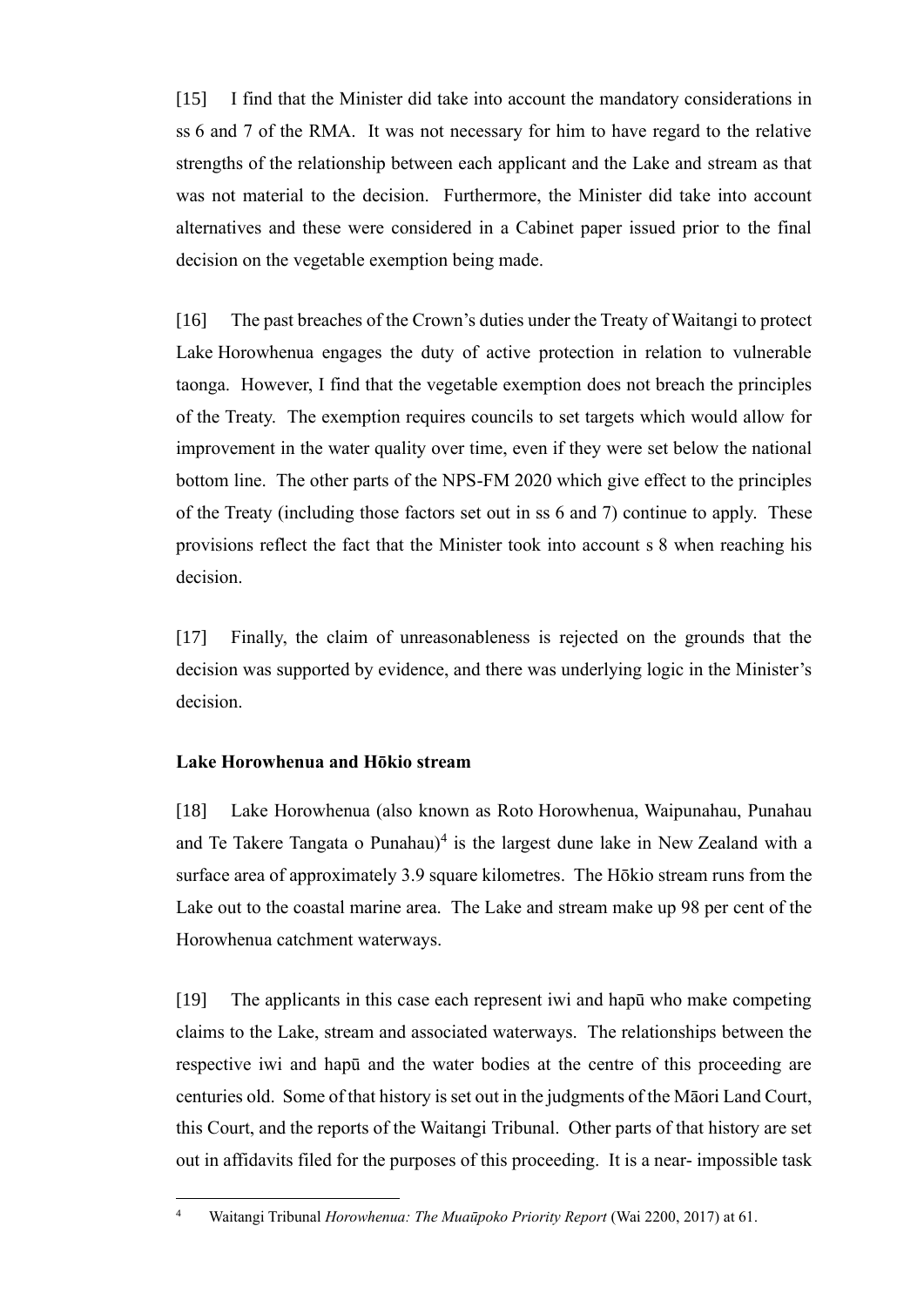to distil the complexities of this history and the essence of the relationship to the water bodies into a few paragraphs. What follows is to be understood and read in that light.

[20] Te Rūnanga o Raukawa Incorporated represents the confederation of Ngāti Raukawa ki te Tonga iwi and hapū. Raukawa's claim to the area has yet to be determined by the Waitangi Tribunal. Their claim proceeds on the basis that the Lake, stream and catchments are related by whakapapa to Ngāti Raukawa ki te Tonga and these water bodies are themselves regarded as tūpuna (ancestors). There is a strong claim to interests in the Hōkio stream.

[21] The Muaūpoko Tribal Authority Incorporated is the mandated authority for the Muaūpoko iwi and hapū. Its relationship to the area was considered by the Waitangi Tribunal which determined its claim for breach of the Treaty of Waitangi. The Tribunal found that Muaūpoko had been present in the district since at least the 12<sup>th</sup> century and had lived alongside rivers and lakes in the region, including Lake Horowhenua.<sup>5</sup> Lake Horowhenua is regarded as an ancestral taonga for the Muaūpoko people handed down from their ancestors: he taonga tuku iho, he taonga mo te katoa.

[22] Both Raukawa and Muaūpoko relied on the water bodies in their rohe for food, textiles and materials, and means by which to travel and trade and to perform spiritual rituals.

[23] The legal history of Lake Horowhenua is canvassed in some detail by Clifford J in *Paki v Maori Land Court*.<sup>6</sup> His judgment draws on numerous decisions of the Native Land Court, Māori Land Court and Māori Appellate Court dealing with the Lake. For present purposes it is sufficient to record only a few of the key events.

[24] In 1898, following litigation under the Horowhenua Block Act 1896 title to the bed of Lake Horowhenua was vested in trustees as a reserve for the purpose of a fishery easement for the benefit of "all the members of the Muaūpoko Tribe who may now or hereafter own any part of Horowhenua No XI".<sup>7</sup> The Horowhenua 11 Part

<sup>5</sup> Waitangi Tribunal *Horowhenua: The Muaūpoko Priority Report* (Wai 2200, 2017) at 34.

<sup>6</sup> *Paki v Maori Land Court* [2015] NZHC 2535 at [9]–[39].

<sup>7</sup> *Horowhenua 11* (1898) 37 Otaki MB 10.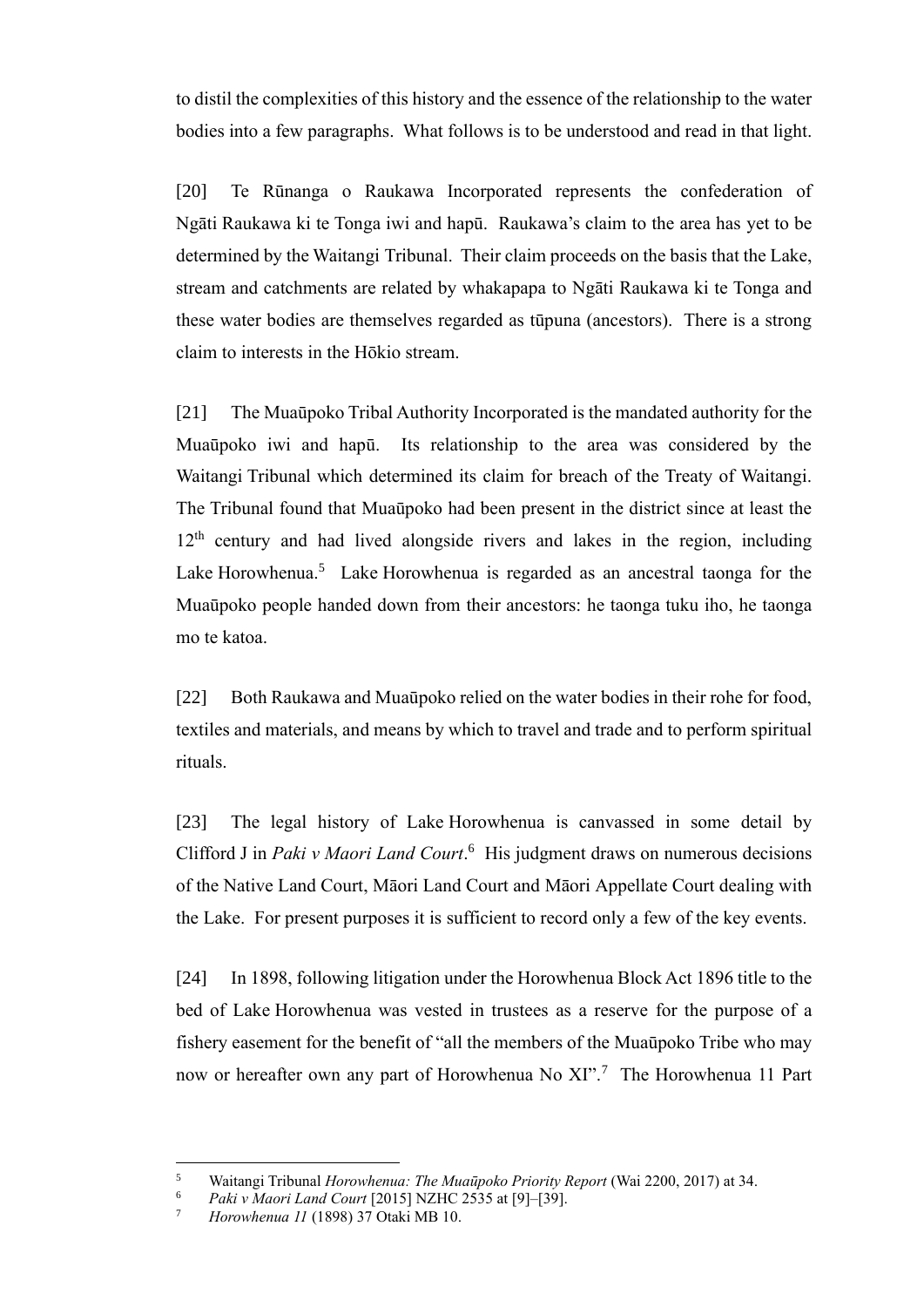Reservation Trust (Trust) was granted intervener status in this hearing and Mr Hockley made submissions on behalf of the trustees.

[25] In 1905, Lake Horowhenua was declared to be a "public recreation reserve" under the Horowhenua Lake Act  $1905$ .<sup>8</sup> A Domain Board was established to control the activities of the Lake, with at least one-third of the members to be Māori.<sup>9</sup> This legislation was a source of contention and the following years saw growing conflict between Muaūpoko, the Domain Board and various territorial authorities. In 1934 a Committee of Inquiry was established to investigate these issues. In its report the Committee recommended that the ownership of the Lake bed and the surrounding area be confirmed as belonging to the trustees of the Trust.

[26] However, it was not until the enactment of the Reserves and Other Lands Disposal Act 1956 that Māori ownership of specified areas of the Lake and stream was formally recognised. Under s 18 of that Act, it was declared that land including the Lake bed and bed of the Hōkio stream were owned by Muaūpoko as beneficiaries of the Trust. Public access to the land and the Lake was preserved with the surface of the Lake declared to be a public domain.<sup>10</sup> Nothing in that provision was said to affect the fishing rights previously granted.<sup>11</sup> The Act also established a new Domain Board.<sup>12</sup>

[27] From the early 1950s to 1987, sewage effluent from the Levin district was discharged into Lake Horowhenua. Consequently, the Lake and its prized fisheries became seriously polluted. Since the 1990s, intensive dairying, agriculture and horticulture activity further contributed to the pollution of the Lake. The resultant level of degradation led to Lake Horowhenua being classified as hypertrophic (highly fertile and supersaturated in phosphorus and nitrogen).

[28] In August 2013, the He Hokioi Rerenga Tahi (Lake Horowhenua Accord) was signed. The Accord's five foundation partners are: the Trust, the Lake Domain Board, Horowhenua District Council, Horizons Regional Council and the Department of Conservation. The purpose of the Accord is for the parties to come

 $\frac{8}{9}$  Section 2.

 $\frac{9}{10}$  Section 2.

 $^{10}$  Section 18(4).

 $11$  Section 18(6).

Section  $18(7)–(8)$ .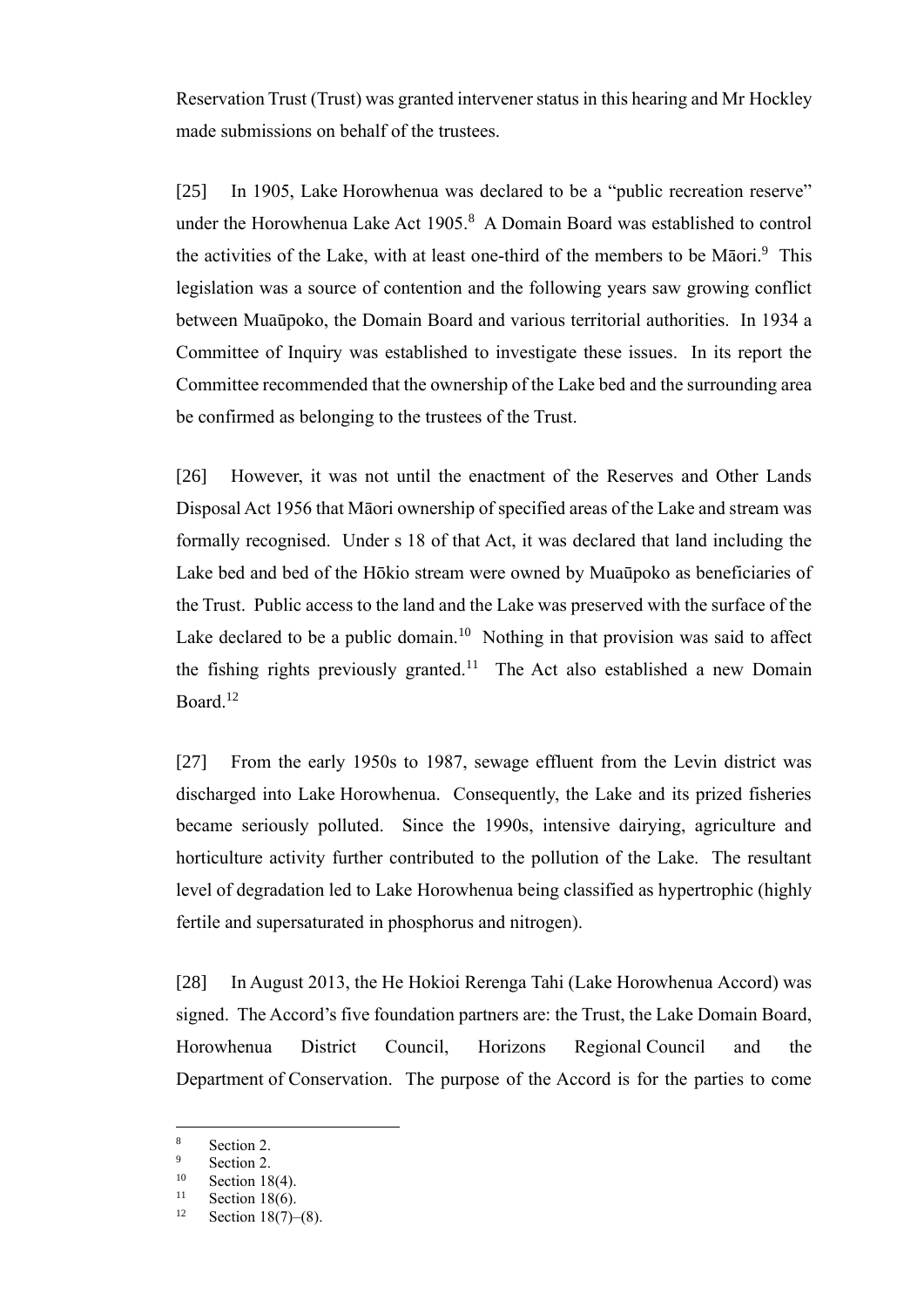together to halt degradation and put in place remedial measures that will return Lake Horowhenua to a taonga.

[29] As already noted, the Waitangi Tribunal issued its report on a claim by Muaūpoko into the area in 2017. It recorded public concessions made by the Crown that the Crown had breached the Treaty of Waitangi and its principles in relation to the Muaūpoko people.<sup>13</sup> Recommendations were made for the establishment of a contemporary Muaūpoko governance structure to act as kaitiaki for the Lake, stream, and associated waterways.<sup>14</sup> Additionally, the Tribunal report recorded that Ngāti Raukawa ki te Tonga may also have interests in the area.<sup>15</sup> A separate claim made by Ngāti Raukawa ki te Tonga has yet to be determined.

[30] Today, Lake Horowhenua is surrounded by one of two major vegetable growing areas in New Zealand. Although small in size, vegetables grown in the Horowhenua region account for approximately 20 per cent of New Zealand's domestic supply of green vegetables. The domestic supply of fresh leafy greens throughout winter is particularly important, as these vegetables are unable to grow in most areas of the South Island during the winter months. Continuity of supply in fresh vegetables is important for national food security and human health. However, intensive commercial vegetable production involves the application of nitrogen and other nutrient fertilisers. The leachate of nitrates and other chemicals from these fertilisers has contributed to the severely degraded state of the Lake and related catchments. The tension between improving water quality whilst ensuring continuity in the supply of fresh vegetables underpins the vegetable exemption.

[31] Work is underway on a project to improve water quality in the Lake. This includes the construction of a wetland complex to interrupt nutrient/sediment pathways leading to it. That work is funded by Government and forms part of the Horowhenua Freshwater Management Unit Water Quality Interventions Project.

<sup>13</sup> Waitangi Tribunal *Horowhenua: The Muaūpoko Priority Report* (Wai 2200, 2017) at 426.

 $14$  At 707.

At 656 and 658.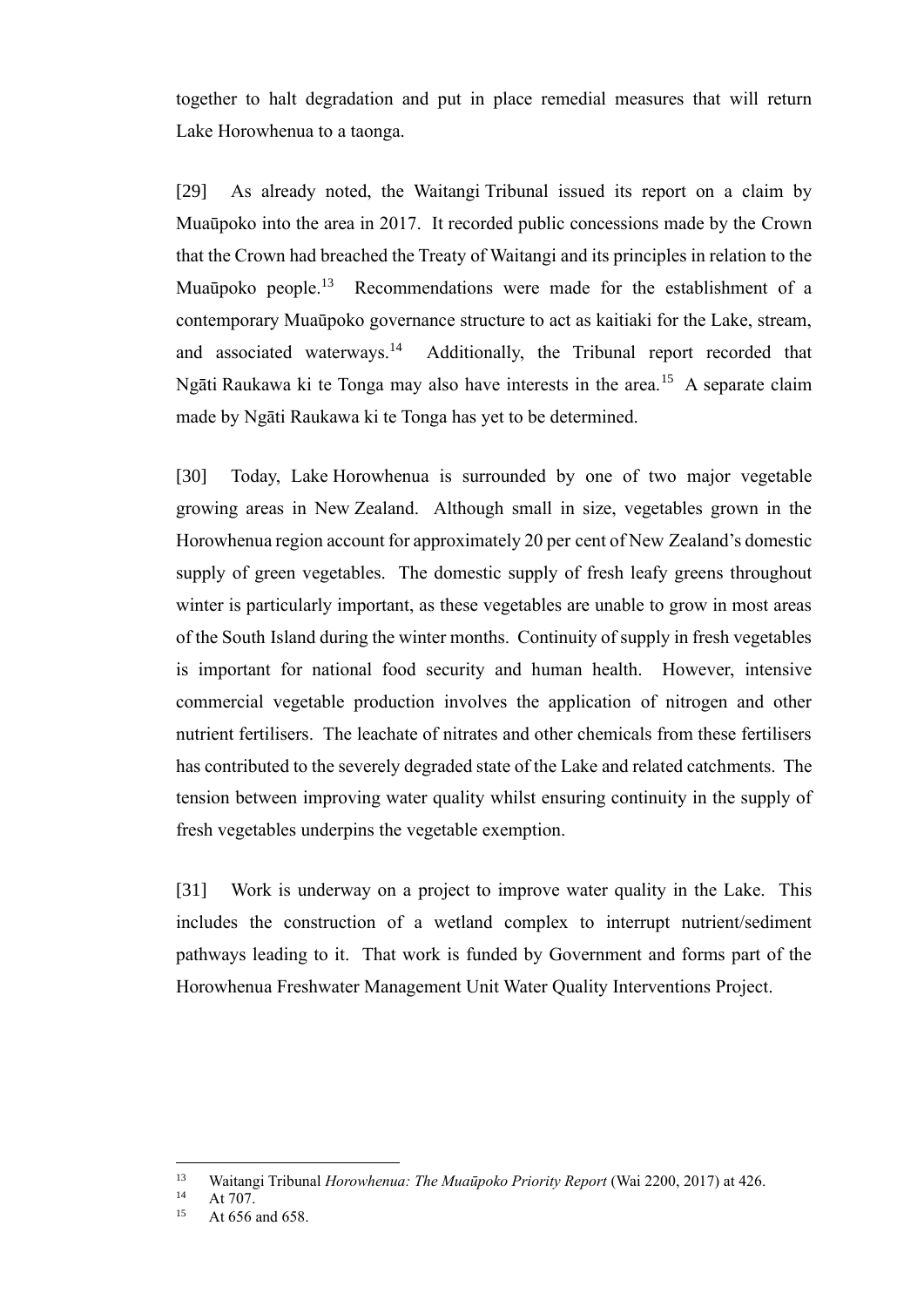# <span id="page-10-0"></span>**Statutory framework**

## <span id="page-10-1"></span>*A cascade of planning documents*

[32] The NPS-FM 2020 is a national direction instrument promulgated under the RMA. The RMA provides for three other national direction instruments: national environmental standards, national planning standards and regulations.

[33] National direction instruments are part of the three-tiered hierarchy of planning documents provided for in the RMA. They sit at the first tier of that hierarchy, with documents which are the responsibility of regional councils at the second tier and documents the responsibility of district councils at the third tier. The Supreme Court described this hierarchy of documents as follows:<sup>16</sup>

[30] … the RMA envisages the formulation and promulgation of a cascade of planning documents, each intended, ultimately, to give effect to s 5, and to pt 2 more generally. These documents form an integral part of the legislative framework of the RMA and give substance to its purpose by identifying objectives, policies, methods and rules with increasing particularity both as to substantive content and locality.

[34] This case is concerned with a national policy statement, specifically, the NPS-FM 2020. However, another form of national direction instrument, national environmental standards, also have some relevance as the vegetable exemption will expire if replaced by national environmental standards. National environmental standards enable central government to make regulations that prescribe technical standards or methods for various matters including contaminants, water quality, level of flows and air quality.<sup>17</sup> Although these standards are made nationally, they are able to function like a rule in a regional or district plan by regulating activity.<sup>18</sup>

## <span id="page-10-2"></span>*Contents of a national policy statement*

[35] The contents of a national policy statement are set out in s 45A of the RMA. A national policy statement "must state objectives and policies for matters of national significance that are relevant to achieving the purpose of [the RMA]".<sup>19</sup> Section 5 identifies the purpose of the RMA as the promotion of "sustainable management of

<sup>&</sup>lt;sup>16</sup> *Environmental Defence Society Inc v The New Zealand King Salmon Co Ltd* [2014] NZSC 38, [2014] 1 NZLR 593.

 $17$  RMA, s 43.

<sup>&</sup>lt;sup>18</sup> RMA, s 43A(1)(a)–(b).<br><sup>19</sup> Sostian 45A(1)

Section  $45A(1)$ .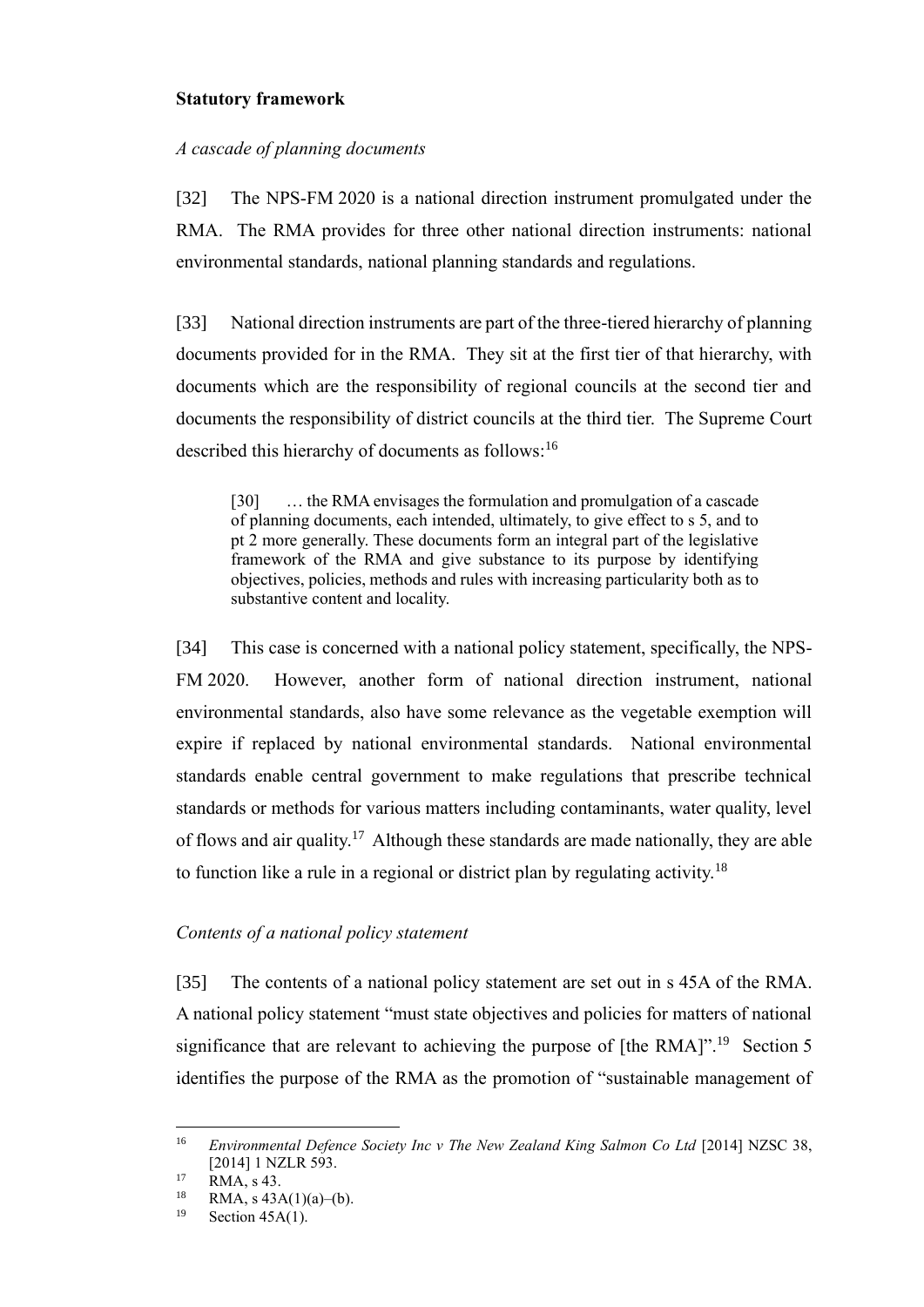natural and physical resources". I shall come back to the definition of sustainable management set out in s 5(2) of the Act later on in this judgment.

[36] Sections 6, 7 and 8 supplement the s 5 purpose by stating particular obligations on those administering the RMA. $^{20}$  Relevantly for this case, these sections require the Minister (among other things) to:

- (a) recognise and provide for matters of national importance, including the relationship of Māori and their culture and traditions with their ancestral lands, water, sites, waahi tapu and other taonga; $^{21}$
- (b) have particular regard to kaitiakitanga,  $2^2$  intrinsic values of ecosystems,<sup>23</sup> and the maintenance and enhancement of the quality of the environment: $^{24}$  and
- (c) take into account the principles of the Treaty of Waitangi.<sup>25</sup>

[37] A national policy statement may also contain the matters set out in s 45A(2). These include: matters that local authorities must consider in preparing policy statements and plans; methods or requirements in plans or policies; matters that local authorities must achieve or provide for; constraints or limits; objectives and policies; directions on information; monitoring and reporting; and any other matter relating to the purpose or implementation of the statement. A national policy statement may apply generally, to a specified district or region, or to any specified part of New Zealand.<sup>26</sup>

# <span id="page-11-0"></span>*Process for the development of a national policy statement*

[38] The power to recommend the issue of a national policy statement lies with the Minister for the Environment.<sup>27</sup>

<sup>20</sup> *Environmental Defence Society Inc v The New Zealand King Salmon Co Ltd* [2014] NZSC 38, [2014] 1 NZLR 593 at [26].

<sup>&</sup>lt;sup>21</sup> Section 6(e).<br><sup>22</sup> Section 7(a)

<sup>&</sup>lt;sup>22</sup> Section 7(a).<br><sup>23</sup> Section 7(d)

<sup>&</sup>lt;sup>23</sup> Section 7(d).<br><sup>24</sup> Section 7(f)

<sup>&</sup>lt;sup>24</sup> Section 7(f).<br><sup>25</sup> Section 8

 $rac{25}{26}$  Section 8.

<sup>&</sup>lt;sup>26</sup> Section 45A(3).<br><sup>27</sup> Sections 24(a)

Sections  $24(a)$ –(b) and 52.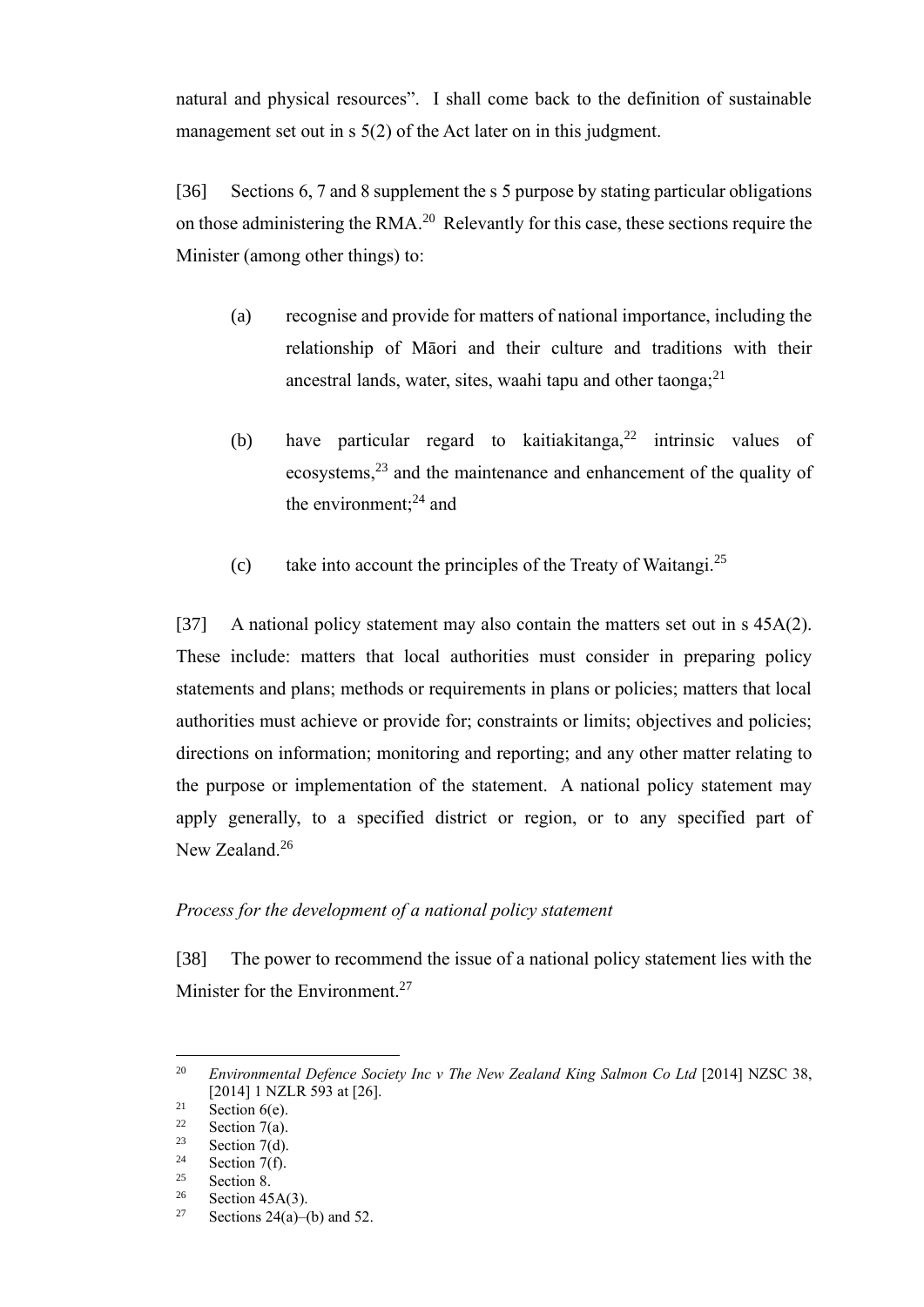[39] Section 46A of the RMA sets out the process for preparing national directions, including a national policy statement. The Minister must either follow the prescribed board of inquiry process or use an alternative process that meets the requirements set out in the RMA. $^{28}$  In this case, the Minister elected to use an alternative process.

[40] Section 46A(4) sets out the steps required in the alternative process. That section provides:

# **46A Single process for preparing national directions**

…

…

- (4) The steps required in the process established under subsection  $(3)(b)$  must include the following:
	- (a) the public and iwi authorities must be given notice of—
		- (i) the proposed national direction; and
		- (ii) why the Minister considers that the proposed national direction is consistent with the purpose of the Act; and
	- (b) those notified must be given adequate time and opportunity to make a submission on the subject matter of the proposed national direction; and
	- (c) a report and recommendations must be made to the Minister on the submissions and the subject matter of the national direction; and
	- (d) the matters listed in section  $51(1)$  must be considered as if the references in that provision to a board of inquiry were references to the person who prepares the report and recommendations.

[41] Section 46A(5) provides that, in preparing a national direction, "the Minister may, at any time, consult on a draft national direction".

[42] To meet the requirements in  $s\,46(4)(c)$ , the Minister appointed an Independent Advisory Panel (IAP). The report of this Panel in this case is discussed later in the judgment.

<sup>&</sup>lt;sup>28</sup> Section  $46A(3)$ .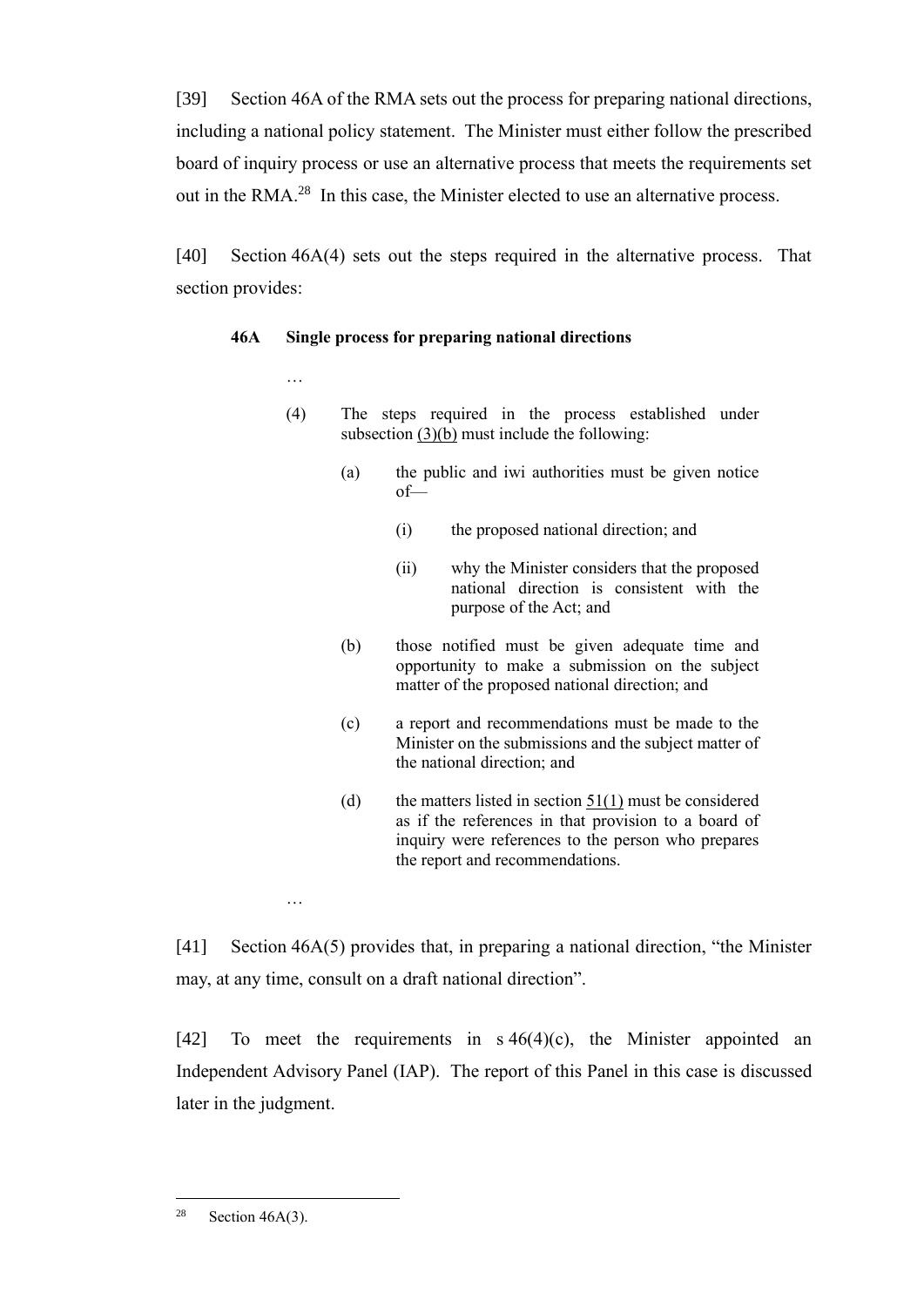[43] After consideration of these reports and recommendations, the Minister may make any or no changes to the proposed national policy statement and may withdraw all or any part of it.<sup>29</sup> The Minister must then undertake an evaluation of the proposed national policy statement in accordance with s 32 of the RMA and have particular regard to that evaluation when deciding whether to recommend the national policy statement.<sup>30</sup>

[44] Section 32 of the RMA provides for a report which examines the extent to which the objectives of the proposal are the most appropriate way to achieve the purpose of the RMA. The report is also required to identify other reasonably practicable options including the efficiency and effectiveness of the proposal in achieving the objectives and the reasons for any decision on the proposal.

[45] After considering the s 32 Report, the Minister may then recommend that the Governor-General approve the national policy statement.<sup>31</sup>

## <span id="page-13-0"></span>*Regional Council planning process*

[46] As the NPS-FM 2020 must be followed and implemented by regional councils, the regional council planning process forms part of the relevant statutory framework.

[47] Regional councils have the function of controlling the use of land for the purpose of maintaining the quantity of water in water bodies as well as enhancing the quality of water and the ecosystems within those water bodies.<sup>32</sup> A regional council may prepare a regional plan for the whole or part of its region for any of these functions.<sup>33</sup> Such a plan must give effect to any national policy statement and national planning standard.<sup>34</sup>

[48] If effect is to be given to a national policy statement for freshwater management, then the preparation of that regional plan or policy must follow a freshwater planning process.<sup>35</sup> That process involves:

<sup>&</sup>lt;sup>29</sup> Section 52(1)(a)–(b).<br><sup>30</sup> Section 52(1)(c)

 $30$  Section 52(1)(c).<br> $31$  Section 52(2)

<sup>&</sup>lt;sup>31</sup> Section 52(2).<br><sup>32</sup> **DMA** a 20(1)

 $\frac{32}{33}$  RMA, s 30(1)(c).<br>RMA s 65(1)

 $\frac{33}{34}$  RMA, s 65(1).

 $^{34}$  RMA, s 66(1)(ea).<br> $^{35}$  RMA s 80A

RMA, s 80A.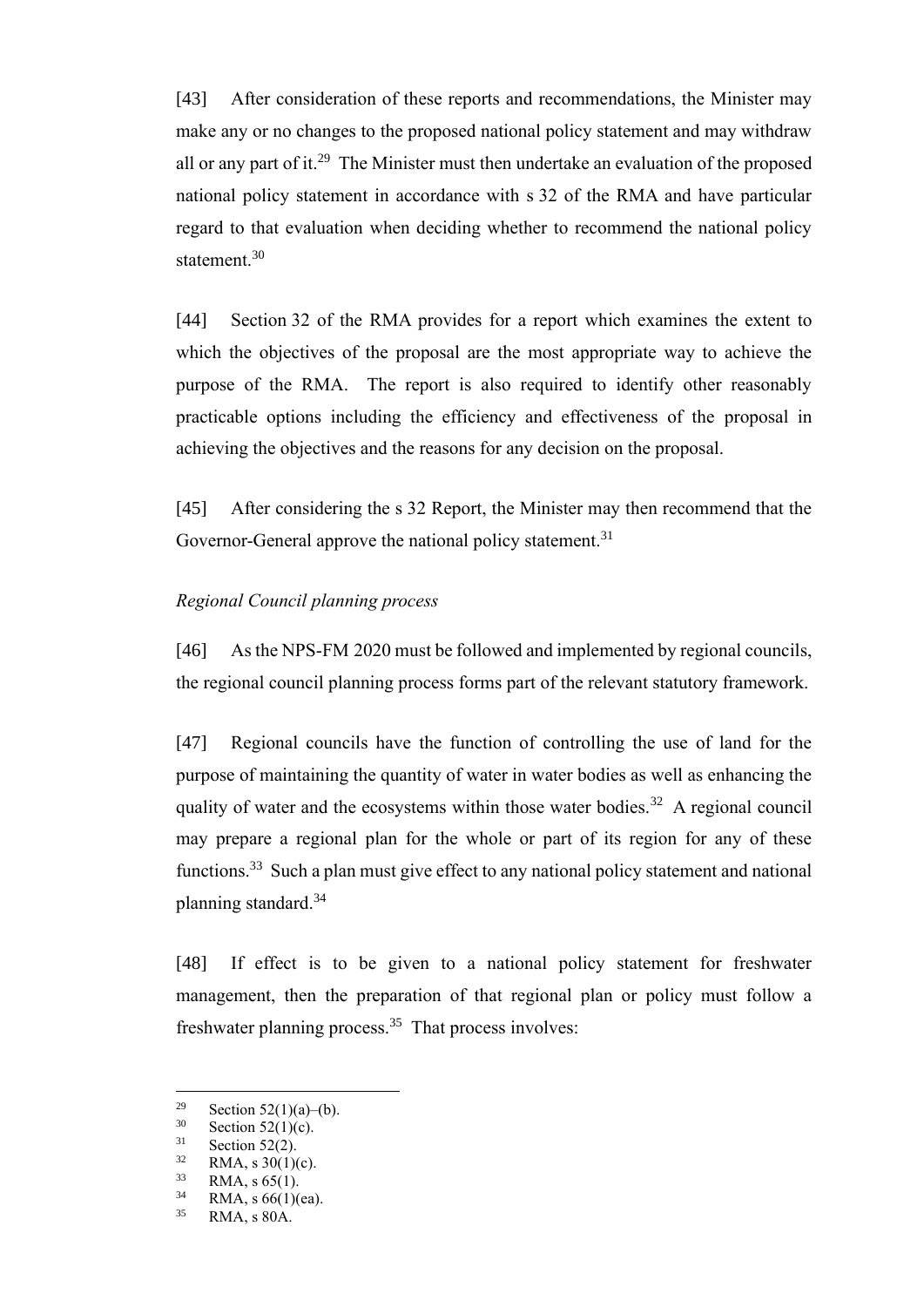- (a) Consultation during the preparation of the plan including with tangata whenua through iwi authorities;  $36$
- (b) Provision of a draft of the plan to iwi authorities;  $37$
- (c) Preparation of a s 32 report to which a regional council must have regard when deciding whether to proceed with a statement or plan;<sup>38</sup>
- (d) Public notification of the proposed policy statement or plan;<sup>39</sup>
- (e) Provision of the notified plan and relevant documents to the Chief Freshwater Commissioner;<sup>40</sup>
- (f) The convening of a freshwater hearings panel by the Commissioner to conduct public hearing of submissions on the freshwater planning instrument;<sup>41</sup>
- (g) Consideration of the report of the freshwater hearings panel with a decision by the regional council whether to accept or reject the recommendations made.<sup>42</sup>

[49] The relevant regional council in this case is Horizons Regional Council. Horizons must notify a freshwater planning instrument by no later than 31 December 2024. Planning is underway to prepare that planning instrument.

### <span id="page-14-0"></span>**The NPS-FM 2020**

[50] The NPS-FM 2020 came into force on 3 September 2020 and replaced the NPS-FM 2014 as amended in 2017.

 $\frac{36}{37}$  RMA, sch 1 cls 3–3C.<br> $\frac{37}{2}$  PMA, sch 1 cl 4A

RMA, sch 1 cl 4A.

 $^{38}$  RMA, sch 1 cl 5(1)(a).<br> $^{39}$  RMA, sch 1 el 5(1)(b).

 $^{39}$  RMA, sch 1 cl 5(1)(b).<br><sup>40</sup> RMA sch 1 cl 37(1)

<sup>&</sup>lt;sup>40</sup> RMA, sch 1 cl 37(1).<br><sup>41</sup> PMA, sch 1 cls 38, 30

<sup>&</sup>lt;sup>41</sup> RMA, sch 1 cls 38–39.<br><sup>42</sup> PMA, sch 1 cl 52

RMA, sch 1 cl 52.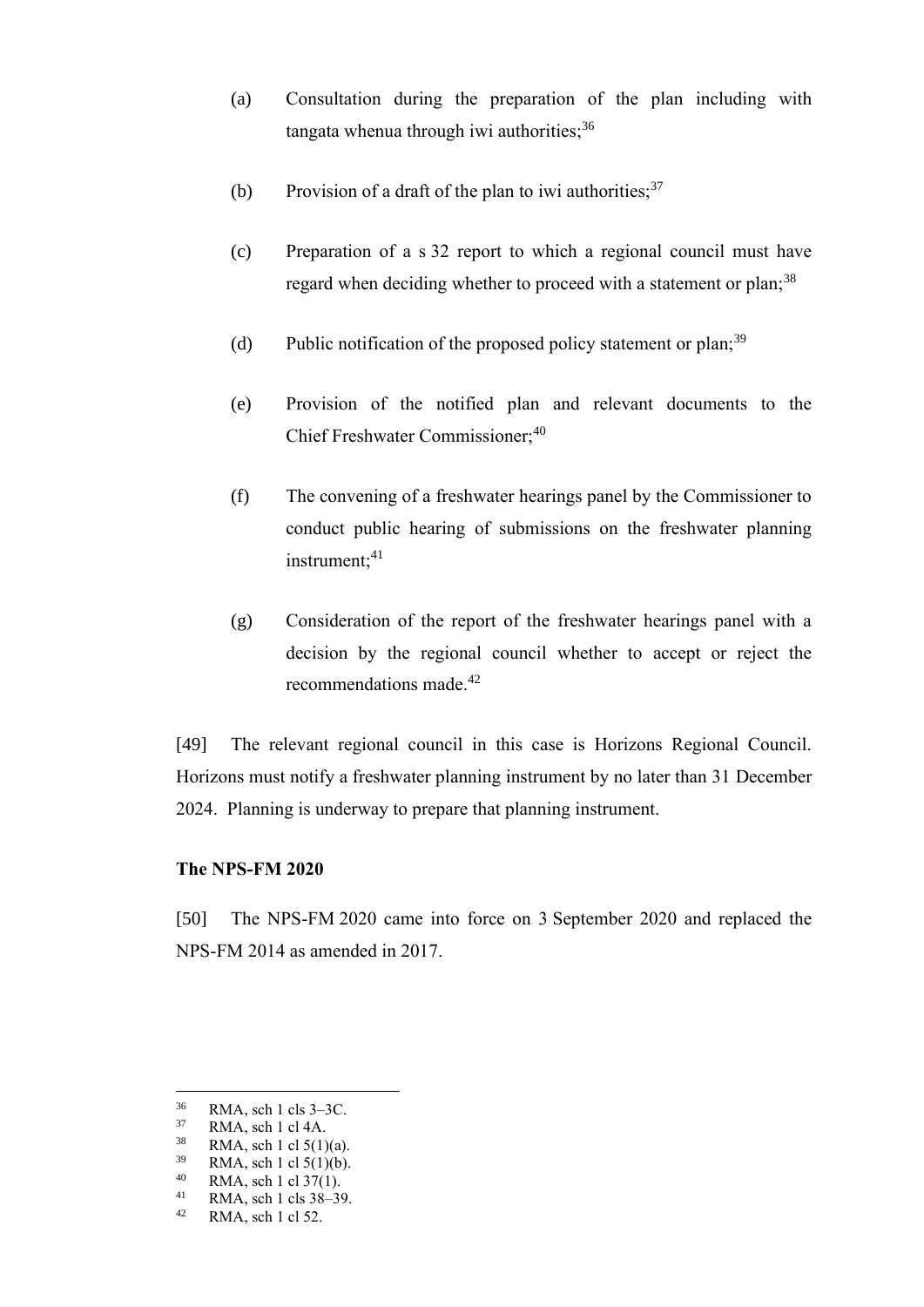<span id="page-15-0"></span>[51] The fundamental concept underpinning the NPS-FM 2020 is Te Mana o te Wai. As recorded in the NPS-FM 2020, Te Mana o te Wai refers to the fundamental importance of water and recognises that protecting the health of freshwater protects the health and well-being of the wider environment.<sup>43</sup> It protects the mauri of the wai and is about restoring and preserving the balance between the water, the wider environment, and the community.<sup>44</sup>

[52] Te Mana o te Wai encompasses six principles relating to the roles of tangata whenua and others in the management of freshwater. Those six principles are:<sup>45</sup>

- (a) *Mana whakahaere*: the power, authority, and obligations of tangata whenua to make decisions that maintain, protect, and sustain the health and well-being of, and their relationship with, freshwater
- (b) *Kaitiakitanga*: the obligation of tangata whenua to preserve, restore, enhance, and sustainably use freshwater for the benefit of present and future generations
- (c) *Manaakitanga*: the process by which tangata whenua show respect, generosity, and care for freshwater and for others
- (d) *Governance*: the responsibility of those with authority for making decisions about freshwater to do so in a way that prioritises the health and well-being of freshwater now and into the future
- (e) *Stewardship*: the obligation of all New Zealanders to manage freshwater in a way that ensures it sustains present and future generations
- (f) *Care and respect*: the responsibility of all New Zealanders to care for freshwater in providing for the health of the nation.
- [53] There is a hierarchy of obligations in Te Mana o te Wai that prioritises:<sup>46</sup>
	- (a) first, the health and well-being of water bodies and freshwater ecosystems
	- (b) second, the health needs of people (such as drinking water)

<sup>&</sup>lt;sup>43</sup> Clause 1.3(1).

<sup>&</sup>lt;sup>44</sup> Clause 1.3(1).<br><sup>45</sup> Clause 1.3(4)

<sup>&</sup>lt;sup>45</sup> Clause 1.3(4).

Clause  $1.3(5)$ .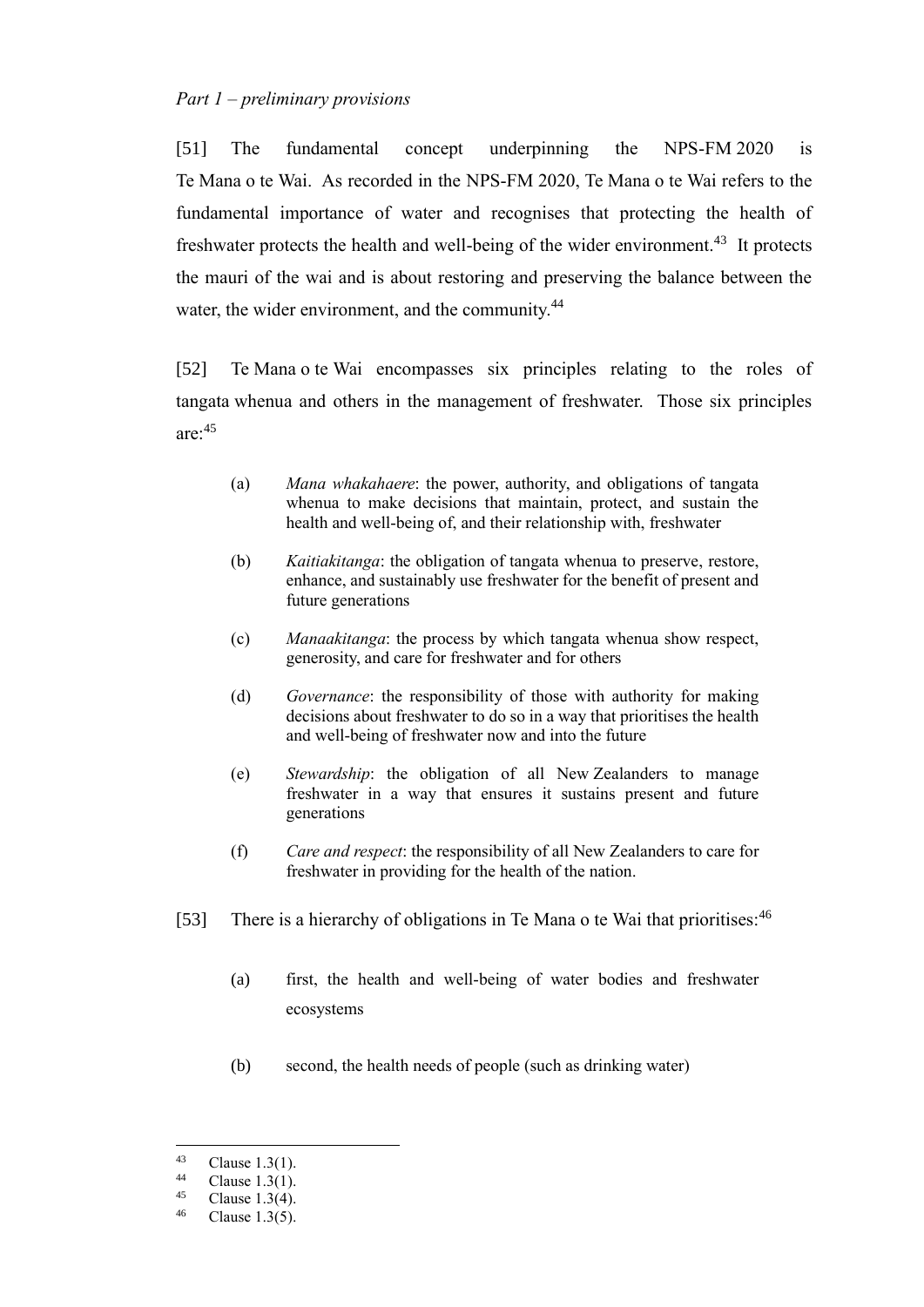(c) third, the ability of people and communities to provide for their social, economic, and cultural well-being, now and in the future.

# <span id="page-16-0"></span>*Part 2 – objectives and policies*

[54] Part 2 sets out the objective and policies of the NPS-FM 2020. The objective is to ensure that natural and physical resources are managed in ways that prioritises the hierarchy of obligations in Te Mana o te Wai.<sup>47</sup>

[55] There are fifteen policies listed in Part 2. Those which are of particular relevance to this case include:<sup>48</sup>

**Policy 1:** Freshwater is managed in a way that gives effect to Te Mana o te Wai.

**Policy 2:** Tangata whenua are actively involved in freshwater management (including decision-making processes), and Māori freshwater values are identified and provided for.

[…]

**Policy 5:** Freshwater is managed through a National Objectives Framework to ensure that the health and well-being of degraded water bodies and freshwater ecosystems is improved, and the health and well-being of all other water bodies and freshwater ecosystems is maintained and (if communities choose) improved.

[…]

**Policy 12:** The national target (as set out in Appendix 3) for water quality improvement is achieved.

Policy 13: The condition of water bodies and freshwater ecosystems is systematically monitored over time, and action is taken where freshwater is degraded, and to reverse deteriorating trends.

**Policy 14:** Information (including monitoring data) about the state of water bodies and freshwater ecosystems, and the challenges to their health and wellbeing, is regularly reported on and published.

**Policy 15:** Communities are enabled to provide for their social, economic, and cultural well-being in a way that is consistent with this National Policy Statement.

 $^{47}$  Clause 2.1(1).

Clause 2.2.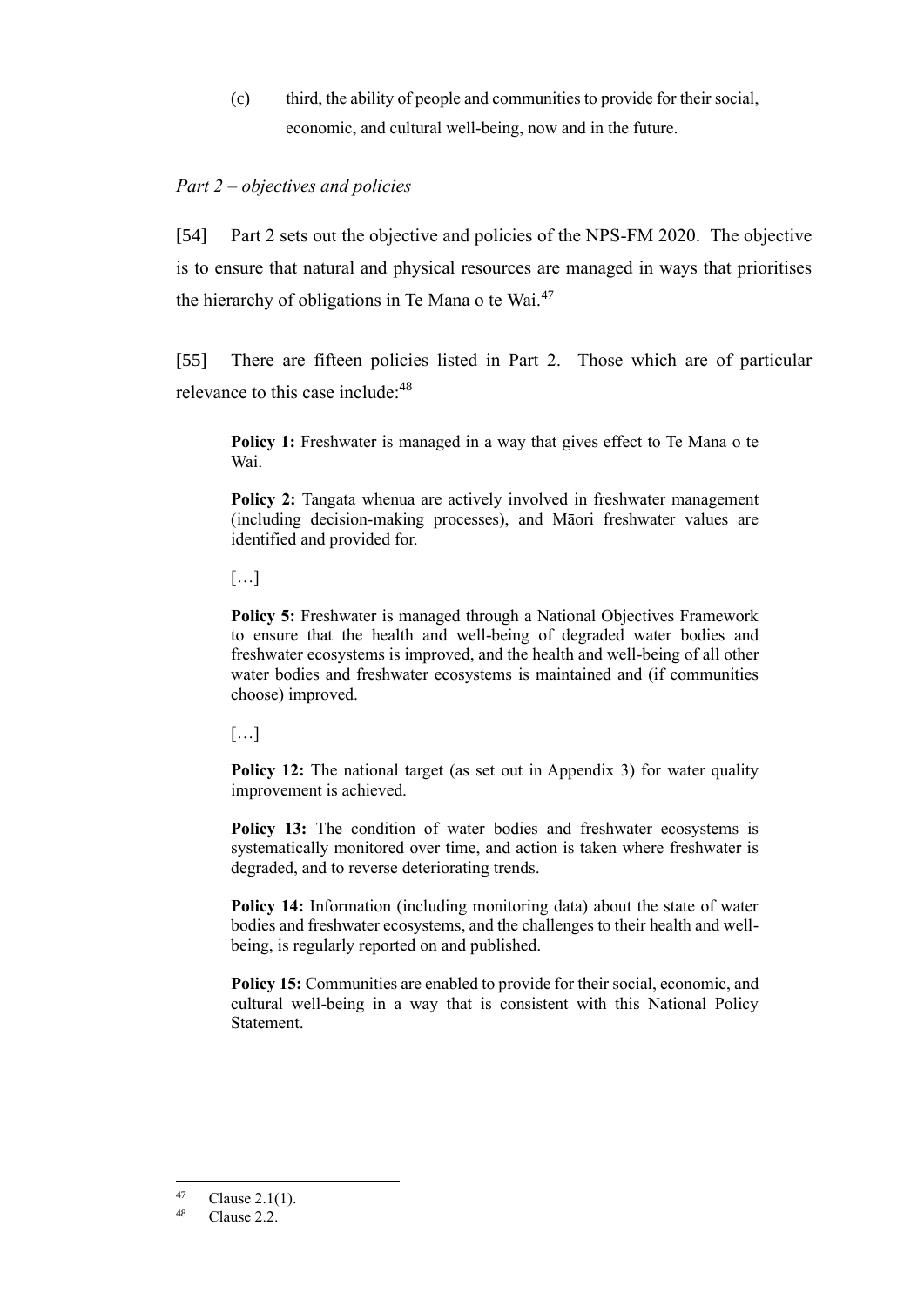### <span id="page-17-0"></span>*Part 3 – implementation*

[56] The implementation of the NPS-FM 2020 is provided for in Part 3. The Part sets out a non-exhaustive list of things that local authorities must do to give effect to the objectives and policies set out in Part 2. Nothing prevents a local authority from adopting more stringent measures than required by the NPS-FM 2020 or limits a local authority's functions under the RMA in relation to freshwater.<sup>49</sup>

[57] Under cl 3.2, every regional council must engage with communities and tangata whenua to determine how Te Mana o te Wai applies to water bodies and freshwater ecosystems in the region. A regional council must give effect to Te Mana o te Wai, and in doing so must take the actions set out in cl 3.2(2) which includes actively involving tangata whenua, engaging with communities, applying the hierarchy of obligations in Te Mana o te Wai, and ensuring the application of a diversity of systems of values and know-how, such as mātauranga Māori to the management of freshwater. Te Mana o te Wai informs the interpretation of the NPS-FM 2020 and the provisions required by the NPS- FM 2020 to be included in regional planning documents.<sup>50</sup>

[58] A regional council must develop a long-term vision for freshwater in its region and include those visions as objectives in their regional policy statement.<sup>51</sup> Those long-term visions must be developed through engagement with communities and tangata whenua, and express what communities and tangata whenua want their water bodies and freshwater ecosystems to be like in the future.<sup>52</sup>

[59] Under cl 3.4, every local authority must actively involve tangata whenua in freshwater management, including decision-making processes. The obligations contained in that clause are set out at [\[163\]](#page-46-0) of this judgment.

[60] Clause 3.5 requires local authorities to adopt an integrated approach (ki uta ki tai) as required by Te Mana o te Wai. This requires local authorities to: recognise the interconnectedness of the whole environment; recognise interactions between freshwater, land, water bodies, ecosystems and receiving environments; manage

 $^{49}$  Clauses 3.1(1)–(2).<br>
S<sub>0</sub> Clause 3.2(4)

 $^{50}$  Clause 3.2(4).

 $51$  Clause 3.3.

Clause  $3.3(3)$ .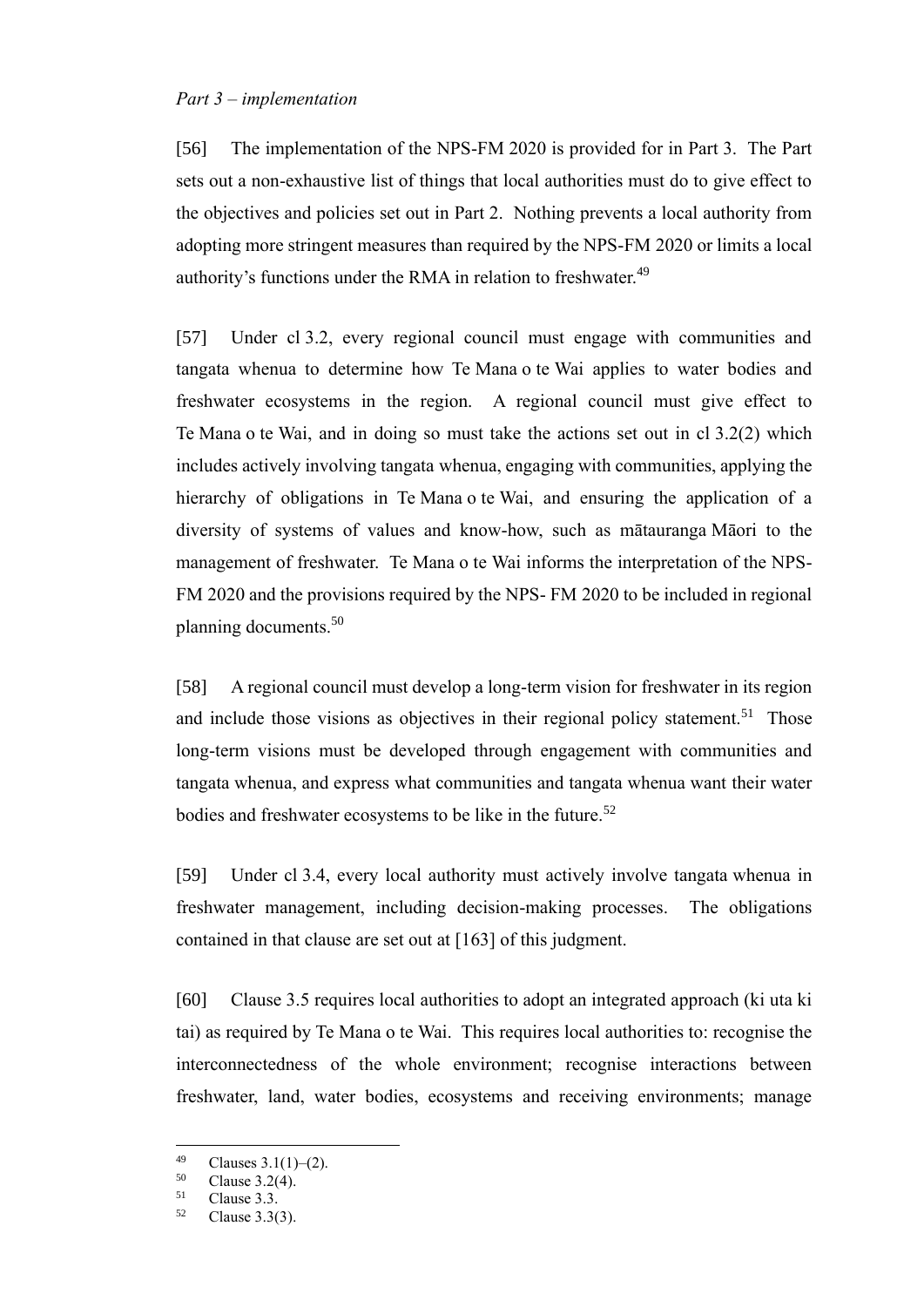freshwater and land use and development in an integrated and sustainable way; and encourage the co-ordination and sequencing of regional or urban growth.

[61] Transparent decision-making is required by cl 3.6.

[62] Subpart 2 of Part 3 sets out the National Objectives Framework. As Mr Stephens submitted, this is the engine room of the NPS-FM 2020. It sets out the requirements that regional councils must take to implement the NPS-FM 2020. As summarised in cl 3.7(2), the national objectives framework requires regional councils to undertake the following steps:

- (a) identify FMUs [Freshwater Management Units] in the region (clause 3.8)
- (b) identify values for each FMU (clause 3.9)
- (c) set environmental outcomes for each value and include them as objectives in regional plans (clause 3.9)
- (d) identify attributes for each value and set baseline states for those attributes (clause 3.10)
- (e) set target attribute states, environmental flows and levels, and other criteria to support the achievement of environmental outcomes (clauses 3.11, 3.13, 3.16)
- (f) set limits as rules and prepare action plans (as appropriate) to achieve environmental outcomes (clauses 3.12, 3.15, 3.17).

[63] Each of the clauses cross-refer to other clauses in Part 2. The identification of a freshwater management unit (FMU) is provided for in cl 3.8.<sup>53</sup> The identification of values for FMUs is set out in cl 3.9. Those values include the compulsory values listed in Appendix 1A to the NPS-FM 2020 which apply to every FMU or part of an FMU. Those compulsory values are: ecosystem health, human contact, mahinga kai (food that is safe to harvest and eat) and threatened species. Once a value has been identified, the regional council must identify an environmental outcome for every value that applies to an FMU.<sup>54</sup> Those environmental outcomes must be stated as objectives in a regional plan.<sup>55</sup>

<sup>53</sup> An FMU is defined in cl 1.4 as "all or any part of a water body or water bodies, and their related catchments, that a regional council determines under clause 3.8 is an appropriate unit for freshwater management and accounting purposes".

<sup>&</sup>lt;sup>54</sup> Clause 3.9(3).<br> $^{55}$  Clause 3.9(4)

Clause  $3.9(4)$ .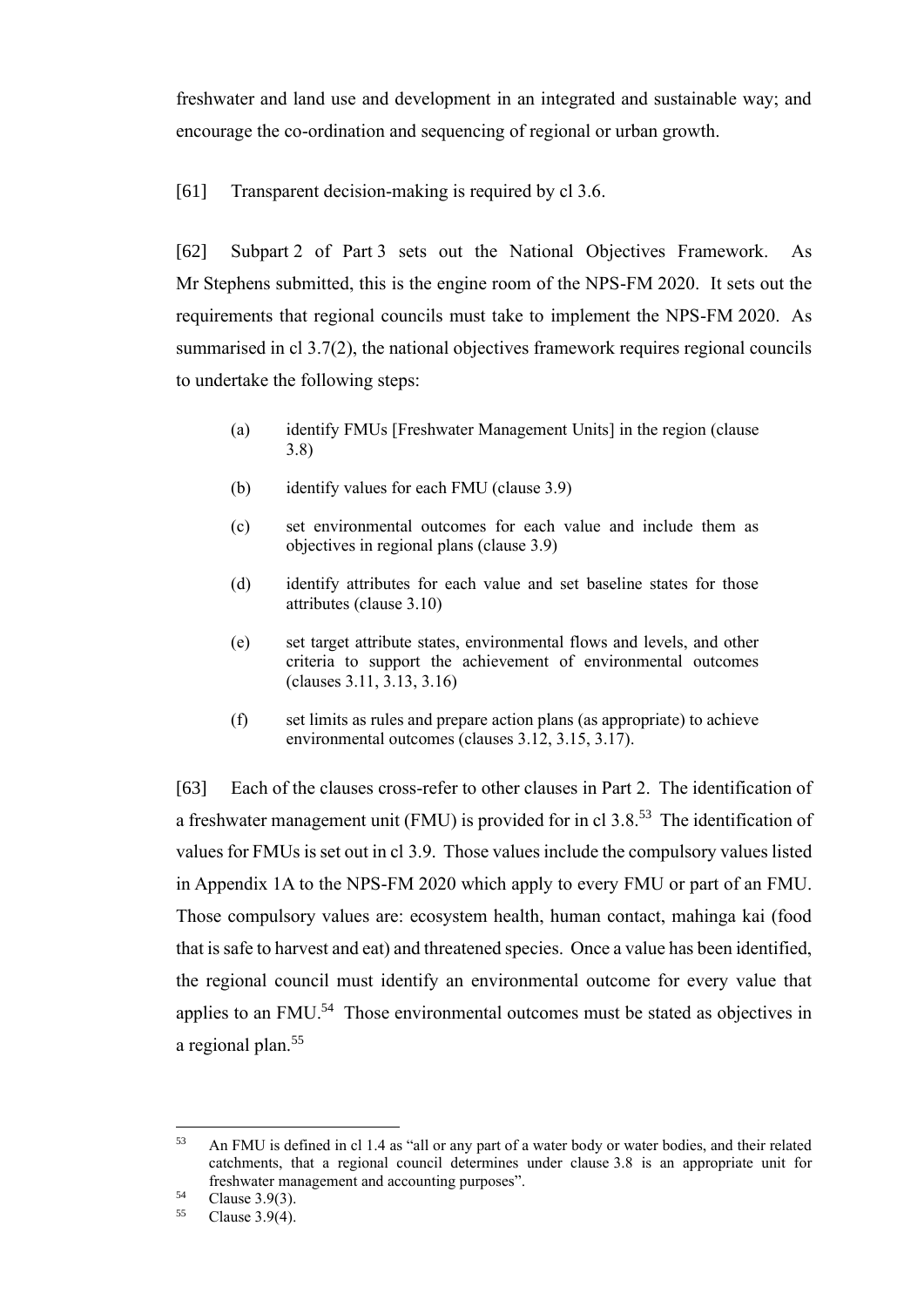[64] The next step involves a regional council identifying attributes and their baseline states for assessing the achievement of environmental outcomes.<sup>56</sup> An "attribute" is defined as a measurable characteristic (numeric, narrative or both) that can be used to assess the extent to which a particular value is provided for.<sup>57</sup> A regional council must use all the relevant attributes identified in Appendix 2A and 2B for the compulsory values and must identify, where practicable, attributes for all other applicable values.<sup>58</sup> By way of example, Appendix 2A sets out the attributes requiring limits on resource use. Table 6 refers to Nitrate (toxicity) and provides:

| Value (and component)                                                                                                                                                           | Ecosystem health (Water quality)                          |                           |
|---------------------------------------------------------------------------------------------------------------------------------------------------------------------------------|-----------------------------------------------------------|---------------------------|
| <b>Freshwater body type</b>                                                                                                                                                     | Rivers                                                    |                           |
| <b>Attribute unit</b>                                                                                                                                                           | $Mg NO3 - N/L$ (milligrams nitrate-nitrogen per<br>litre) |                           |
| <b>Attribute band and description</b>                                                                                                                                           | <b>Numeric attribute state</b>                            |                           |
|                                                                                                                                                                                 | Annual median                                             | Annual 95th<br>percentile |
| A                                                                                                                                                                               |                                                           |                           |
| High conservation value system. Unlikely to<br>be effects even on sensitive species.                                                                                            | < 1.0                                                     | <1.5                      |
| B                                                                                                                                                                               |                                                           |                           |
| Some growth effect on up to 5% of species.                                                                                                                                      | $>1.00$ and $< 2.4$                                       | $>1.5$ and $<3.5$         |
| <b>National bottom line</b>                                                                                                                                                     | 2.4                                                       | 3.5                       |
| $\mathbf C$                                                                                                                                                                     |                                                           |                           |
| Growth effects on up to 20% of species<br>(mainly sensitive species such as fish). No<br>acute effects.                                                                         | $>2.4$ and $\leq 6.9$                                     | $>3.5$ and $< 9.8$        |
| D                                                                                                                                                                               |                                                           |                           |
| Impacts on growth of multiple species, and<br>starts approaching acute impact level (that is,<br>risk of death) for sensitive species at higher<br>concentrations $(>20$ mg/L). | >6.9                                                      | >9.8                      |

#### **Table 6 – Nitrate (toxicity)**

This attribute measures the toxic effects of nitrate, not the trophic state. Where other attributes measure trophic state, for example periphyton, freshwater objectives, limits and/or methods for those attributes may be more stringent.

[65] Once attributes have been identified, regional councils must then set "target attribute states" to achieve the environmental outcomes included as objectives. That step is governed by cl 3.11 which provides:

 $^{56}$  Clause 3.10.<br> $^{57}$  Clause 1.4(1)

 $^{57}$  Clause 1.4(1).<br> $^{58}$  Clause 3.10(1)

Clause  $3.10(1)$ .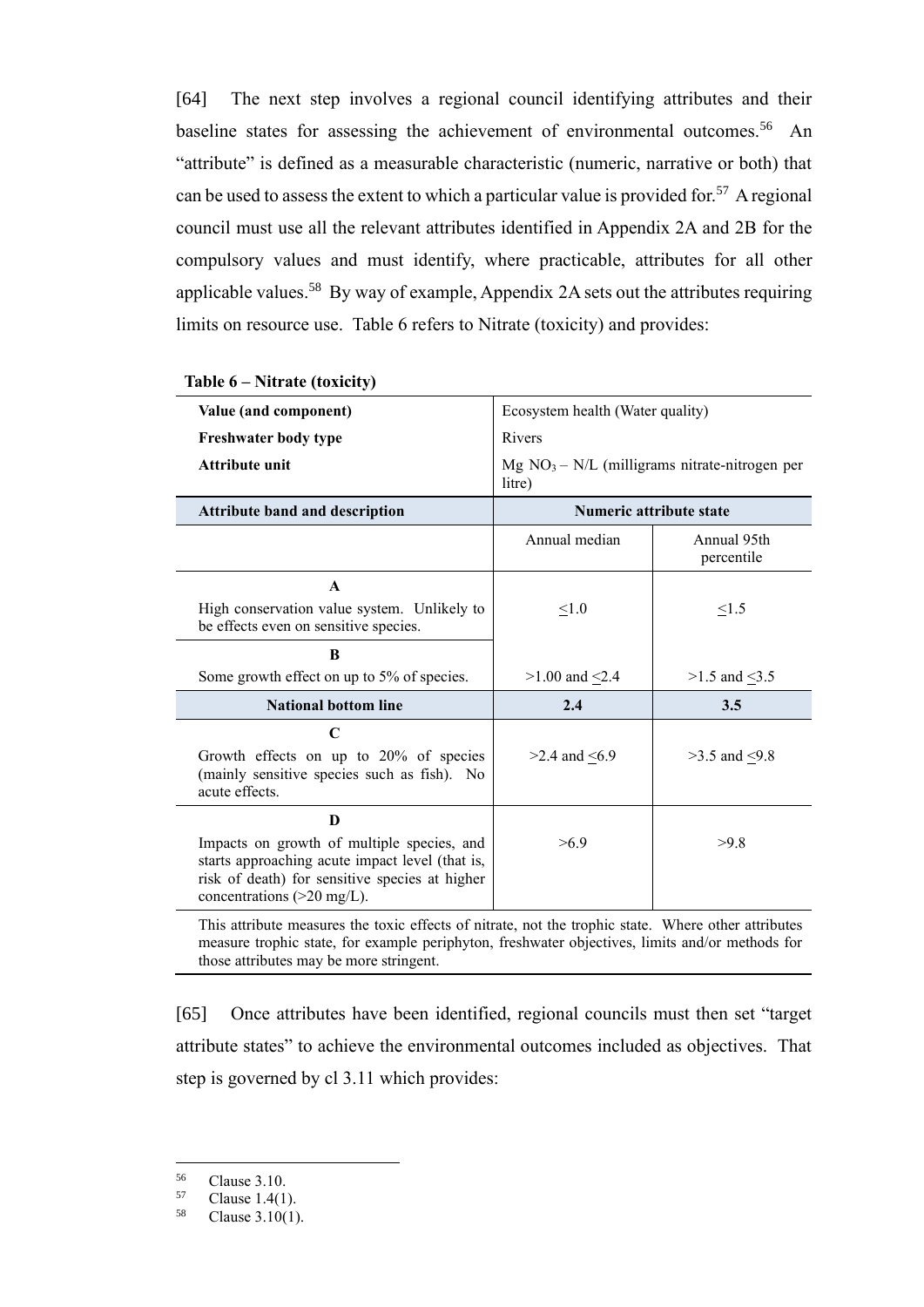#### **3.11 Setting target attribute states**

- (1) In order to achieve the environmental outcomes included as objectives under clause 3.9, every regional council must:
	- (a) set a target attribute state for every attribute identified for a value; and
	- (b) identify the site or sites to which the target attribute state applies.
- (2) The target attribute state for every value with attributes (except the value human contact) must be set at or above the baseline state of that attribute.
- (3) The target attribute state for the value human contact must be set above the baseline state of that attribute, unless the baseline state is already within the A band of Tables 9 or 10 in Appendix 2A, as applicable.
- (4) Despite subclauses (2) and (3), if the baseline state of an attribute is below any national bottom line for that attribute, the target attribute state must be set at or above the national bottom line (*see* clauses 3.31, 3.32, and 3.33 for exceptions to this).
- (5) Every target attribute state must:
	- (a) specify a timeframe for achieving the target attribute state or, if the target attribute state has already been achieved, state that it will be maintained as from a specified date; and
	- (b) for attributes identified in Appendix 2A or 2B, be set in the terms specified in that Appendix; and
	- (c) for any other attribute, be set in any way appropriate to the attribute.
- (6) Timeframes for achieving target attribute states may be of any length or period but, if timeframes are long term:
	- (a) they must include interim target attribute states (set for intervals of not more than 10 years) to be used to assess progress towards achieving the target attribute state in the long term; and
	- (b) if interim target attribute states are set, references in this National Policy Statement to achieving a target attribute state can be taken as referring to achieving the next interim target attribute state.
- (7) Every regional council must ensure that target attribute states are set in such a way that they will achieve the environmental outcomes for the relevant values, and the relevant long-term vision.
- (8) When setting target attribute states, every regional council must:
	- (a) have regard to the following: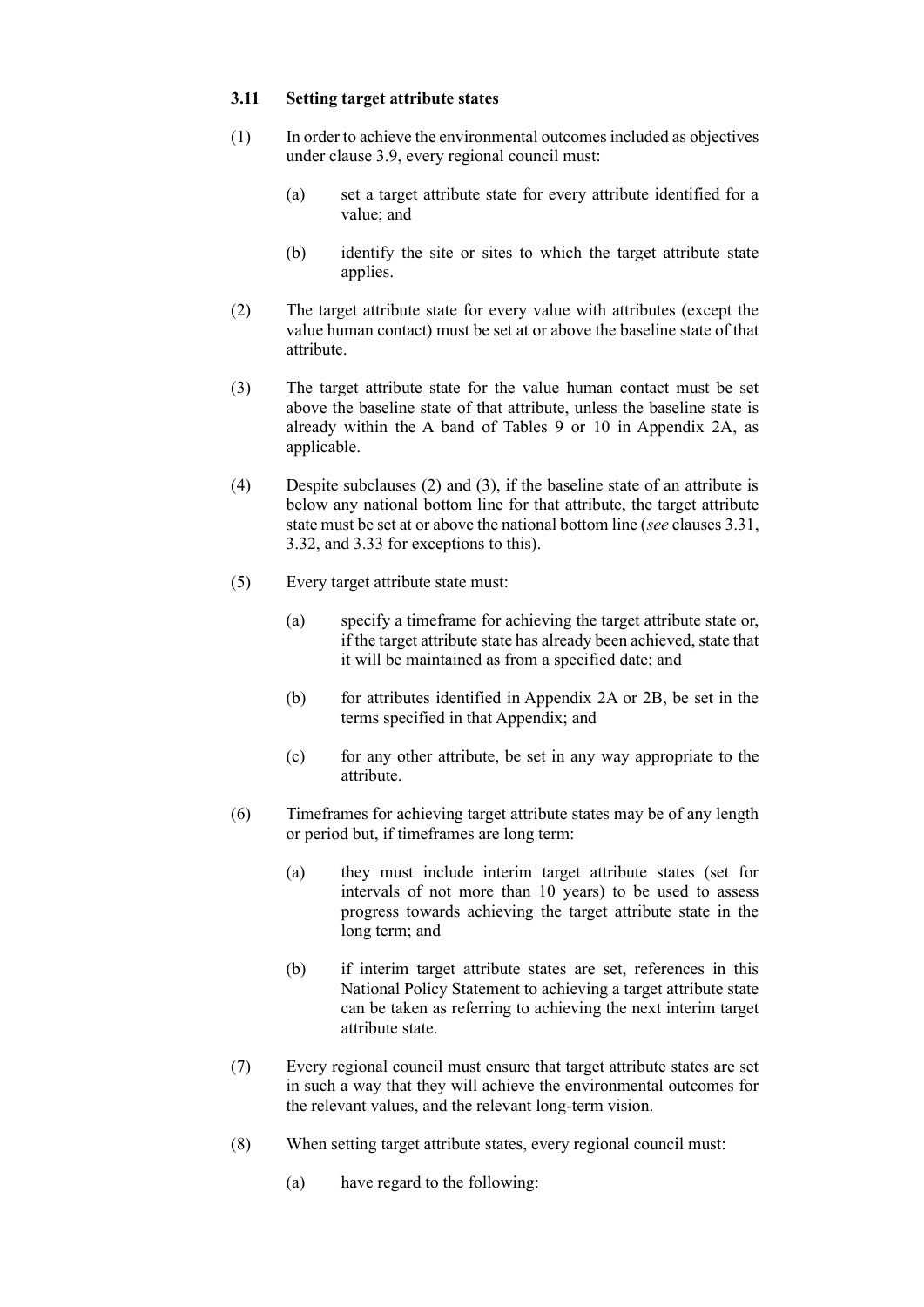- (i) the environmental outcomes and target attribute states of any receiving environments
- (ii) the connections between water bodies
- (iii) the connection of water bodies to receiving environments; and
- (b) use the best information available at the time; and
- (c) take into account results or information from freshwater accounting systems (*see* clause 3.29).

[66] The effect of cl 3.11 is that a regional council must set targets at or above the baseline state for that attribute (and above the baseline state of that attribute for the value human contact, with certain exceptions). If a baseline state of an attribute is below any national bottom line for that attribute, then the target attribute state must be set at or above the national bottom line. That subclause is subject to the exemptions set out in the NPS-FM 2020 including the vegetable exemption set out in cl 3.33.

[67] In setting a target attribute state, a regional council must specify a timeframe for achieving that target attribute state. Timeframes may be of any length or period but if timeframes are long-term, then they must include interim target attribute states, of no more than 10 years (to be used to assess progress towards achieving the target in the long-term).

[68] Regional councils achieve target attribute states by identifying limits on resource use and including those limits as rules in their regional plans. Further, regional councils may prepare an action plan and may impose conditions on resource consents to achieve target attribute states.<sup>59</sup>

[69] Clauses 3.13 to 3.20 of the NPS-FM 2020 provide further direction to regional councils in relation to attributes affected by nutrients (cl 3.13), setting limits on resource use (cl 3.14), preparing action plans (cl 3.15), setting environmental flows and levels (cl 3.16), identifying take limits (cl 3.17), monitoring (cl 3.18), assessing trends (cl 3.19) and responding to degradation (cl 3.20).

[70] Subpart 3 of Part 3 of the NPS-FM 2020 comprises cls 3.21 to 3.30. Those clauses address specific requirements such as natural inland wetlands (cls 3.22 and

<sup>59</sup> Clause 3.12.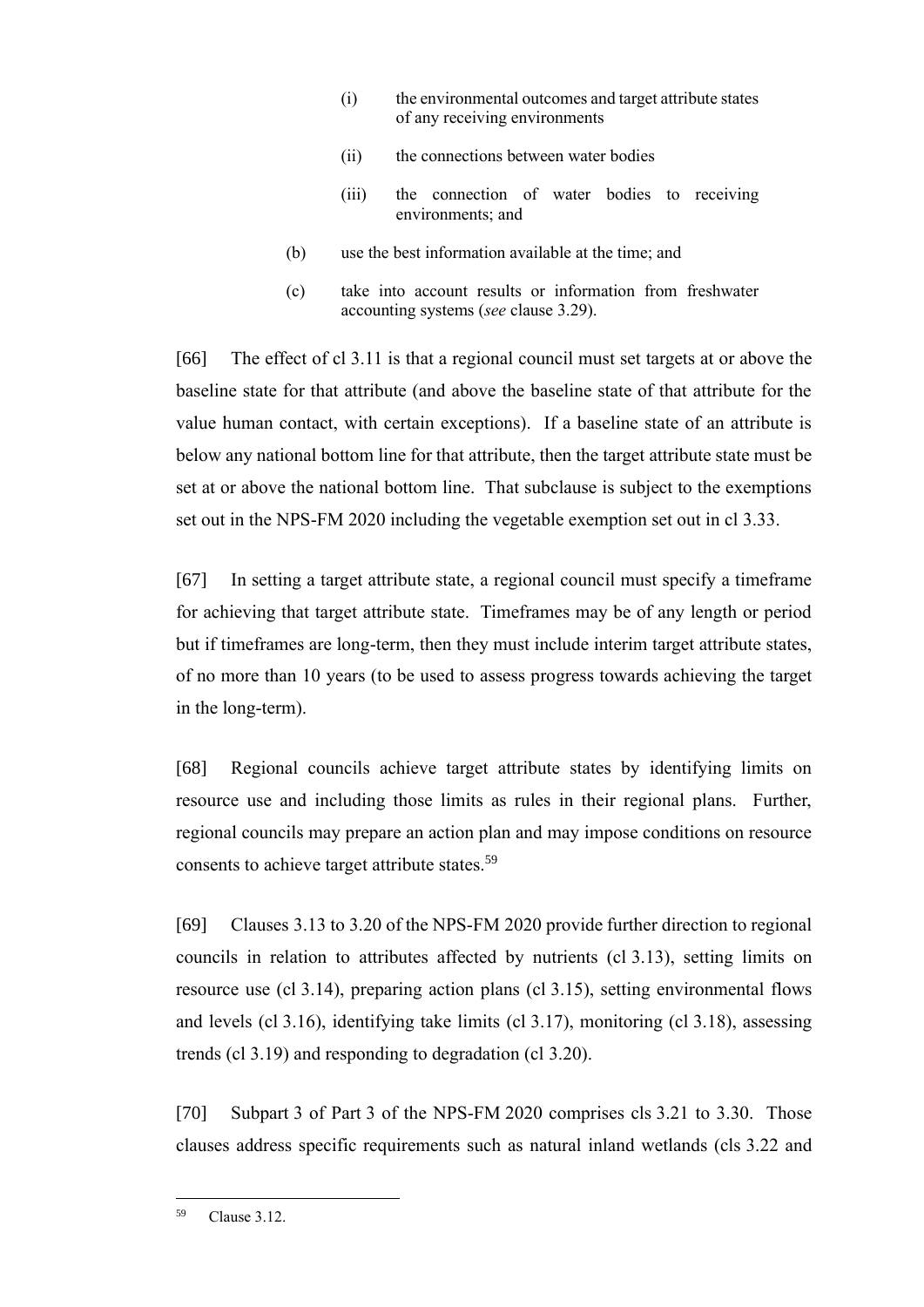3.23), rivers (cl 3.24 and 3.25), fish passage (cl 3.26), primary contact sites (cl 3.27) and water allocation (cl 3.28). Clauses 3.29 and 3.30 provide for freshwater accounting systems and assessment and reporting requirements.

## <span id="page-22-0"></span>*Exemptions*

[71] Clauses 3.31, 3.32 and 3.33 set out exemptions to the NPS-FM 2020 scheme. Clause 3.31 relates to an exemption for five hydro-electricity generation schemes. The exemption allows the regional council to set a target attribute state below the national bottom line. However, in doing so it must still set a target that improves the attribute state to the extent practicable without having significant adverse effect on the hydroelectricity generation schemes.

[72] Clause 3.32 provides an exemption for naturally occurring processes. If all or part of a water body is affected by natural occurring processes that mean its current state is below national bottom lines, then, again, the council may set a target attribute state that is below the national bottom line for that attribute. However, it must still set the target attribute state to achieve an improved target attribute state to the extent practical given the naturally occurring processes.

[73] The vegetable exemption clause is found in cl 3.33. That clause provides:

#### **3.33 Specified vegetable growing areas**

- (1) This clause applies only to the 2 **specified vegetable growing areas** identified in Part 1 of Appendix 5.
- (2) When implementing any part of this National Policy Statement as it applies to an FMU or part of an FMU that is in, or includes, all or part of a specified vegetable growing area, a regional council must have regard to the importance of the contribution of the specified growing area to:
	- (a) the domestic supply of fresh vegetables; and
	- (b) maintaining food security for New Zealanders.
- (3) Subclause (4) applies if:
	- (a) an FMU or part of an FMU is adversely affected by vegetable growing in a specified vegetable growing area; and
	- (b) the baseline state of an attribute specified in Part 2 of Appendix 5 in the FMU or part of the FMU where all or part of the specified vegetable growing area is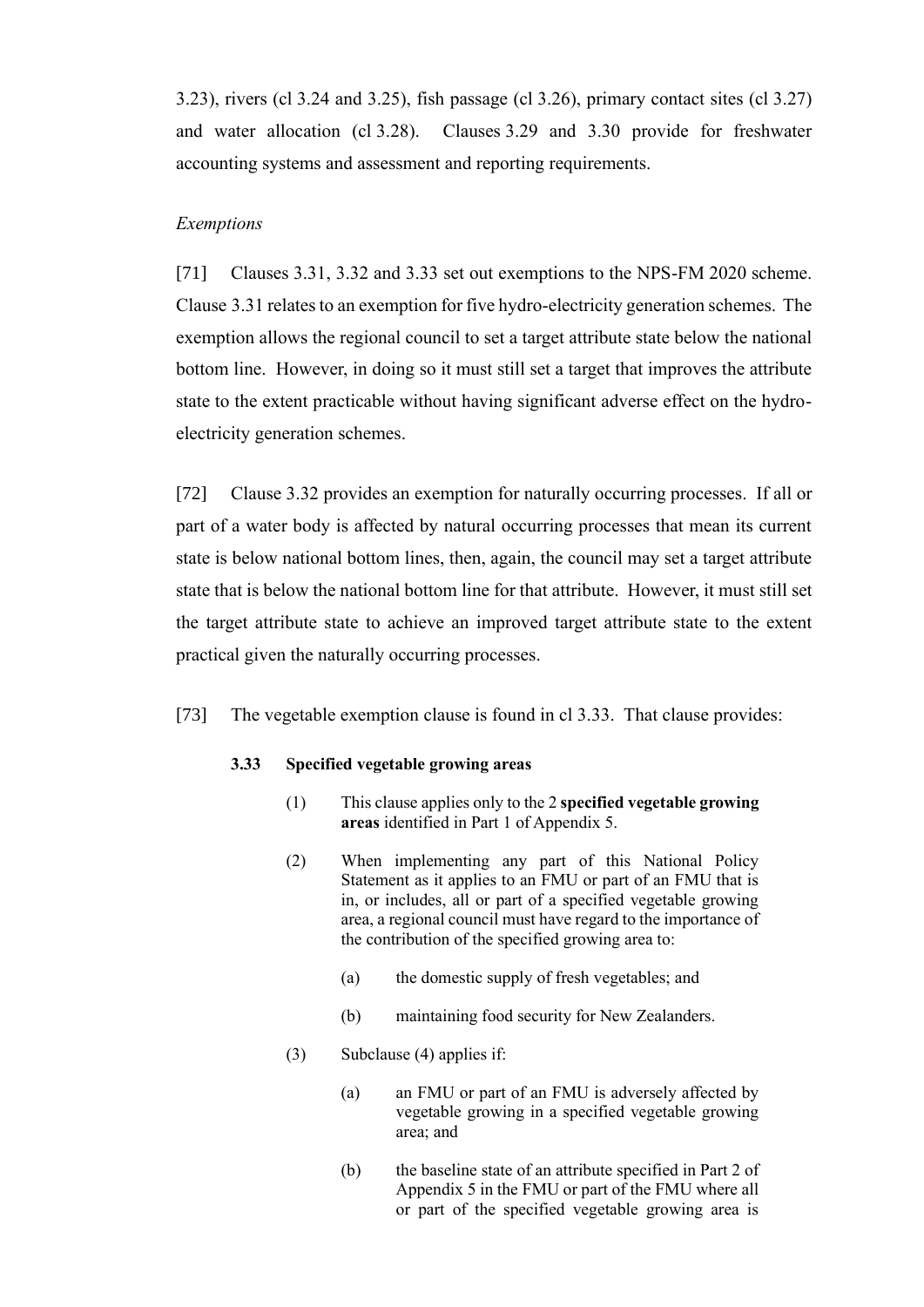located is below the national bottom line for the attribute; and

- (c) achieving the national bottom line for the attribute would compromise the matters in subclause (2).
- (4) When this subclause applies, the regional council:
	- (a) may set a target attribute state that is below the national bottom line for the attribute, despite clause 3.11(4); but
	- (b) must still, as required by clause 3.11(2) and (3), set the target attribute state to achieve an improved attribute state without compromising the matters in subclause (2) of this clause.
- (5) When implementing clauses 3.12 to 3.14 in relation to FMUs that include all or part of a specified vegetable growing area, a regional council must ensure that vegetable growers in the area are not exempt from any requirements (such as in limits, action plans, and conditions on resource consents) aimed at achieving target attribute states.
- (6) This clause ceases to apply to a specified vegetable growing area on the earlier of the following dates:
	- (a) 10 years after the commencement date; or
	- (b) the date National Environmental Standards (or other regulations under the Act) come into force that:
		- (i) apply to the specified vegetable growing area; and
		- (ii) are made for the purpose of avoiding, remedying, or mitigating the adverse effects of vegetable growing on freshwater.

### <span id="page-23-0"></span>[74] The meaning and effect of this clause is discussed at [\[114\]](#page-32-2) of this judgment.

#### *Part 4 – timing and transitional provisions*

[75] Part 4 of the NPS-FM 2020 sets out timing and transitional provisions. It provides that every local authority must give effect to the NPS-FM 2020 "as soon as reasonably practicable".<sup>60</sup> Policy statements and plans must be kept up to date.<sup>61</sup> Clause 4.3 governs existing policy statements and plans.

<sup>&</sup>lt;sup>60</sup> Clause 4.1(1).<br><sup>61</sup> Clause 4.2(1)

Clause  $4.2(1)$ .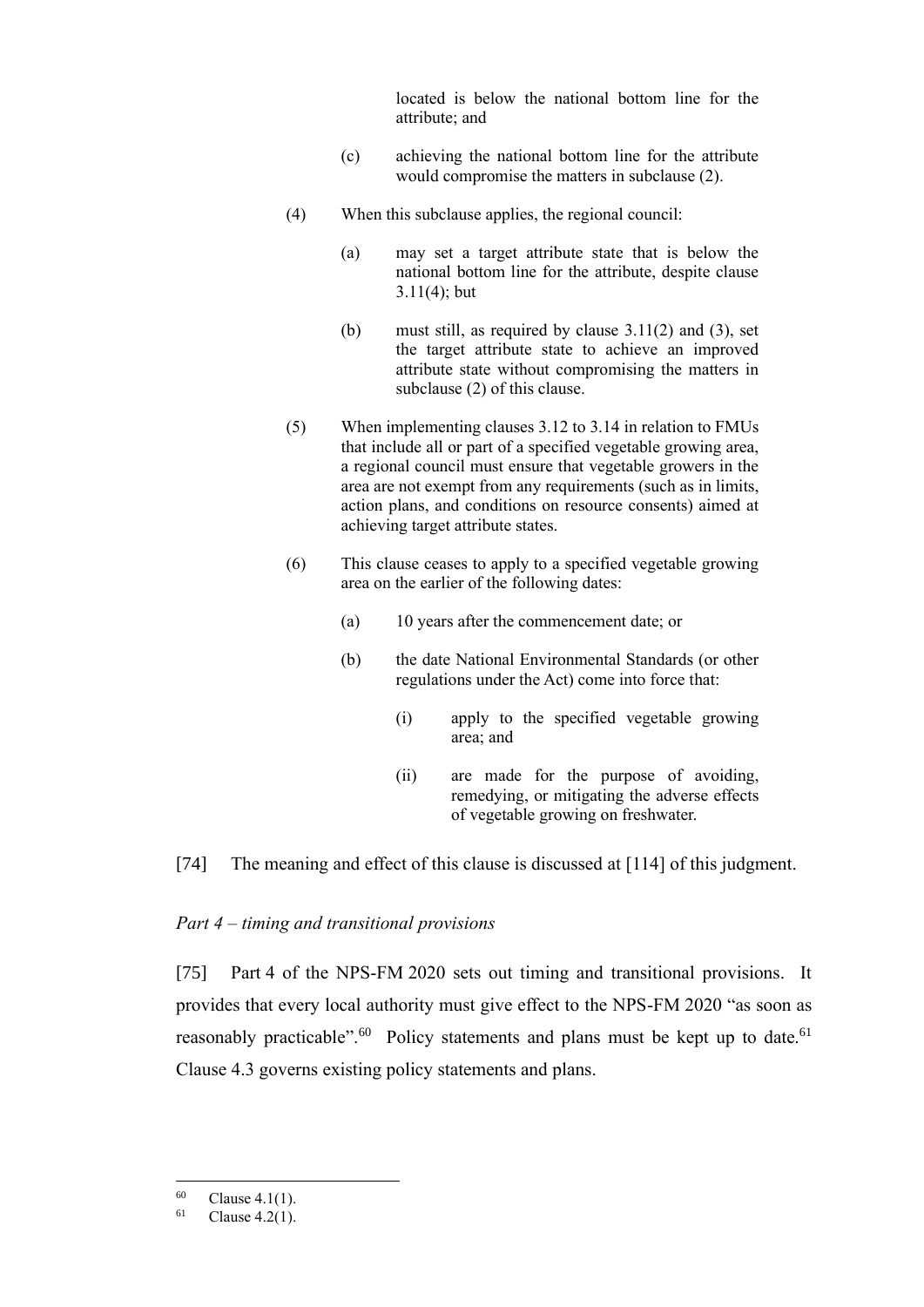# <span id="page-24-0"></span>**Development of the NPS-FM 2020**

# <span id="page-24-1"></span>*Essential Freshwater Work Programme*

[76] The issue of a new national policy statement for freshwater management was part of the Government's Essential Freshwater Work Programme launched in 2018. As stated earlier, the Programme had aims of stopping further degradation and loss of New Zealand's freshwater resources, reversing past damage, and addressing water allocation issues.

[77] The Government's approach to achieving these aims was set out in a policy document entitled *Essential Freshwater: Healthy Water, Fairly Allocated*. 62 At the same time, a companion document was published with the Minister for Māori Crown Relations: Te Arawhiti called *Shared Interests in Freshwater: A New Approach to the Crown/Māori Relationship for Freshwater*. 63 That document set out a framework for how Government would work together with Māori to achieve the aims of the Programme.

[78] In addition to a new national policy statement for freshwater, the Programme outlined planned amendments to the RMA and new national environmental standards for freshwater.<sup>64</sup>

[79] A multi-agency taskforce of officials based at the Ministry for the Environment was established to deliver the Programme.<sup>65</sup> The policy development process was also supported by four advisory groups. One of those four was Te Kāhui Wai Māori – the Māori Freshwater Forum.<sup>66</sup> That group was established to bring perspectives and insights from various sectors of Māori society on freshwater management issues.<sup>67</sup> The other three groups engaged to assist with the programme were: the Freshwater

<sup>62</sup> Ministry for the Environment and Ministry for Primary Industries *Essential Freshwater: Healthy Water, Fairly Allocated* (October 2018).

<sup>63</sup> Ministry for the Environment and Māori Crown Relations Unit *Shared Interests in Freshwater: A New Approach to the Crown/Māori Relationship for Freshwater (October 2018).* 

<sup>64</sup> Ministry for the Environment and Ministry for Primary Industries *Essential Freshwater: Healthy Water, Fairly Allocated* (October 2018) at 13–14.

<sup>65</sup> Ministry for the Environment and Ministry for Primary Industries *Essential Freshwater: Healthy Water, Fairly Allocated* (October 2018) at 18.

<sup>66</sup> Ministry for the Environment and Māori Crown Relations Unit *Shared Interests in Freshwater: A New Approach to the Crown/Māori Relationship for Freshwater (October 2018) at 9.* 

 $67$  At 8.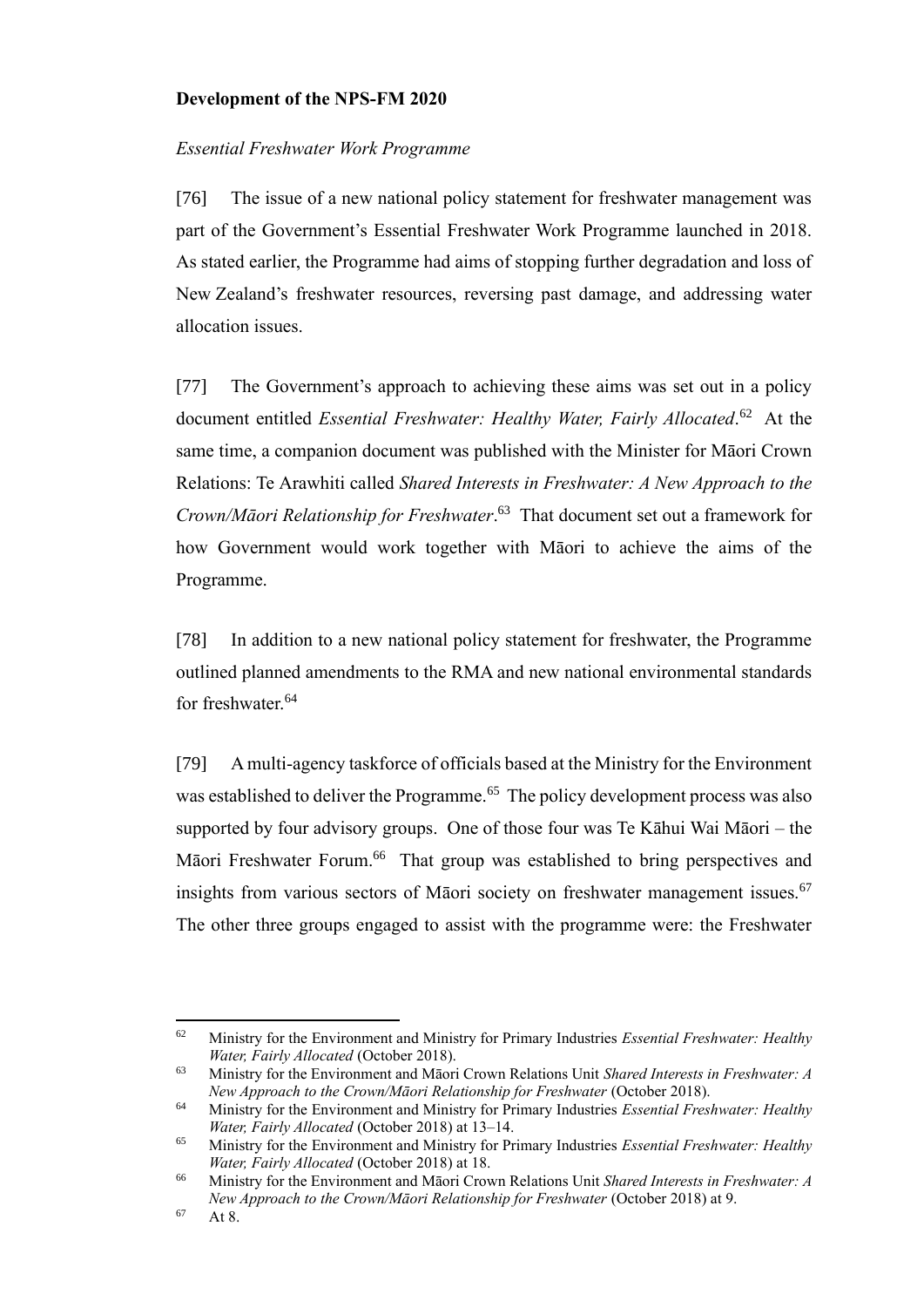Leaders Group, the Science and Technical Advisory Group and the Regional Sector Water Subgroup.<sup>68</sup> These groups provided reports on the proposed programme.

# <span id="page-25-0"></span>*Consultation on initial draft national policy statement*

[80] On 5 September 2019, the Minister released a package of proposals for public consultation. The Government's overall approach was set out in a document entitled *Action for healthy waterways: A discussion document on national direction for our*  essential freshwater.<sup>69</sup> The proposals released as part of this package included draft national environmental standards for freshwater and a draft NPS-FM. The draft NPS-FM contained exemptions for large hydro-electricity generation schemes, naturally occurring processes and a transitional exemption which allowed regional councils to set target attribute states that were worse than national bottom lines in respect of certain freshwater ecosystems. There was no vegetable exemption in this draft.

[81] The Minister had elected to use an alternative consultation process to prepare the NPS-FM 2020 under s 46A of the RMA. In an affidavit sworn in this proceeding, the Minister said he chose this alternative process because it enabled him to engage with a network of advisory groups. Further, a board of inquiry process would take up to 12 months, whereas an alternative process would deliver a national policy statement in a shorter time frame, consistent with the Government's commitment to achieve meaningful progress on freshwater quality within its term.

[82] As part of the alternative consultation process, the Minister announced the appointment of an Independent Advisory Panel (IAP) chaired by the former Principal Environment Court Judge, David Sheppard. The tasks of the IAP were to consider the submissions received on the draft NPS-FM and draft national environmental standards and to prepare a report and make recommendations for the Minister to consider.

[83] Consultation on the *Action for healthy waterways* policy package ran for eight weeks, closing on 31 October 2019. The process included 17 general public meetings, eight meetings for the primary sector and rural community and 16 hui for iwi and Māori around New Zealand. Over 17,400 submissions were received as part of this process.

 $68$  At 9.

<sup>69</sup> Ministry for the Environment *Action for healthy waterways – A discussion document on national direction for out essential freshwater* (September 2019).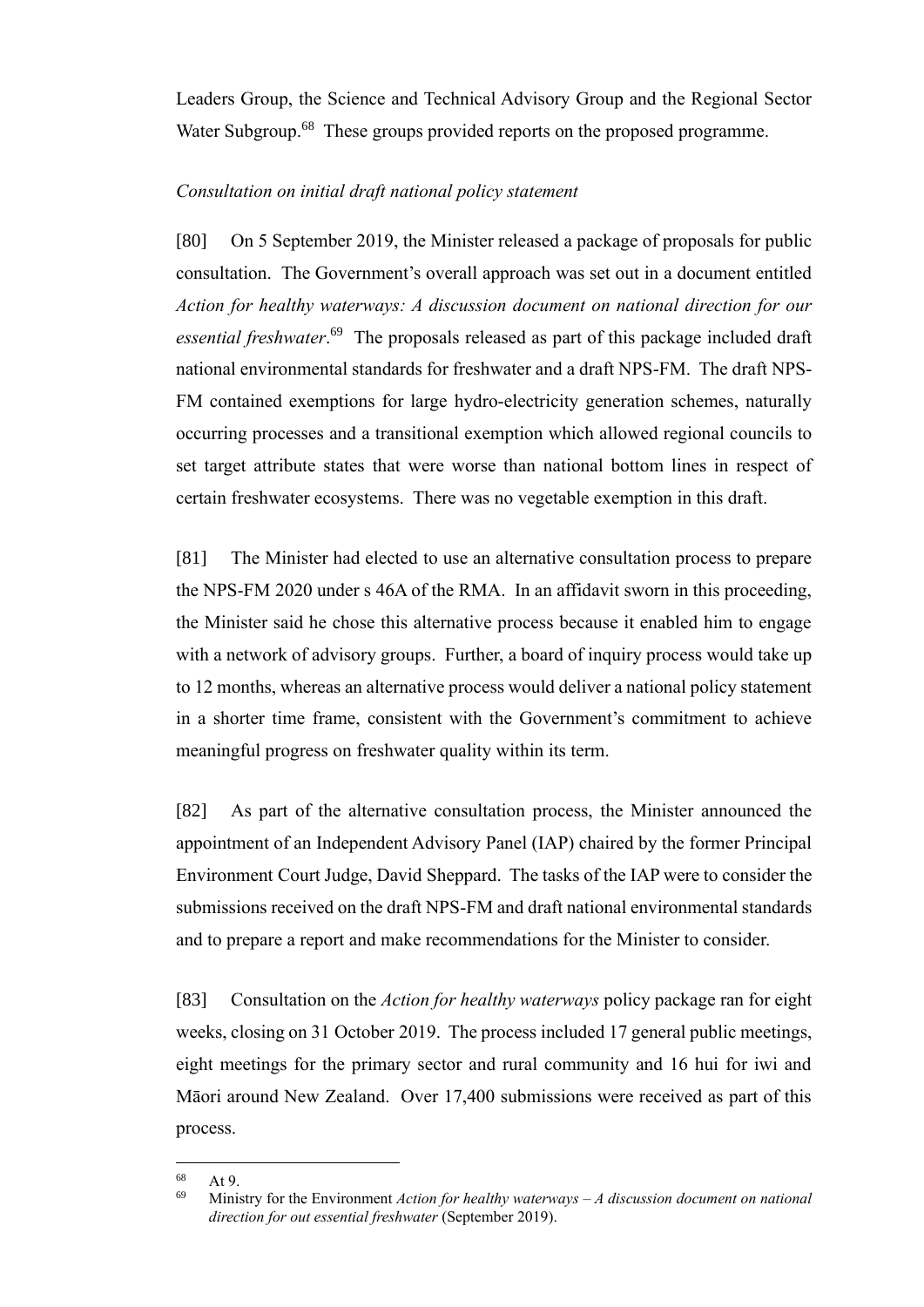### <span id="page-26-0"></span>*Concerns about the impact on vegetable growing areas*

[84] During the consultation process horticultural growers raised concerns about the impact of the proposed new limits for nitrate-related attributes in the draft NPS-FM. In particular, there was a concern that proposed bottom lines for dissolved inorganic nitrogen (DIN) would require significant fertiliser reductions to be met in some areas which would, in turn, compromise existing vegetable production.

[85] In a briefing paper dated 16 December 2019, Ministry officials highlighted the tension in the submissions between the Government's freshwater objectives and ensuring that domestic commercial vegetable production could meet demand. Officials advised that they could not see a "simple short-term solution that both halts further decline in freshwater quality from commercial vegetable production and ensures domestic vegetables remain affordable". Officials reported that they were considering options including targeted support in the areas most affected including the Horowhenua region. The Minister was advised that a final decision would likely require "some trade-offs" between freshwater objectives and domestic vegetable production. The Minister says the vegetable exemption was developed as a means of addressing the tension between these two objectives.

[86] On 27 February 2020, the IAP released its report. Over 80 recommendations were made on the proposed new national direction instruments. The report recorded concerns expressed by some submitters about the inadequate time for consultation considering the importance and substance of the issues and their complexity. The report also recorded that the hierarchy of principles drafted as part of Te Mana o te Wai was vulnerable to legal challenge, and reservations were made regarding the way in which the proposed NPS-FM expressed priorities and obligations concerning Te Mana o te Wai.

[87] The IAP considered submissions regarding the hydro-electricity exemption, recommending that the exemption be limited to only the most significant hydroelectricity schemes in order to retain the exceptional nature of the provision.

[88] There was also discussion in the report on the effectiveness of DIN limits, with the IAP concluding that these limits operated as "blunt tools". The IAP recommended changing the DIN attribute tables from target-setting attributes to action plan attributes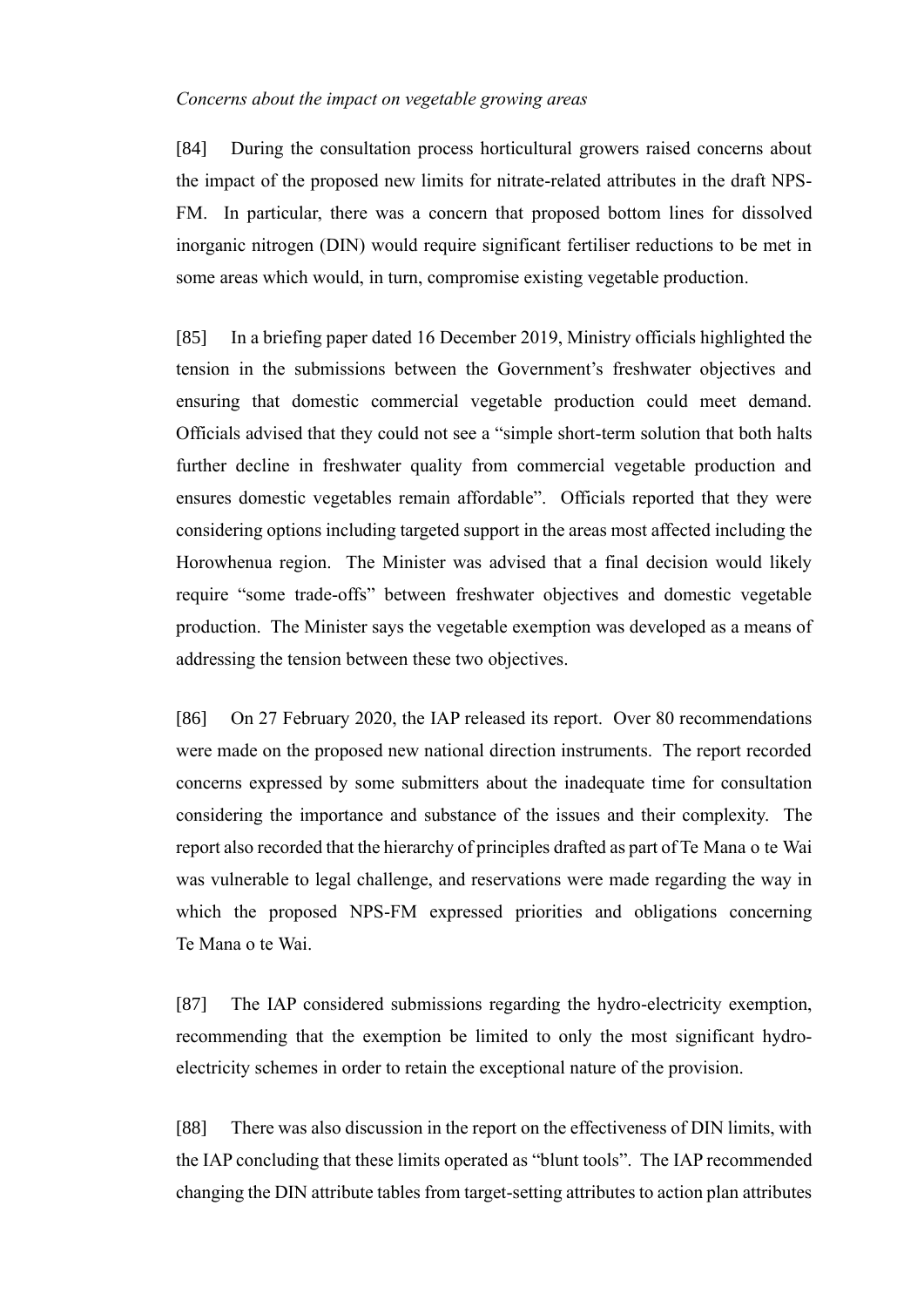to allow for the consideration of catchment and water body-specific variability. The IAP supported the tightening of ammonia and nitrate toxicity criteria.

## <span id="page-27-0"></span>*Development of the vegetable growing exemption*

[89] The Minister received a briefing from officials at the Ministry for the Environment and the Ministry of Primary Industries on 8 March 2020. The briefing paper recorded the different views, including those expressed in the IAP report, on whether adopting the proposed DIN attribute limits would lead to improved ecosystem health, and the magnitude of the cost impacts in doing so.

[90] There was a scheduled Cabinet meeting for 16 March 2020 which did not take place due to the developing situation with the COVID-19 pandemic. However, on 18 March 2020, officials presented a table of policy options for the Minister for the Environment and the Minister of Agriculture to consider. The options table noted the concerns about the impact of certain attribute limits on vegetable growing which was magnified given the uncertainty created by COVID-19 and the possibility of a recession. One of the options put forward by officials was a transitional exception to national bottom lines driving nitrogen reductions in specified vegetable growing areas.

[91] The Ministers made recommendations in line with those made in the IAP report with respect to the DIN attribute, and the strengthening of nitrate and ammonia bottom lines. However, those decisions did not resolve the ongoing tension between improvement of freshwater quality and ensuring continued domestic vegetable supply.

[92] It was anticipated that the strengthened national bottom line for nitrate toxicity and ammonia might not be achievable in Pukekohe and Horowhenua unless there was widespread land use change and a consequent reduction in the area available for vegetable growing for the domestic market. The consensus of officials was that an exemption from national bottom lines driving nitrogen reductions was therefore likely to be needed in these areas. The Minister directed officials to develop this proposal. This was the genesis of the vegetable exemption.

[93] The impact of a proposed vegetable exemption on iwi and hapū was also discussed at this meeting. Mr Bryan Smith, the chief advisor for freshwater strategy at the Ministry for the Environment, swore an affidavit in these proceedings in which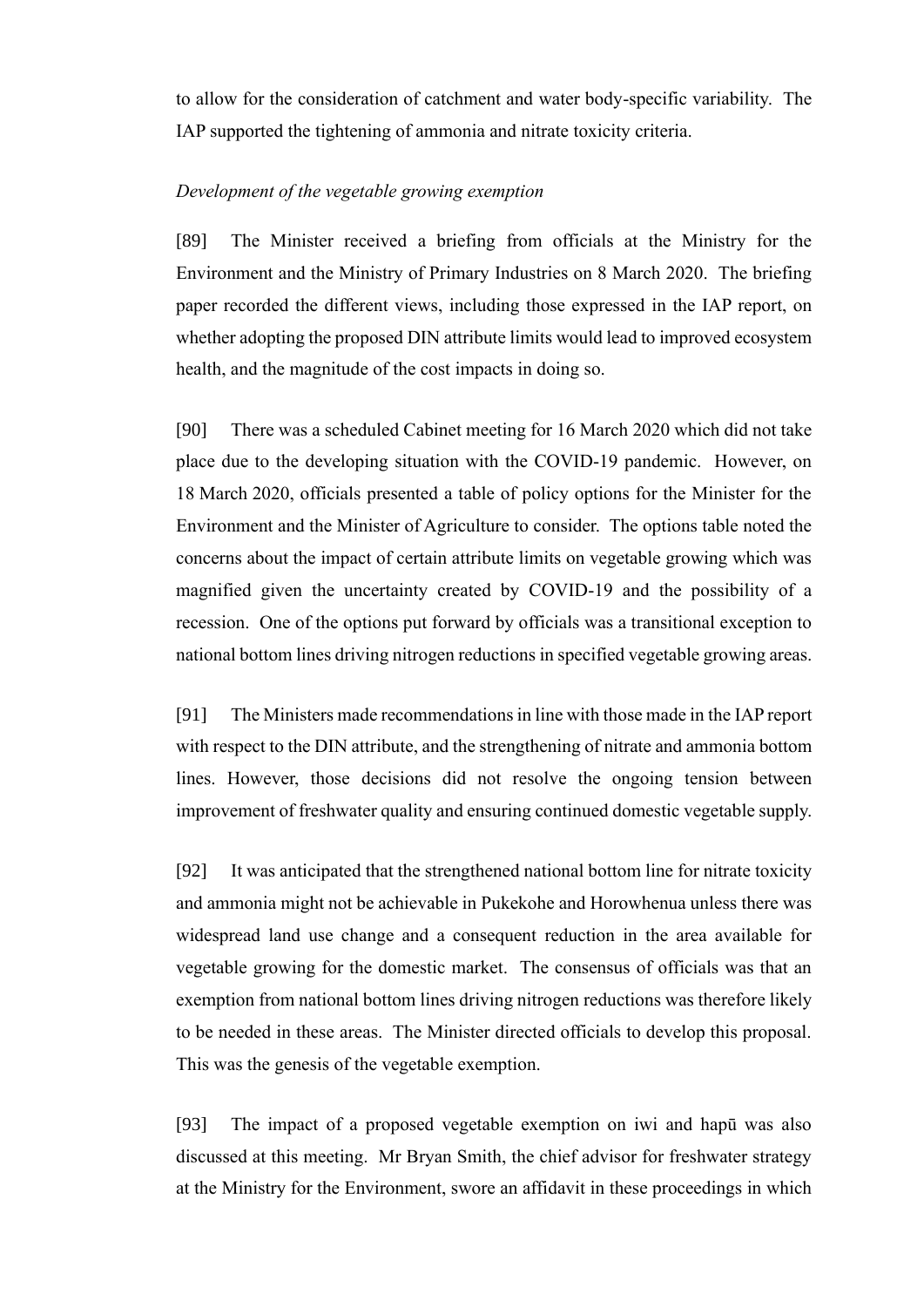he recalls a parallel being drawn between the proposed vegetable exemption and the hydro-electricity exemption in the draft NPS-FM 2020. The latter had been an issue of significant concern for iwi and hapū in catchments affected by that exemption. Mr Smith says that the expectation was that a similar level of engagement with tangata whenua would be required in relation to the proposed vegetable exemption. Work on a plan for iwi engagement commenced.

## <span id="page-28-0"></span>*Regulatory Impact Analysis*

[94] The Ministry for the Environment published a two-part Regulatory Impact Analysis (RIA) on 6 May 2020.

[95] The first part of the RIA noted that the vegetable exemption was not the Ministry's preferred option. The upside of such an exemption was seen as ensuring vegetable production was not compromised. The potential downsides were that the waterways would not be protected from nutrient contamination, and there would be a lost opportunity to encourage the spread of less intensive vegetable growing areas across different regions in New Zealand. However, it was noted that the regional council would still be able to set other requirements to achieve ecosystem health.

[96] In the second, more detailed, part of the RIA, it was noted that if a strengthened nitrate toxicity bottom line was adopted, then an exemption for areas such as Pukekohe and Horowhenua should be considered. That is because a strengthened nitrate toxicity bottom line would essentially require wholesale conversion from vegetable production as a land use in these areas. That would have negative implications for consumers, regional economies, health outcomes and domestic food security. It was noted that the mobility of vegetable production to other catchment areas was also limited by factors such as soil quality, climate, and access to suitable labour markets.

[97] The impact on Māori of the vegetable exemption was recognised, and further consultation with local iwi was recommended before a final decision was made.

#### <span id="page-28-1"></span>*The in-principle decision*

[98] On 18 May 2020, Cabinet met to consider recommendations made by the Minister for the Environment and Minister of Agriculture in a Cabinet paper outlining the draft NPS-FM and new national environment standards for freshwater.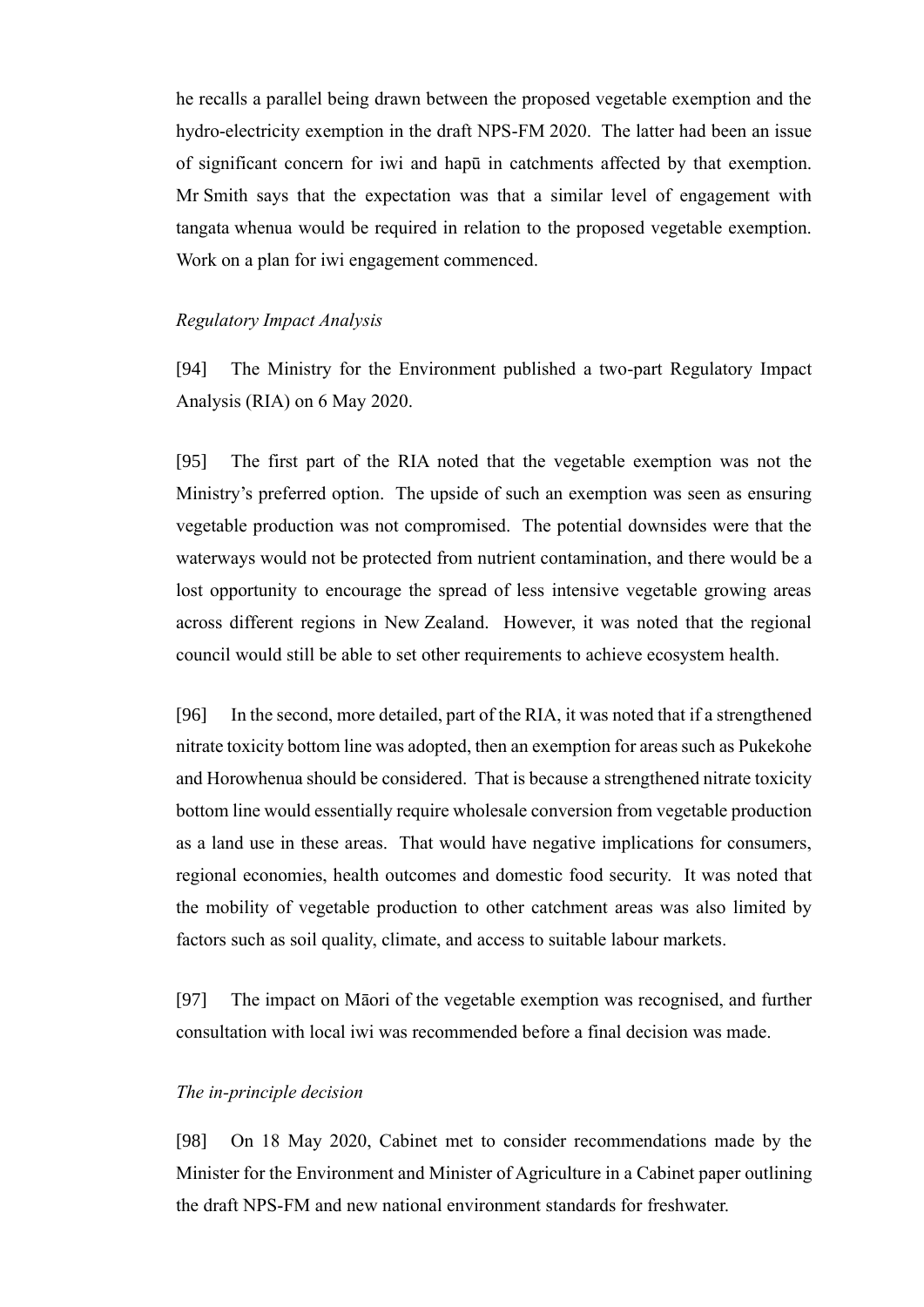[99] The paper explained the changes that had been made and the tensions which had led to the development of a vegetable exemption. The paper relayed the Ministers' recommendations to strengthen nitrogen toxicity criteria and to delay consideration of an attribute table for DIN by 12 months. Additionally, the Ministers proposed an inprinciple decision including an exemption in the NPS-FM 2020 for specified vegetable growing areas, enabling regional councils to maintain nitrogen-related attributes at a level worse than the new national bottom lines. The Ministers acknowledged that further engagement with local iwi and hapū was needed before a final decision was made. The Cabinet paper also detailed the Crown's obligations in relation to the protection of Treaty settlements and taonga, the exercise of tino rangatiratanga and kawanatanga, and the principles of the Treaty.

[100] Cabinet accepted the recommendations set out in the Cabinet paper at the Cabinet meeting.

### <span id="page-29-0"></span>*Further consultation*

[101] In June and July 2020, following the in-principle Cabinet decision, the Minister for the Environment, along with officials from the Ministry for the Environment and Ministry of Primary Industries, met with representatives of Raukawa and Muaūpoko. The nature of the meetings, and matters discussed, are considered in further detail in the context of a challenge to the adequacy of the consultation undertaken on the vegetable exemption.

[102] The further consultation on the NPS-FM and vegetable exemption included a summit in Levin on 7 July 2020. That was attended by the applicants, Horizons Regional Council, Horowhenua District Council, Horticulture NZ and vegetable growers operating in the region.

[103] In his affidavit sworn for this proceeding, the Minister says he reflected on his engagement with tangata whenua following this summit and did not feel comfortable defending the exemption as proposed. He asked officials to develop alternatives to the exemption.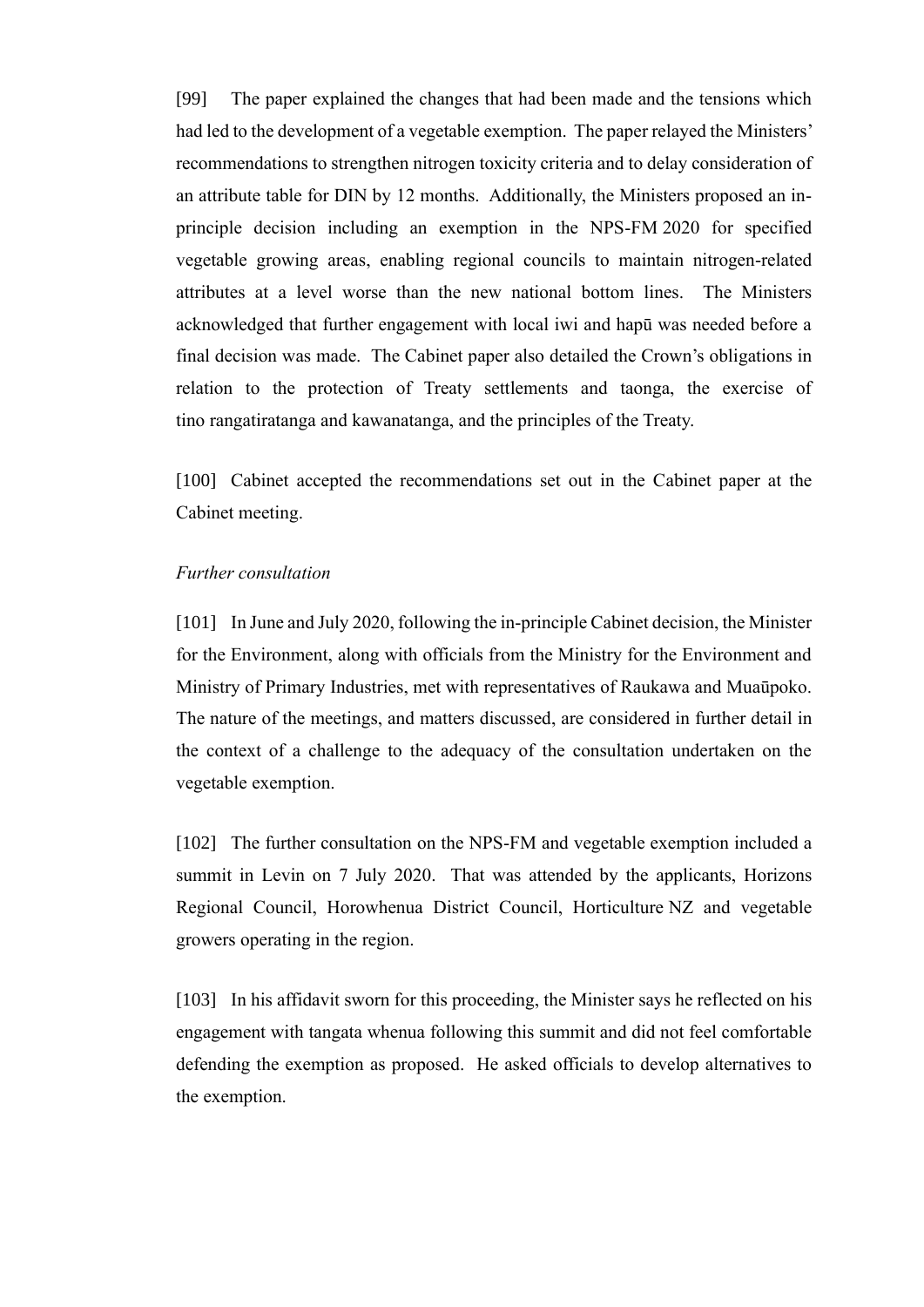# <span id="page-30-0"></span>*Briefing paper dated 15 July 2020*

[104] The Ministry for the Environment and Ministry for Primary Industries prepared a briefing paper on 15 July 2020. The paper included modelling which indicated that a 50 to 90 per cent reduction in nitrogen on land would be required to meet the national bottom lines in the Horowhenua region. The same modelling showed that only a 30 per cent reduction could be achieved if 40 per cent of all horticulture and dairy hectares were converted to less nitrogen intensive land uses and all remaining areas applied on-farm mitigation and good management practice.

[105] The briefing paper set out three policy options as follows:

- Option 1 exemption to national bottom lines affected by nitrogen. This option will insert an enabling provision into the NPS-FM to give councils the option of setting attribute states below national bottom lines.
- Option  $2 a$  statement in the NPS-FM which requires councils to *'have particular regard'* to the importance of vegetable growing to the national supply when setting attribute states and limits. Attribute states must still be set at the national bottom line or higher.
- Option 3 insert a ten-year time-bound exemption in the NPS-FM as outlined in Option 1. Central Government would work in partnership with local iwi/hapū and other stakeholders to develop regulations containing targets and limits that are appropriate for the area. Once the regulations are in place the exemption would no longer apply.

[106] The paper noted that under all options further work would be required, including research into future mitigations and practices. A detailed discussion and an analysis of the pros and cons of each option was included. It was recorded that Option 1 had been tested with iwi/hapū and they were clear that they did not support it. Option 2 was assessed as leaving the door open to bottom lines being met in the future. The risk, however, was that it could lead to more pressure on other land uses to carry a disproportionate burden to reduce leaching. Moreover, there was reference back to the modelling which suggested that large amounts of land use change out of vegetable production would not produce the reductions needed.

[107] Ultimately, the recommendation was for Option 3 with officials stating that the time-bound exemption to national bottom lines would send a strong signal to both iwi and vegetable growers that the Government was serious in its intention to improve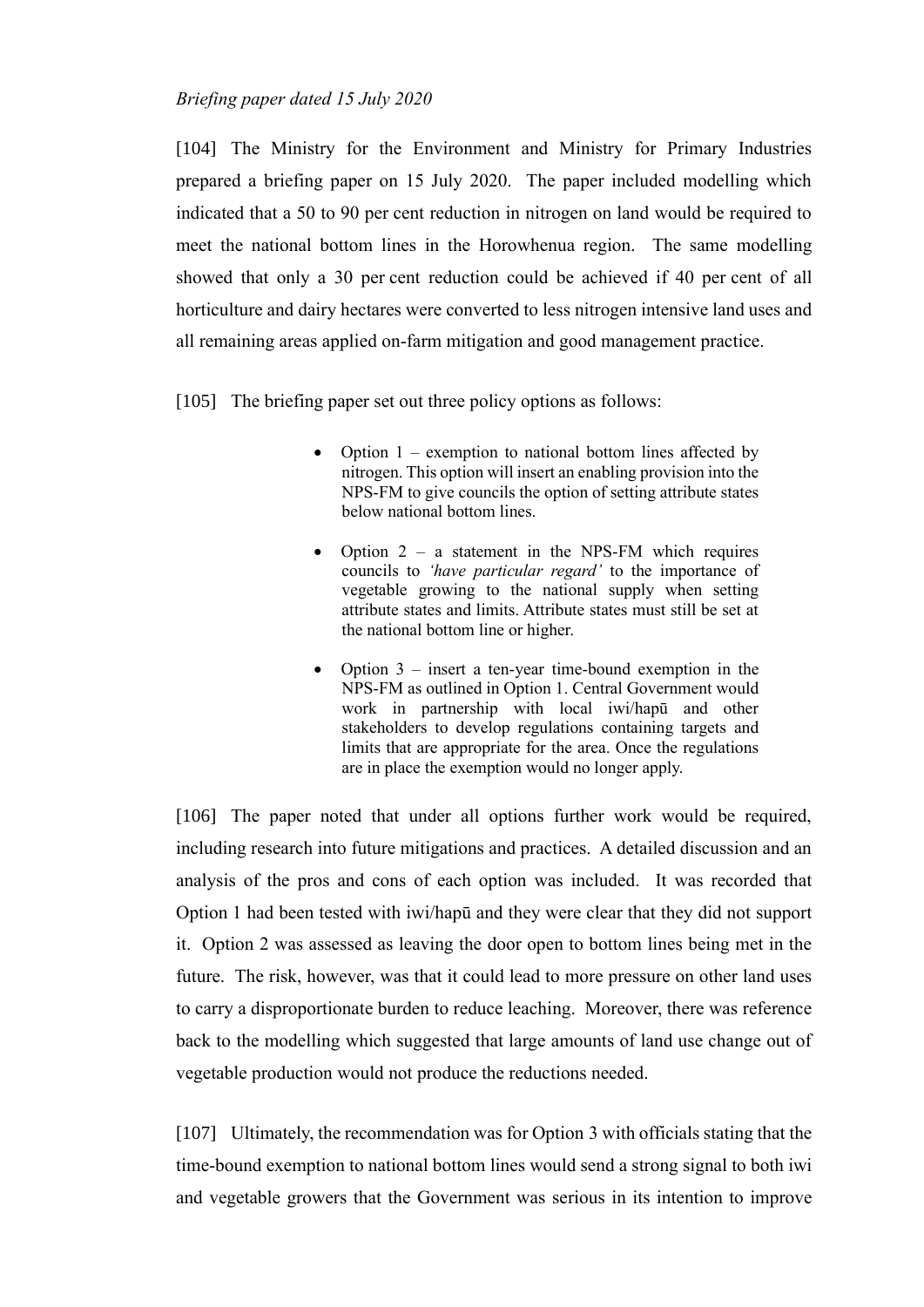water quality and that vegetable growers needed to use all practicable mitigations to contribute to that improvement and engage meaningfully to find solutions. It was noted that this option had not been tested with relevant iwi and hapū, but officials considered it was the option that most aligned with feedback on the vegetable exemption generally.

[108] The briefing paper also recorded that any exemption from the bottom lines would have to be accompanied by the Crown taking a proactive role in working with iwi, hapū and others to find enduring solutions to the issues in Lake Horowhenua.

#### <span id="page-31-0"></span>*Section 32 Report*

[109] On 22 July 2020, the Minister for the Environment received a report prepared in accordance with s 32 of the RMA.<sup>70</sup> The report included an addendum addressing the vegetable exemption.

[110] An analysis of all the options resulted in a time-bound vegetable exemption being preferred. The report said:<sup>71</sup>

In terms of achieving the NPS-FM 2020 Objective, we consider that a timebound exemption is most appropriate because it would send a strong signal to iwi that the government is serious in its intention to improve water quality. It sends an equally strong message to vegetable growers and other land users that they must be prepared to use all practicable mitigations to contribute to that improvement and engage meaningfully to find solutions (the default being catchments must eventually mean the NPS-FM 2020 national bottom lines).

[111] The report noted concerns of iwi and hapū including their disappointment regarding the consultation process on the proposed exemption.

#### <span id="page-31-1"></span>*Final decision*

[112] The Minister sought authorisation from Cabinet to submit the revised draft NPS-FM 2020, including a time-bound vegetable exemption, on 28 July 2020. The cabinet paper noted the strong concerns that the applicants had with the exemption. Cabinet authorised the submission of the NPS-FM 2020 to the Executive Council. The

<sup>70</sup> Ministry for the Environment *Action for Healthy Waterways: Section 32 Evaluation* (22 July 2022).

 $71$  At 135.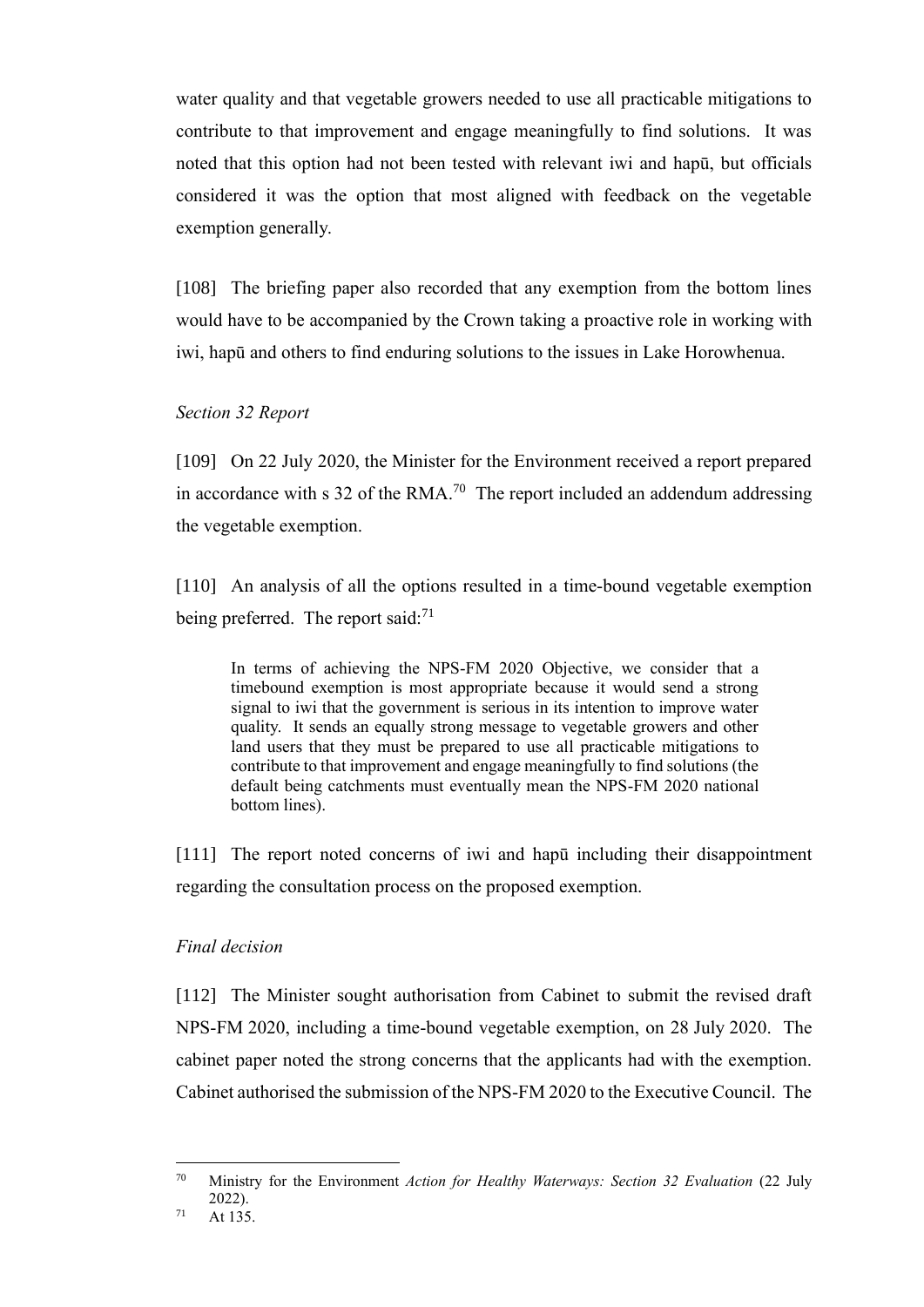Governor-General in Council subsequently approved the NPS-FM 2020 and it came into force on 3 September 2020.

# <span id="page-32-0"></span>*Work on a replacement*

[113] Work is currently ongoing on a replacement for the exemption. A governance group for the Lake Horowhenua wetlands project was established in February 2021. That group includes representatives from Raukawa, Muaūpoko and the Trust.

# <span id="page-32-1"></span>**The meaning and effect of the vegetable exemption**

<span id="page-32-2"></span>[114] To understand the challenges to the vegetable exemption it is first necessary to understand how the exemption operates.

[115] I approach the interpretation task in light of the important part the NPS-FM 2020 plays within a "carefully structured legislative scheme" and against the backdrop of its "thoroughgoing process of development".<sup>72</sup> I treat the language used in the NPS-FM 2020 as "carefully chosen".<sup>73</sup>

[116] The starting point is the plain meaning of cl 3.33. The vegetable exemption only applies to two specified vegetable growing areas: Pukekohe and Horowhenua.<sup>74</sup> When implementing the NPS-FM 2020 in those areas, the relevant regional council "must" have regard to the importance of the contribution of the specified growing area to the domestic supply of fresh vegetables and maintaining food security for New Zealanders.<sup>75</sup>

[117] Clause 3.33(3) sets out when the exemption will apply. It will apply where:

(a) an FMU is adversely affected by vegetable growing in a specified vegetable growing area; and

<sup>&</sup>lt;sup>72</sup> *Environmental Defence Society Inc v The New Zealand King Salmon Co Ltd* [2014] NZSC 38, [2014] 1 NZLR 593 at [142].

 $\frac{73}{74}$  At [142].

<sup>&</sup>lt;sup>74</sup> Clause 3.33(1) and Appendix 5.<br> $\frac{75}{75}$  Clause 3.32(2)

Clause 3.33(2).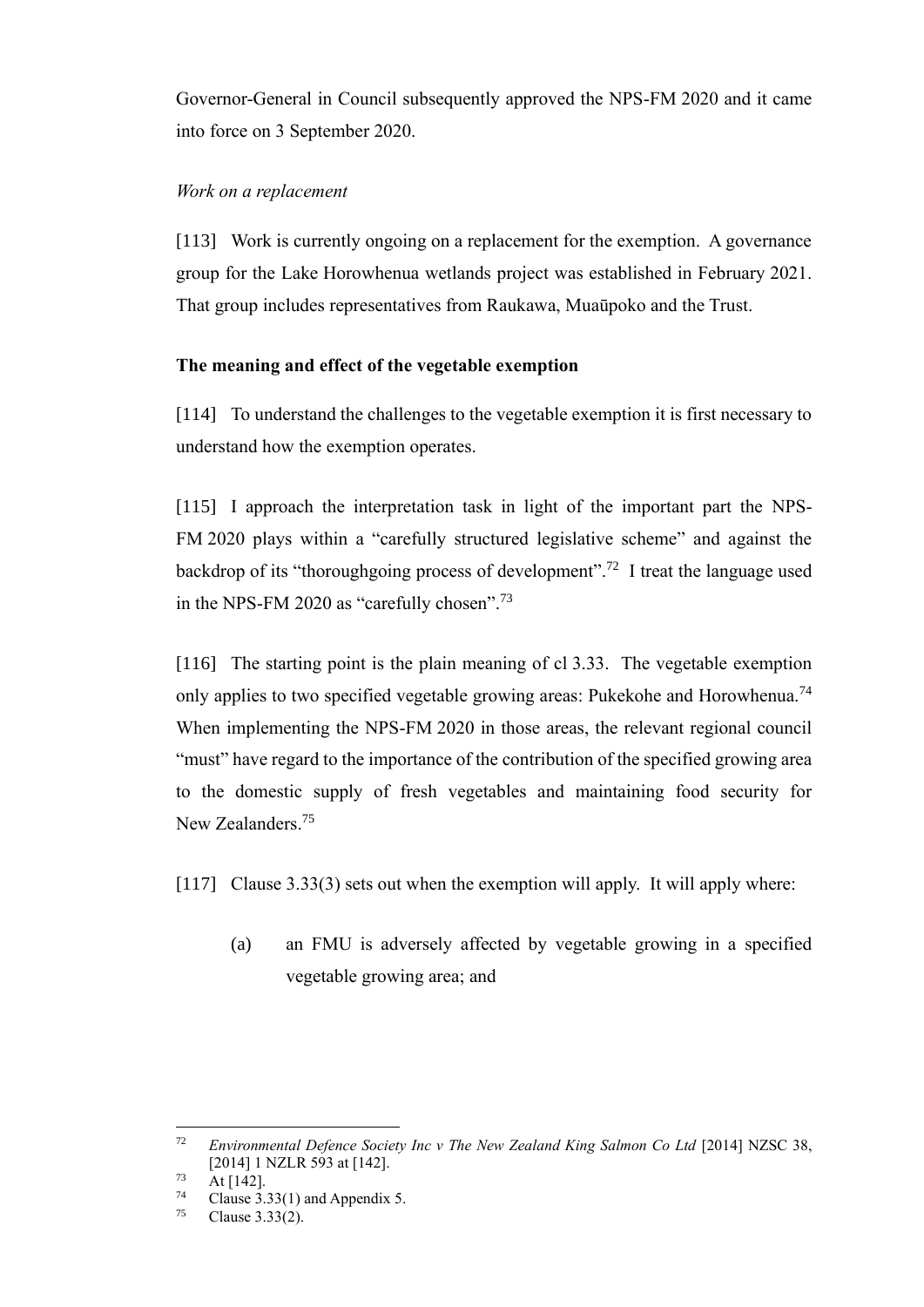- (b) the baseline state of a specified attribute is located below the national bottom line for the attribute (there are eight such attributes listed in Part 2 of Appendix 5); and
- (c) achieving the national bottom line would compromise the domestic supply of vegetables and the maintenance of food security for New Zealanders.

[118] It is common ground between the parties that it will be for the regional councils to determine whether the exemption applies.

[119] The "exemption" is set out in sub-cl (4). If it applies, then the regional council *may* set a target attribute state that is below the national bottom line for that attribute.<sup>76</sup> There is no requirement to set the target attribute state below the bottom line; it can still be set at or above the bottom line.<sup>77</sup> If the regional council sets the target attribute below the bottom line, it *must* still set the target at a level to achieve an improved attribute state without compromising the domestic supply of fresh vegetables and the maintenance of food security in New Zealand.<sup>78</sup>

[120] Sub-clause (5) requires a regional council to ensure that vegetable growers in the area are not exempt from any requirements aimed at achieving target attribute states. This reaffirms that the exemption only operates in relation to the specified attributes and does not operate as a general exemption from the scheme of the NPS-FM 2020 as a whole.

[121] The effect of sub-cl (6) was the subject of some debate at the hearing. That sub-clause sets out when the exemption expires. The sub-clause is set out below again for convenience:

- (6) This clause ceases to apply to a specified vegetable growing area on the earlier of the following dates:
	- (a) 10 years after the commencement date; or
	- (b) the date National Environmental Standards (or other regulations under the Act) come into force that:

 $^{76}$  Clause 3.33(4)(a).<br>  $^{77}$  Clause 3.1(2)

 $^{77}$  Clause 3.1(2).

Clause  $3.33(4)(b)$ .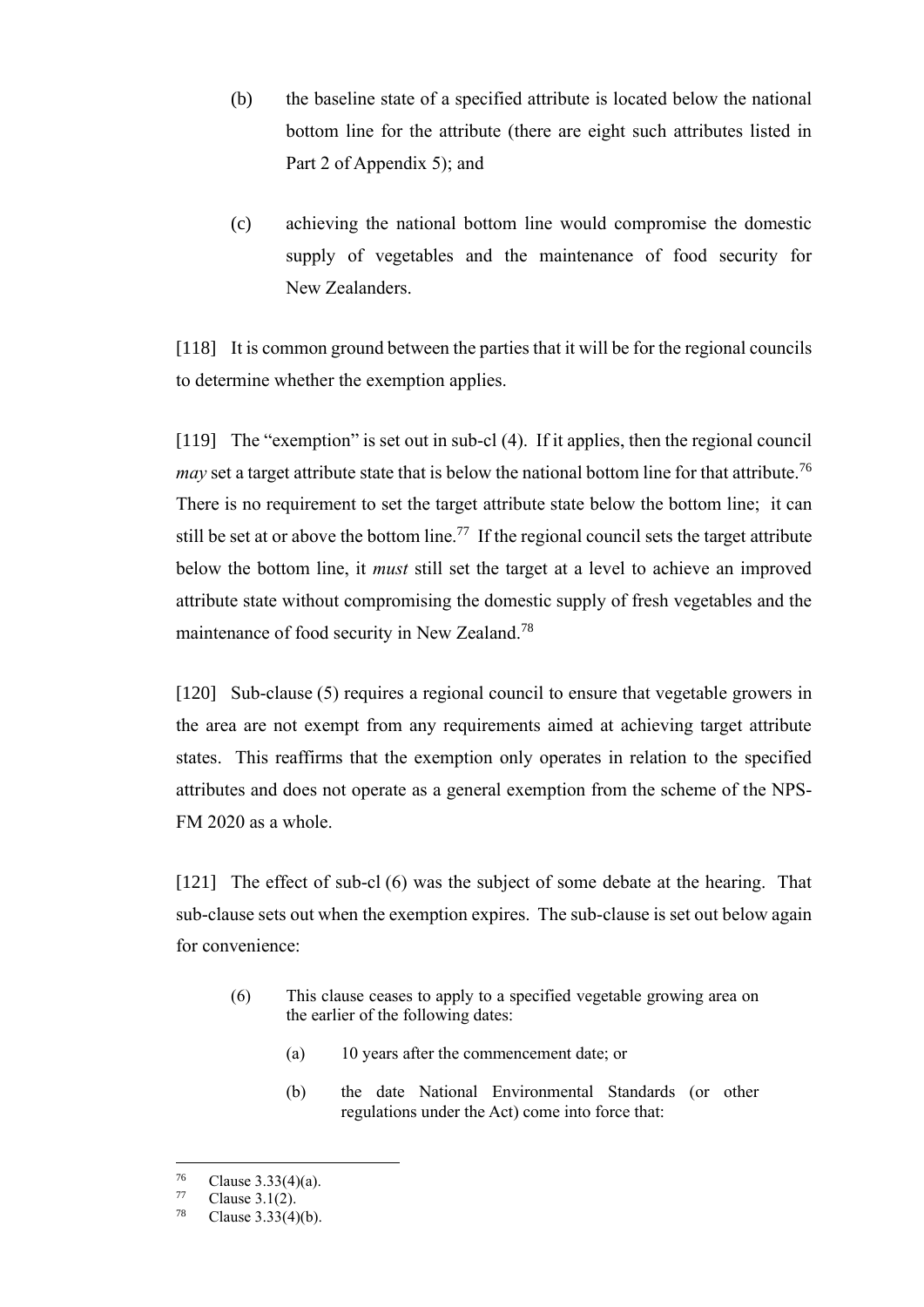- (i) apply to the specified vegetable growing area; and
- (ii) are made for the purpose of avoiding, remedying, or mitigating the adverse effects of vegetable growing on freshwater.

[122] The effect of sub-cl  $(6)(a)$  is that the exemption will expire after 10 years (2030) if no national environmental standards are in force. That will mean the vegetable exemption will no longer apply and the regional council will not be empowered to set a target attribute state below the applicable national bottom line; it must be set at or above that bottom line.

[123] The obligation is on a regional council to give effect to the NPS-FM 2020 as soon as reasonably practicable.<sup>79</sup> Given the timeframes for review of regional plans, it could be 2037 or later by the time the regional council sets target attribute states at or above the national bottom lines. Importantly, however, there is nothing in the exemption which dictates the timeframes in which the target attribute state must be achieved. That means the regional council still sets the timeframe, and interim targets if timeframes are long term, for a target attribute state set below the bottom line.

[124] The effect of sub-cl  $(6)(b)$  is that if there are national environmental standards in force, then the exemption in cl 3.33 will expire. National environmental standards may prescribe rules and/or standards and a local authority must amend its plan to the extent it contains a rule that duplicates or is in conflict with national environmental standards. 80

[125] To summarise, there are several points about the way the exemption operates which are relevant to the applicants' claim:

(a) *The regional council will decide whether the vegetable exemption applies*. The vegetable exemption only applies to freshwater bodies adversely affected by vegetable growing in the two specified vegetable growing areas where the baseline state of a specified attribute is below the national bottom line for that attribute. Whether the exemption will apply will depend on whether achieving the national bottom line for that attribute will compromise domestic supply of fresh vegetables and

 $^{79}$  Clause 4.1(1).<br>80 **DMA**  $_2$  44A

RMA, s 44A.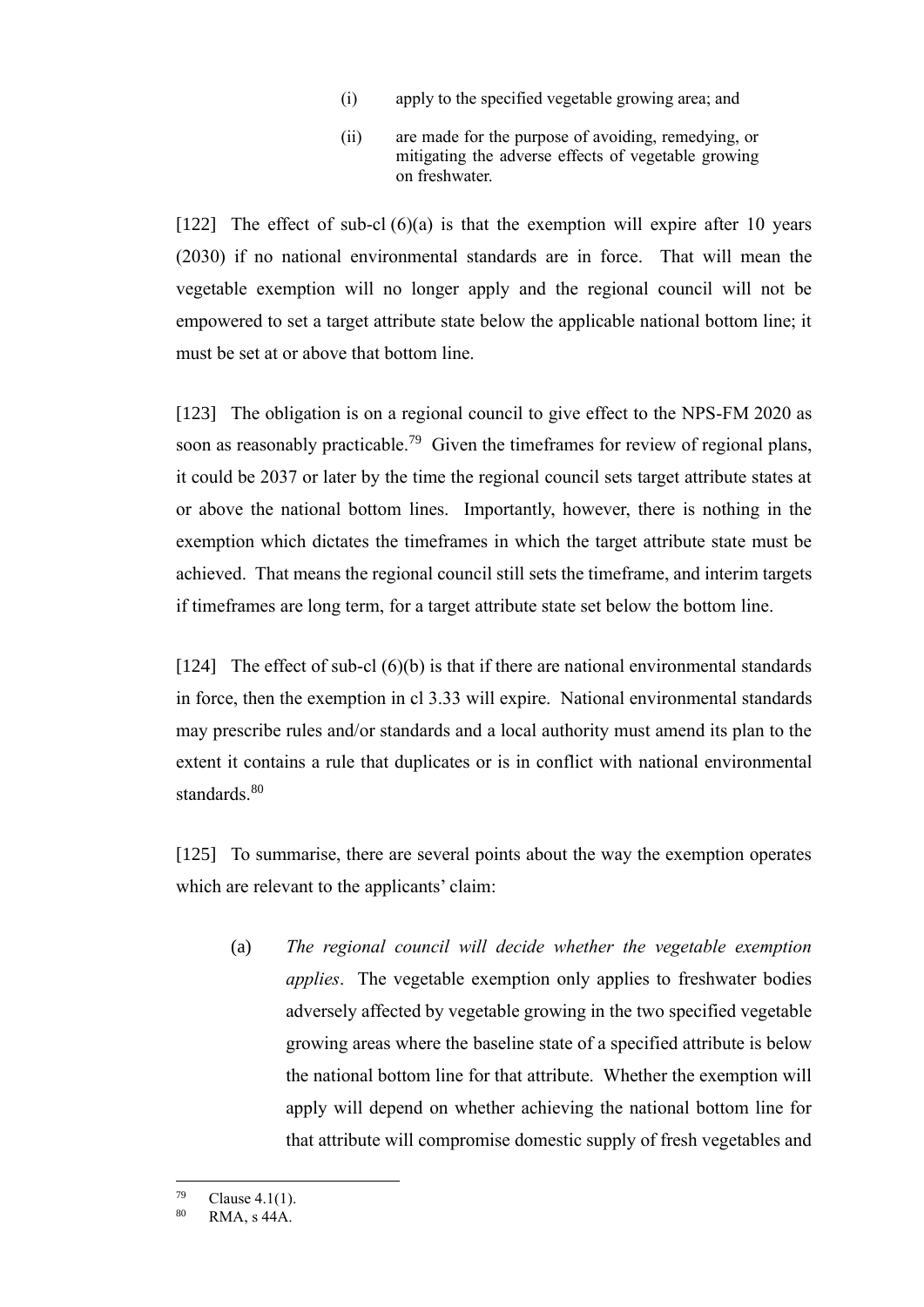the maintenance of food security for New Zealanders. That is a determination to be made by the regional council.

- (b) *The exemption is permissive*. If the vegetable exemption applies, then it permits (but does not require) a regional council to set a target attribute state below the national bottom line for that attribute. It will be for the regional council to decide whether to set the target attribute state below, at or above the national bottom line.
- (c) *Improvement is mandated*. The target attribute state set by the regional council must be set to achieve improvement without compromising the domestic supply of fresh vegetables or the maintenance of food security.
- *(d) Timeframes for compliance are to be set by the regional council*. Whether the target attribute states are set below, at or above the national bottom line, regional councils will determine the timeframe in which those targets are to be met.
- (e) *Other parts of the NPS-FM 2020 remain in force*. The exemption is limited to the obligation to set targets at or above the national bottom lines referenced in cl 3.11(4). It does exempt councils from implementing other parts of the NPS-FM 2020. That means, for example, that regional councils must still give effect to Te Mana o te Wai and actively involve tangata whenua in decisions involving freshwater bodies to which the vegetable exemption applies.
- (f) *The vegetable exemption is time-bound*. Unlike the other exemptions in the NPS-FM 2020, the vegetable exemption will expire in 2030 or the date that it is replaced by national environmental standards or other regulations under the Act. Work on a replacement is ongoing.

### <span id="page-35-0"></span>**Is the vegetable exemption contrary to s 5 of the RMA?**

[126] Both applicants claim that the vegetable exemption is legally invalid as it contravenes s 5 of the RMA. Section 5 sets out the purpose of the Act as follows: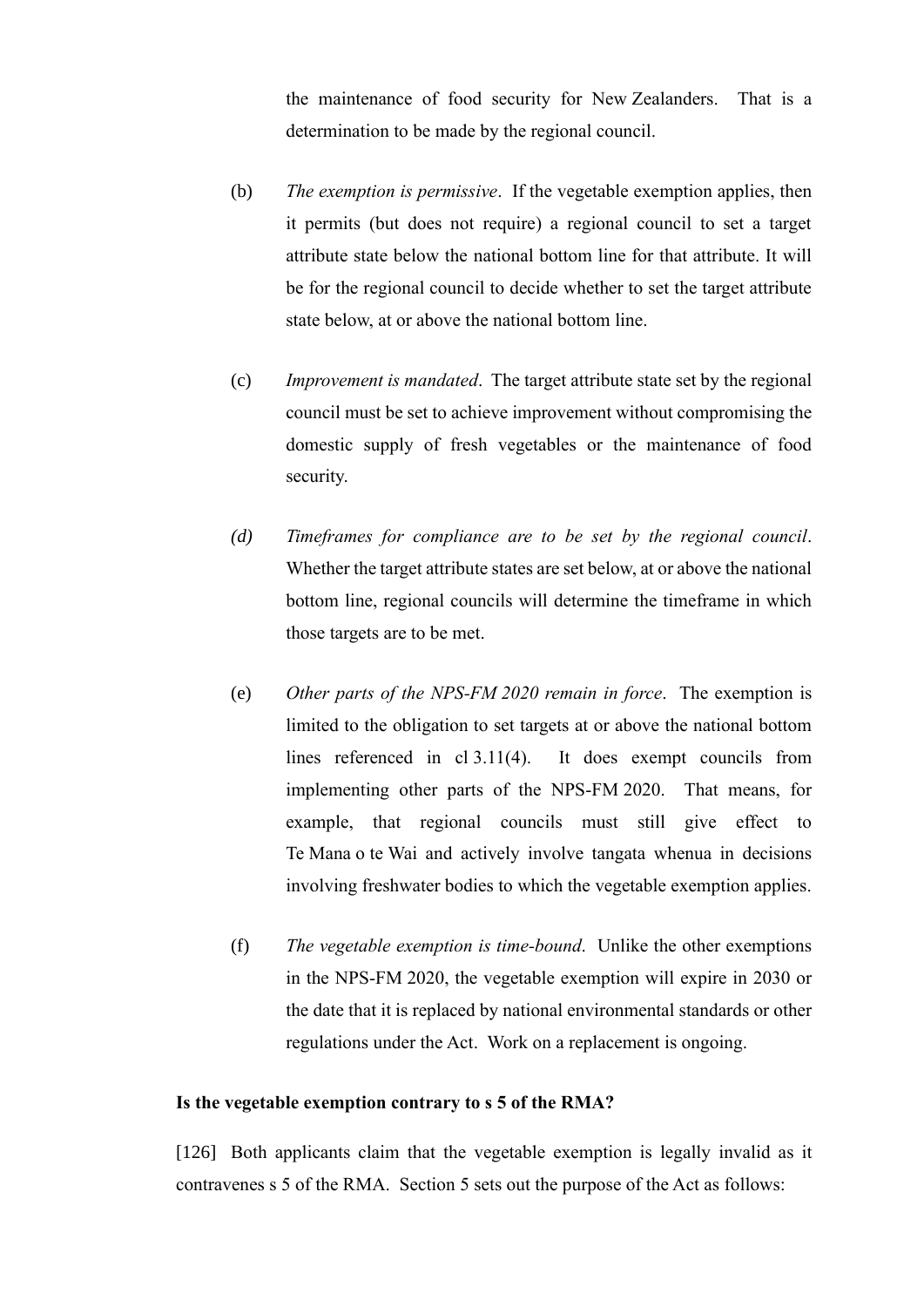# **5 Purpose**

- (1) The purpose of this Act is to promote the sustainable management of natural and physical resources.
- (2) In this Act, **sustainable management** means managing the use, development, and protection of natural and physical resources in a way, or at a rate, which enables people and communities to provide for their social, economic, and cultural wellbeing and for their health and safety while—
	- (a) sustaining the potential of natural and physical resources(excluding minerals) to meet the reasonably foreseeable needs of future generations; and
	- (b) safeguarding the life-supporting capacity of air, water, soil, and ecosystems; an
	- (c) avoiding, remedying, or mitigating any adverse effects of activities on the environment.

[127] Mr Bennion, for Muaūpoko, submits that the promulgation of national bottom lines for attributes is a finding, on a national basis, of levels of contaminants that do not meet any of the environmental bottom lines in  $s \frac{5(2)}{a}$  to (c). He says that the approach in the NPS-FM 2020 is that at levels above the bottom lines there may be some "trade-off" between the matters in Part 2 of the RMA, but below those bottom lines no such "trade-off" exists.

[128] Further, Mr Bennion submits that the exemption is invalid because it would trespass against most elements that make up the purpose of the Act. That is contrary to the meaning of the word "while" in the definition of sustainable management.

[129] Mr Enright, for Raukawa, submits that the NPS-FM 2020 contravenes the environmental bottom lines set out in s 5 and the other sections found in Part 2 of the RMA.

# *Does s 5 of the RMA contain environmental bottom lines?*

[130] The premise underlying both sets of submissions is that  $s \frac{5(2)}{a}$  to (c) contains environmental bottom lines. This premise raises questions about the interpretation of s 5, and the application of principles set out in the Supreme Court's decision in *Environmental Defence Society Inc v The New Zealand King Salmon Co Ltd*. 81

<sup>81</sup> *Environmental Defence Society Inc v The New Zealand King Salmon Co Ltd* [2014] NZSC 38, [2014] 1 NZLR 593.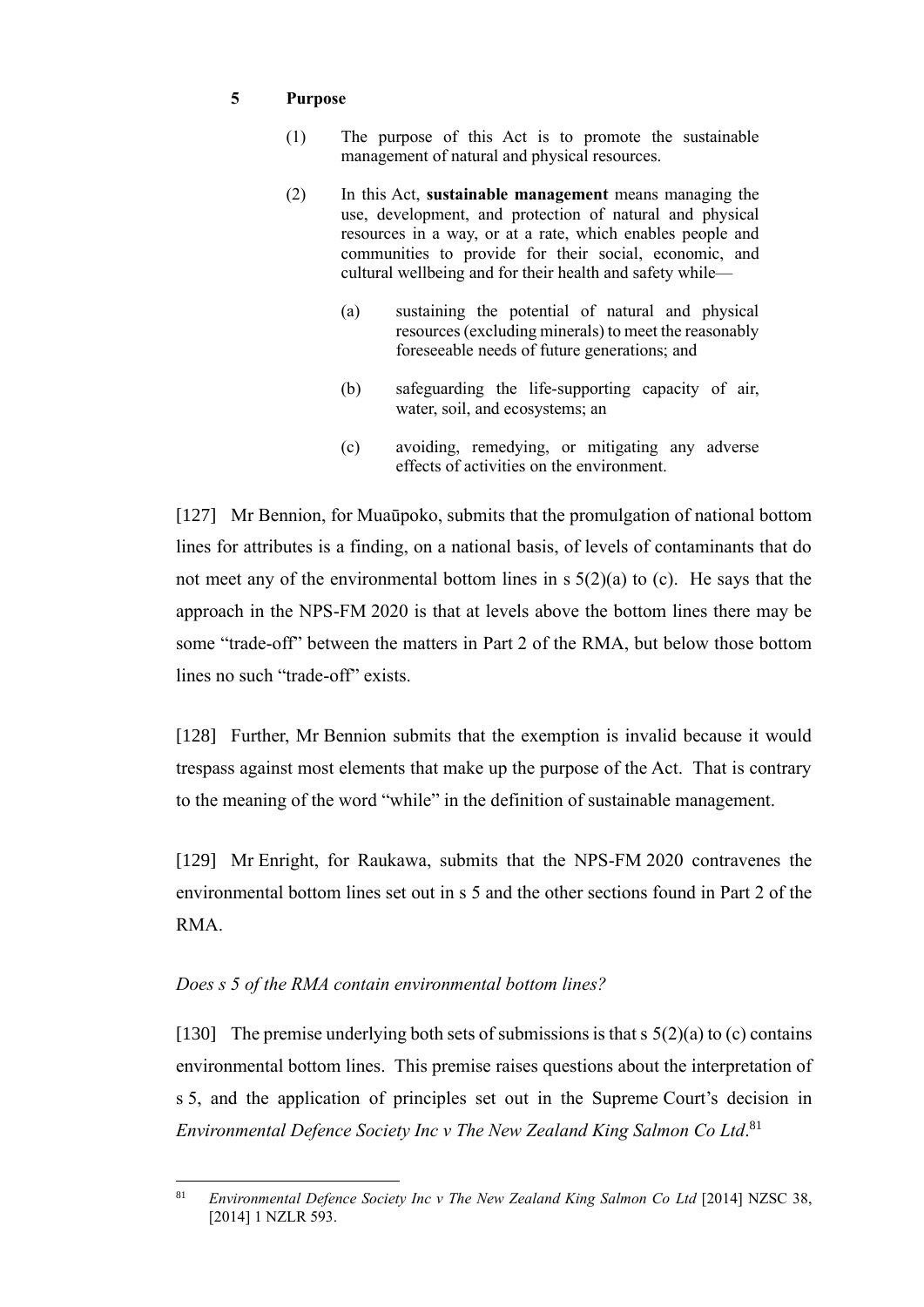[131] The issue in *King Salmon* was whether a Board of Inquiry was required to give effect to the New Zealand Coastal Policy Statement (NZCPS), or whether it was entitled to take an "overall judgment" approach which had reference to both the NZCPS and the matters set out in Part 2 of the RMA. The issues in that case were accordingly different to those raised in this proceeding. There was no challenge to the validity of the NZCPS on the basis of s 5, or at all.

<span id="page-37-0"></span>[132] The Supreme Court considered the purpose of the Act and the definition of "sustainable management" set out in s 5(2). It said that s 5 is a "carefully formulated statement of principle intended to guide those who make decisions under the RMA". $^{82}$ The purpose is given further elaboration by the remaining sections in Part 2, namely, ss 6, 7 and 8. Four points were made about the definition of "sustainable management":<sup>83</sup>

- (a) First, the definition is broadly framed. Given that it states the objective which is sought to be achieved, the definition's language is necessarily general and flexible. Section 5 states a guiding principle which is intended to be applied by those performing functions under the RMA rather than a specifically worded purpose intended more as an aid to interpretation.
- (b) Second … in the sequence "avoiding, remedying, or mitigating" in sub-para (c), "avoiding" has its ordinary meaning of "not allowing" or "preventing the occurrence of". The words "remedying" and "mitigating" indicate that the framers contemplated that developments might have adverse effects on particular sites, which could be permitted if they were mitigated and/or remedied (assuming, of course, they were not avoided).
- (c) Third, there has been some controversy concerning the effect of the word "while" in the definition. The definition is sometimes viewed as having two distinct parts linked by the word "while". That may offer some analytical assistance but it carries the risk that the first part of the definition will be seen as addressing one set of interests (essentially developmental interests) and the second part another set (essentially intergenerational and environmental interests). We do not consider that the definition should be read in that way. Rather, it should be read as an integrated whole. This reflects the fact that elements of the intergenerational and environmental interests referred to in sub-paras (a), (b) and (c) appear in the opening part of the definition as well (that is, the part preceding "while"). That part talks of managing the use, development and protection of natural and physical resources so as to meet the stated interests – social, economic and cultural well-being as well as health and safety. The use of the word "protection" links particularly to sub-para (c). In addition, the opening part uses the words "in a way, or at a rate". These words link particularly to the intergenerational interests in sub-paras (a) and (b).

 $\frac{82}{83}$  At [25].

At [24] (footnotes omitted).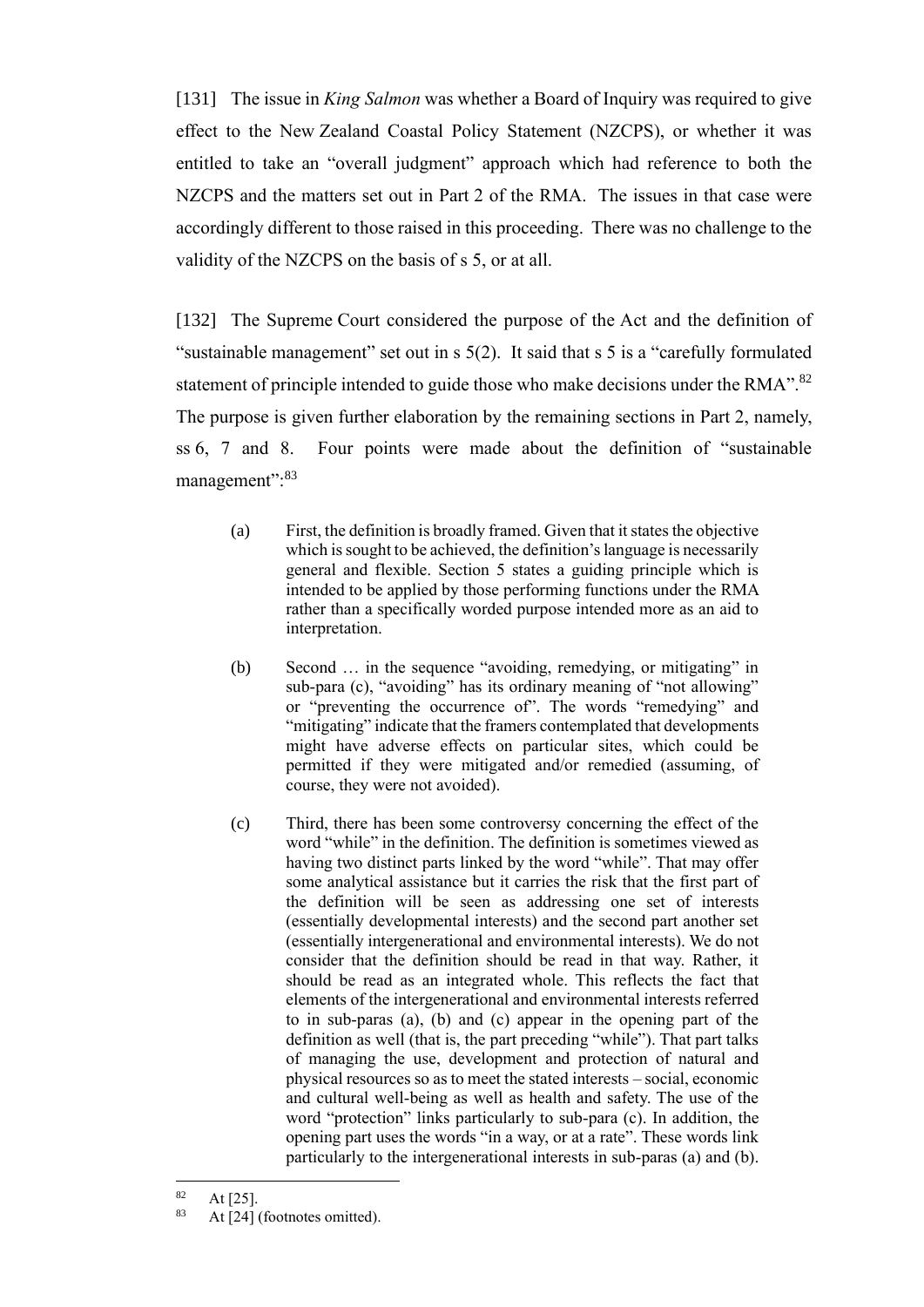As we see it, the use of the word "while" before sub-paras (a), (b) and (c) means that those paragraphs must be observed in the course of the management referred to in the opening part of the definition. That is, "while" means "at the same time as".

(d) Fourth, the use of the word "protection" in the phrase "use, development and protection of natural and physical resources" and the use of the word "avoiding" in sub-para (c) indicate that s 5(2) contemplates that particular environments may need to be protected from the adverse effects of activities in order to implement the policy of sustainable management; that is, sustainable management of natural and physical resources involves protection of the environment as well as its use and development. The definition indicates that environmental protection is a core element of sustainable management, so that a policy of preventing the adverse effects of development on particular areas is consistent with sustainable management. This accords with what was said in the explanatory note when the Resource Management Bill was introduced:

> The central concept of sustainable management in this Bill encompasses the themes of use, development and protection.

[133] In considering the meaning of s 5, the Supreme Court identified two different approaches in the early RMA jurisprudence: the "environmental bottom line" approach and the "overall judgment" approach.<sup>84</sup> The source of the environmental bottom line approach can be traced back to Parliamentary speeches made by the responsible Ministers on the effect of  $s 5$ .<sup>85</sup> The approach was then promoted in a series of early cases in the Planning Tribunal (as it then was), where s 5(2)(a), (b) and (c) were interpreted as cumulative safeguards which had to be met in order to fulfil the purpose of the Act.<sup>86</sup>

[134] The "overall judgment" approach appears to have originated in *New Zealand*  Rail Ltd v Marlborough District Council.<sup>87</sup> In that case, Greig J stated that Part 2 of the RMA should not "be subjected to strict rules and principles of statutory construction which aim to extract a precise and unique meaning from the words used".<sup>88</sup> The Judge observed that there was "a deliberate openness about the language, its meanings and its connotations which … is intended to allow the application of policy in a general and broad way".<sup>89</sup>

At 86.

 $\frac{84}{85}$  At [38]–[42].

At  $[107]$ .

<sup>86</sup> *Shell Oil New Zealand Ltd v Auckland City Council* W8/94, 2 February 1994 (PT) at 10; and *Plastic and Leathergoods Co Ltd v The Horowhenua District Council* W26/94, 19 April 1994 (PT) at 8.

<sup>87</sup> *New Zealand Rail Ltd v Marlborough District Council* [1994] NZRMA 70 (HC).

 $88$  At 86.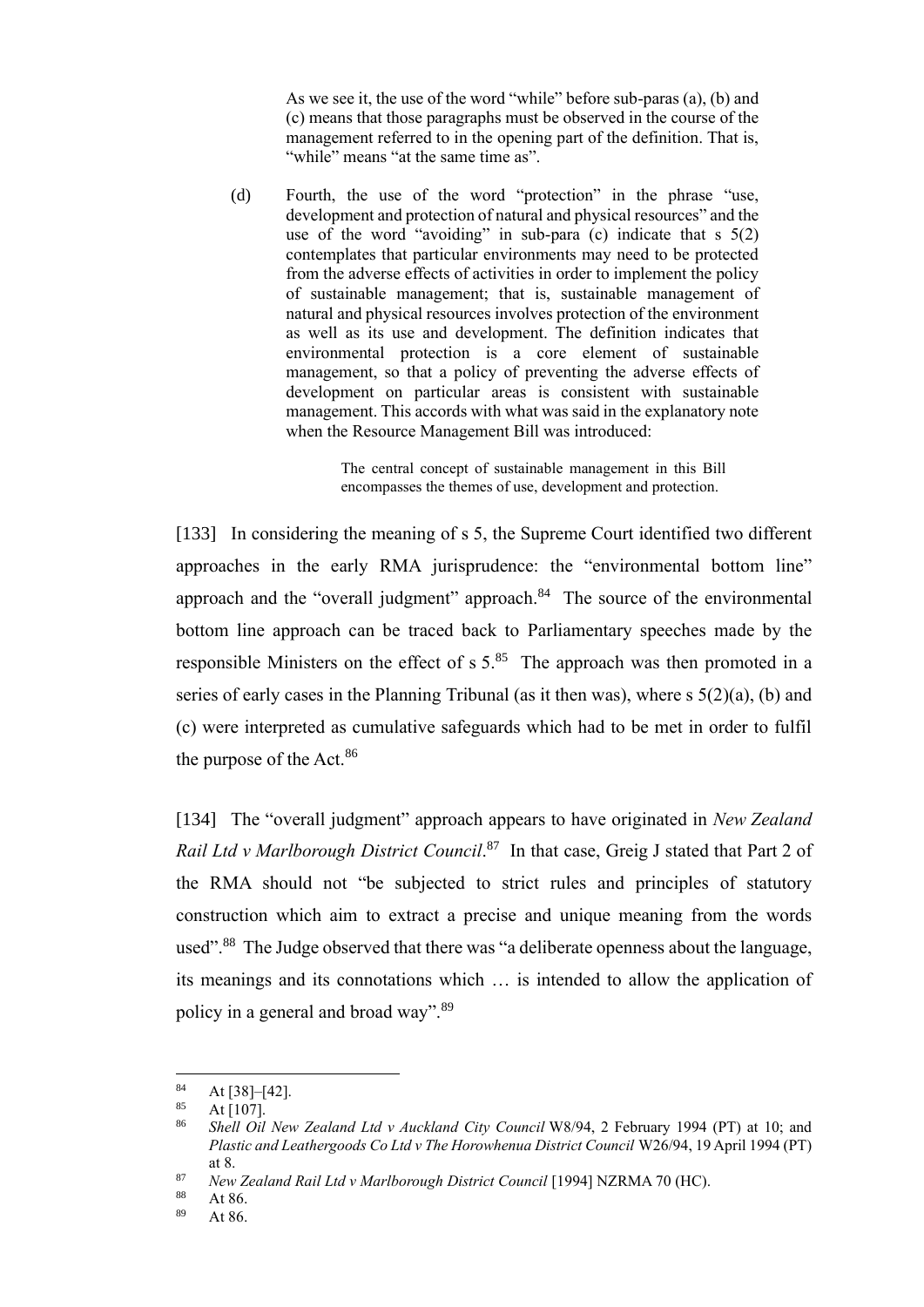[135] In *King Salmon* the Supreme Court held that the Board of Inquiry had erred in applying the overall judgment approach. It determined that the Board was required to implement the NZCPS and have exclusive regard to the environmental bottom lines laid out in that policy document; recourse to the principles in Part 2 by the Board was unnecessary given that those principles were articulated and translated into the NZCPS itself.<sup>90</sup>

[136] To the extent it is argued that the Court's rejection of the overall judgment approach supports the interpretation of s 5(2) as comprising environmental bottom lines, then I must disagree. The Supreme Court's rejection of the overall judgment approach was in relation to the Board of Inquiry's obligation to implement the NZCPS. The reasons for that rejection were due to the hierarchy of planning documents provided for in the RMA and the obligation on local authorities, and the Board of Inquiry, to give effect to the NZCPS.

[137] I do not accept that the Supreme Court's construction of s 5 in *King Salmon* means that s 5(2) itself contains environmental bottom lines. Such an interpretation would be at odds with the first of the four points (set out at [\[132\]](#page-37-0) above) in which the Court emphasised that the section was "broadly framed" and used "general and flexible" language which stated a guiding principle for those performing functions under the Act. Rather than incorporating environmental bottom lines, I consider the Supreme Court to have found that s 5(2) may allow for the statement of environmental bottom lines in planning documents, such as the NZCPS at issue in that case.

[138] That interpretation is consistent with statements made by Glazebrook J about s 5 and *King Salmon* in another recent Supreme Court case, *Trans-Tasman Resources Ltd v Taranaki-Whanganui Conservation Board*. 91 That case concerned an application for marine consents in order to undertake seabed mining within New Zealand's exclusive economic zone. The consents were granted subject to conditions under the Exclusive Economic Zone and Continental Shelf (Environmental Effects) Act 2012 (EEZ Act). The High Court quashed the consents, finding the decision to grant them was wrong in law. The Court of Appeal agreed.

<sup>90</sup> *Environmental Defence Society Inc v The New Zealand King Salmon Co Ltd* [2014] NZSC 38, [2014] 1 NZLR 593 at [90].

<sup>&</sup>lt;sup>91</sup> *Trans-Tasman Resources Ltd v Taranaki-Whanganui Conservation Board* [2021] NZSC 127.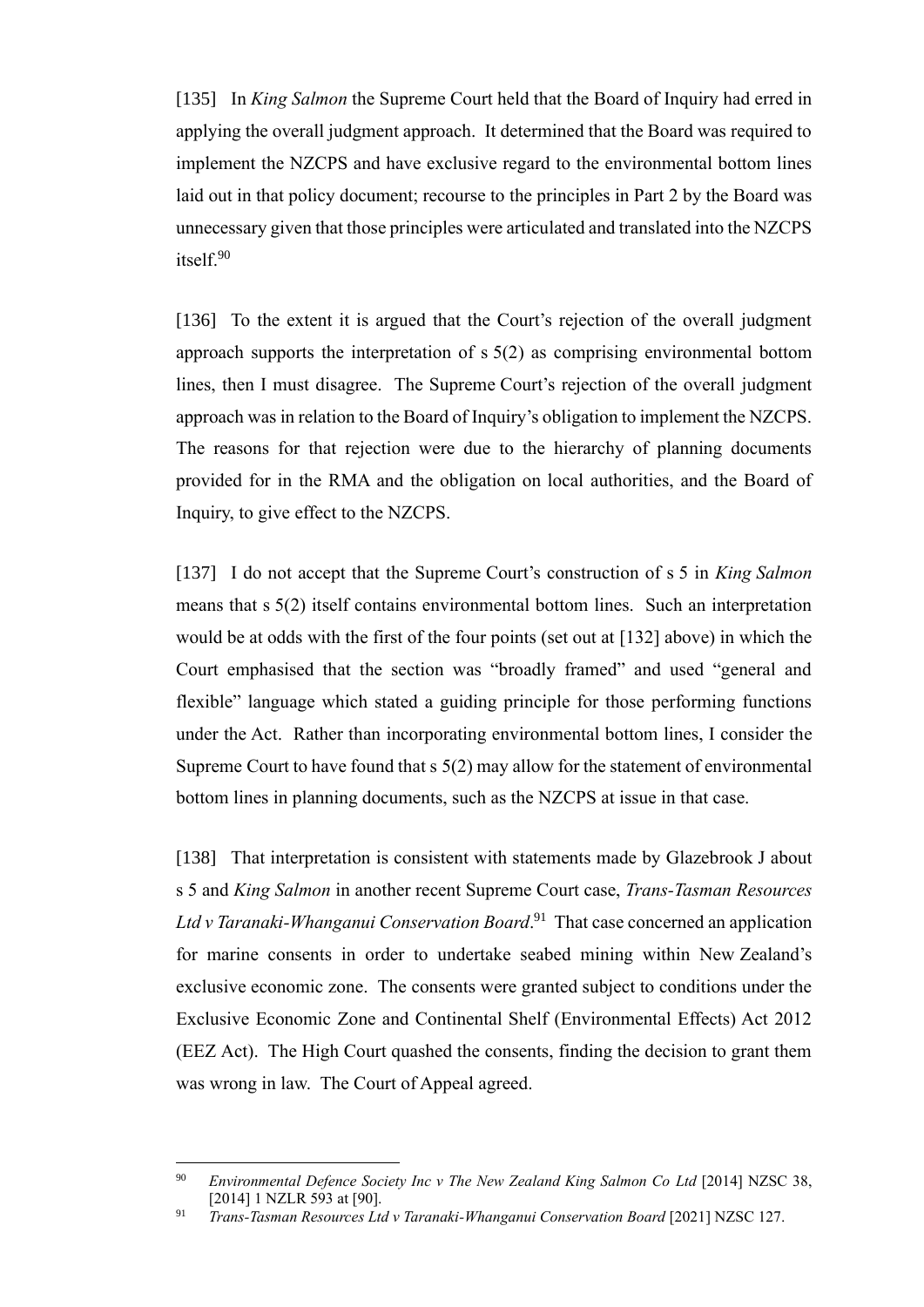[139] On appeal, the Supreme Court considered the appropriate approach to take to s 10 of the EEZ Act, which provides:

## **10 Purpose**

- (1) The purpose of this Act is—
	- (a) to promote the sustainable management of the natural resources of the exclusive economic zone and the continental shelf; and
	- (b) in relation to the exclusive economic zone, the continental shelf, and the waters above the continental shelf beyond the outer limits of the exclusive economic zone, to protect the environment from pollution by regulating or prohibiting the discharge of harmful substances and the dumping or incineration of waste or other matter.
- (2) In this Act, **sustainable management** means managing the use, development, and protection of natural resources in a way, or at a rate, that enables people to provide for their economic well-being while—
	- (a) sustaining the potential of natural resources (excluding minerals) to meet the reasonably foreseeable needs of future generations; and
	- (b) safeguarding the life-supporting capacity of the environment; and
	- (c) avoiding, remedying, or mitigating any adverse effects of activities on the environment.
- (3) In order to achieve the purpose, decision-makers must—
	- (a) take into account decision-making criteria specified in relation to particular decisions; and
	- (b) apply the information principles to the development of regulations under [section](https://www.legislation.govt.nz/act/public/2012/0072/latest/link.aspx?id=DLM3956172#DLM3956172) 27, [29A,](https://www.legislation.govt.nz/act/public/2012/0072/latest/link.aspx?id=DLM5965677#DLM5965677) [29B,](https://www.legislation.govt.nz/act/public/2012/0072/latest/link.aspx?id=DLM5965678#DLM5965678) or [29E](https://www.legislation.govt.nz/act/public/2012/0072/latest/link.aspx?id=DLM7284708#DLM7284708) and the consideration of applications for marine consent.

[140] As with s 5 of the RMA, the purpose of the EEZ Act set out in s  $10(1)$  is to promote sustainable management, and the definition of sustainable management in s  $10(2)$  mirrors the definition in s  $5(2)$ .

[141] The Supreme Court unanimously dismissed the appeal, but their reasons differed. Glazebrook J (with whom Winkelmann CJ and Williams J agreed) stated that s 10 provided an overarching guiding framework for decision-making under the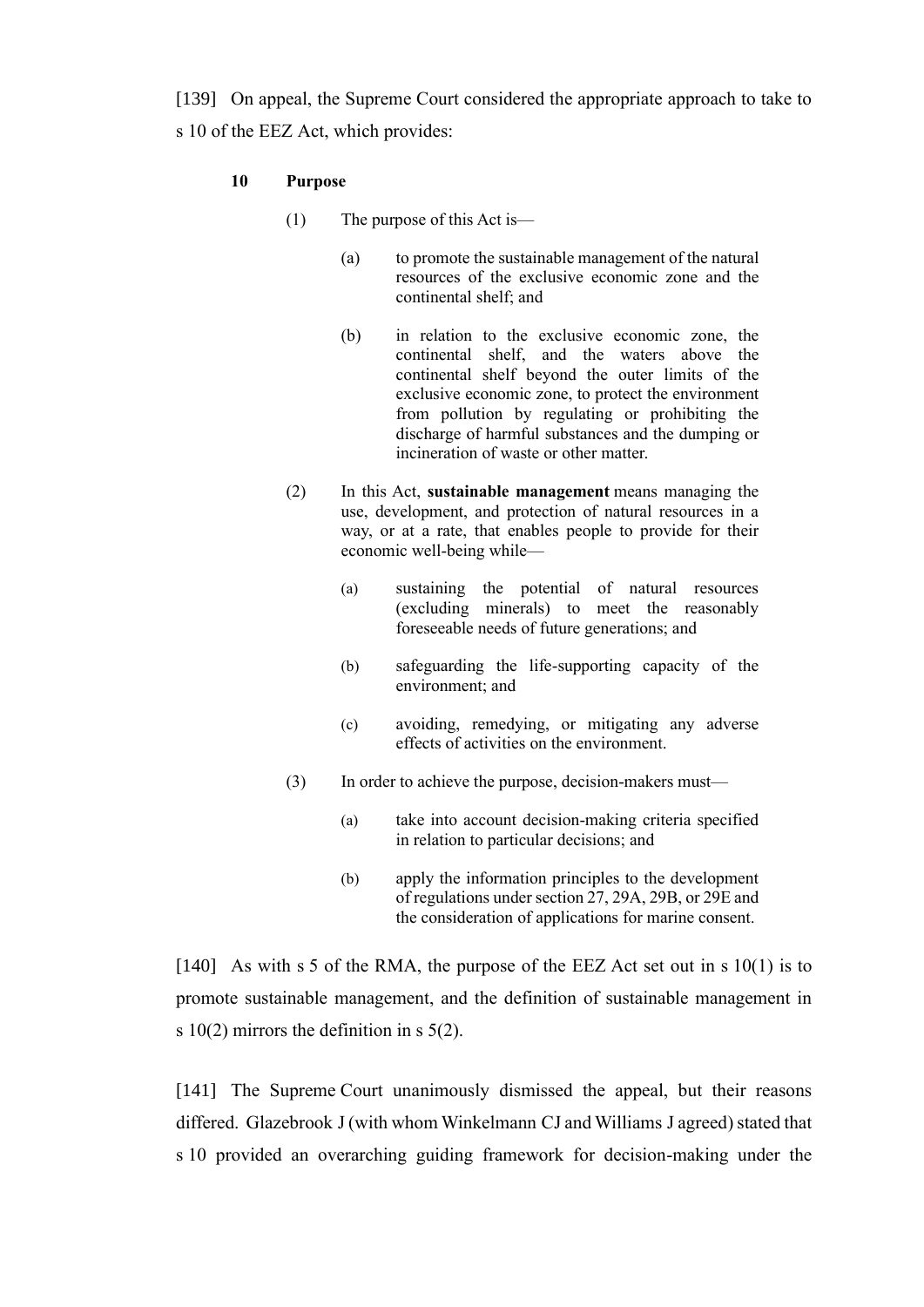EEZ Act and to that extent it had substantive or operative force.<sup>92</sup> Parallels were drawn in that respect to the Supreme Court's view of s 5 of the RMA as set out in *King Salmon*. 93

[142] Glazebrook J considered that the central concept of the definition of sustainable management in s 5(2) of the RMA was the same as that in s 10(2) of the EEZ Act with the differences merely reflecting the different contexts in which the two Acts operated.<sup>94</sup> The Judge said that *King Salmon* was authority for the proposition that "even sustainable management can … at times require absolute protection from environmental harm, depending on the circumstances or the terms of other planning documents".<sup>95</sup> I interpret that statement to mean that the implementation of s 5 can result in environmental bottom lines – but that is different from a finding that s 5 itself contains environmental bottom lines.

[143] Further, Glazebrook J went on to say that the proposition that sustainable management can require absolute protection from environmental harm was equally applicable to s  $10(1)(b)$  of the EEZ Act. The Judge considered that s  $10(1)(b)$ established an environmental bottom line:

[245] Section 10(1)(b) is cumulative on s  $10(1)(a)$ . It must therefore provide for something more than sustainable management. In my view, s  $10(1)(b)$  is an operative restriction for discharges and dumping and thus an environmental bottom line in the sense that, if the environment cannot be protected from pollution through regulation, then discharges of harmful substances or dumping must be prohibited. I therefore agree with the Court of Appeal that s 10(1)(b) is a separate consideration from sustainable management and should have been separately addressed by the decision-making committee (DMC) of the EPA as a bottom line.

(footnotes omitted)

[144] The finding of an environmental bottom line related solely to s  $10(1)(b)$  of the EEZ Act. There is no equivalent to s  $10(1)(b)$  found in s 5 of the RMA. The reasoning about s  $10(1)(b)$  cannot be simply grafted onto s  $5(2)$ . That point is underscored by the fact that the definition of sustainable management in s  $10(2)$  mirrors that in s  $5(2)$ . It was not suggested by Glazebrook J that  $s 10(2)(a)$ , (b) or (c) constituted environmental bottom lines – that was not the issue in that case.

 $^{92}_{93}$  At [240].

 $^{93}_{94}$  At [240].

 $^{94}$  At [241].

At [242].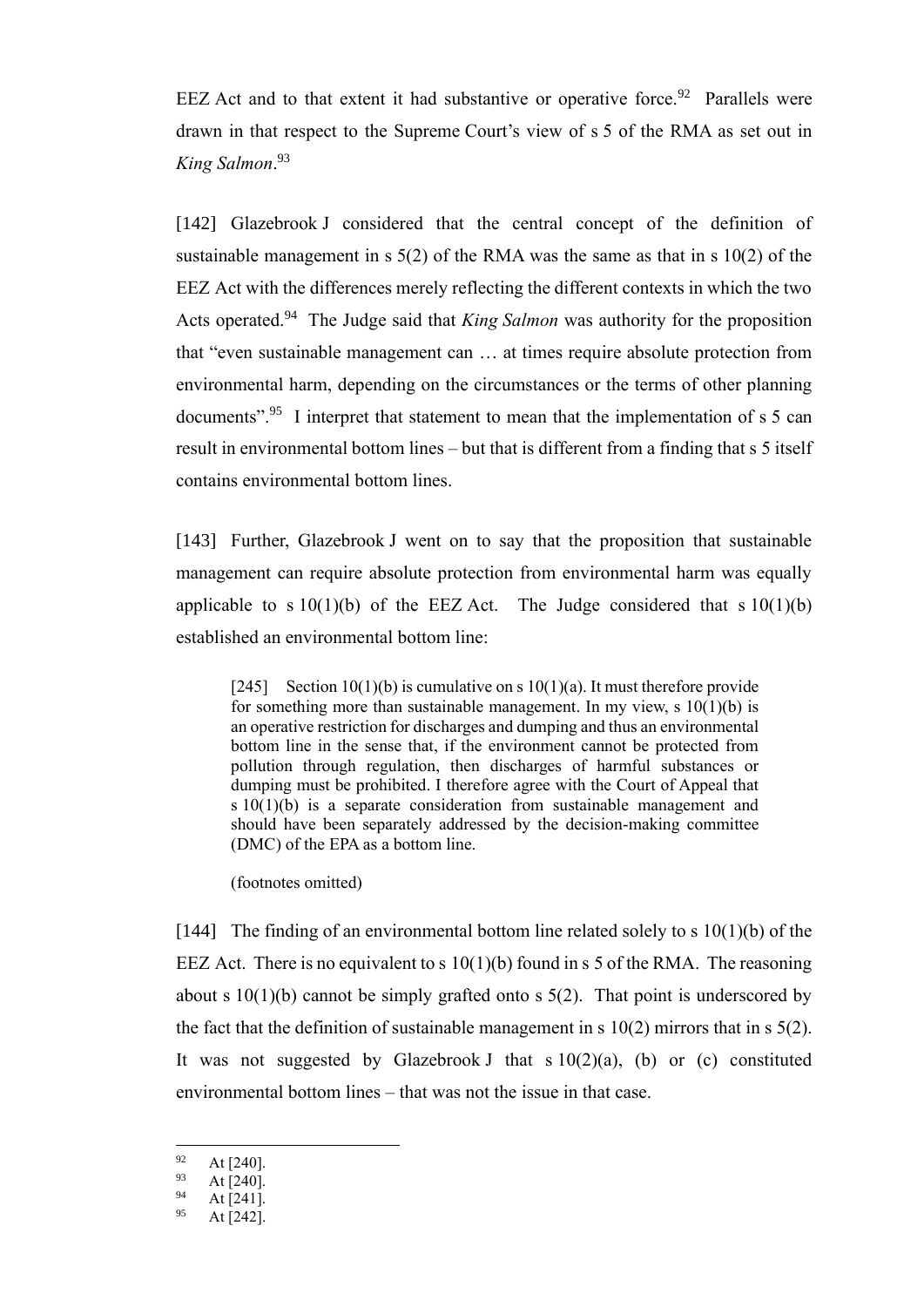[145] Contrary to the submissions made on behalf of Raukawa, I do not consider either *King Salmon* or *Trans-Tasman Resources* stand for the proposition that s 5 of the RMA contains environmental bottom lines. Nor do I consider the language and plain meaning of s 5 can sustain such an interpretation. To the extent that the invalidity ground of review relies on a construction of s 5 as containing environmental bottom lines, then that ground of review cannot succeed.

## *Does the vegetable exemption otherwise contravene s 5?*

[146] The second, related, ground advanced by Mr Bennion for Muaūpoko is that the vegetable exemption is invalid because it allows councils "the option of setting targets which would trespass against most elements that make up the purpose of the Act". He submits that this offends against the meaning of "while" in the definition of sustainable management.

[147] The meaning of "while" was the third of the four points made by the Supreme Court in *King Salmon* about the definition of "sustainable management" (set out above at [\[132\]\)](#page-37-0). The Supreme Court rejected a bifurcated approach to the definition of "sustainable management" instead finding that it should be read as an integrated whole. The Supreme Court said that the use of the word "while" before paras (a), (b) and (c) means that those paragraphs must be observed in the course of the management referred to in the opening part of the definition. In other words, "while" means "at the same time as".

[148] To the extent that this submission reflects the notion of environmental bottom lines contained in  $s \frac{5(2)}{a}$ , (b) and (c) then it is rejected for the reasons already discussed. Similarly, to the extent the submission turns on a construction of s 5(2) that would give primacy to any single interest in either paras (a), (b) or (c) of that subsection, then it also must be rejected as being contrary to the Supreme Court's decision. All the interests in s 5(2) shall be managed at the same time, and neither takes precedence over the others.

[149] The answer to Mr Bennion's submission, and the s 5 challenge in general, lies in the operation and effect of the vegetable exemption and the NPS-FM 2020. Regional councils must give effect to the NPS-FM 2020 including Te Mana o te Wai when setting target states for attributes. That obligation subsists whether the targets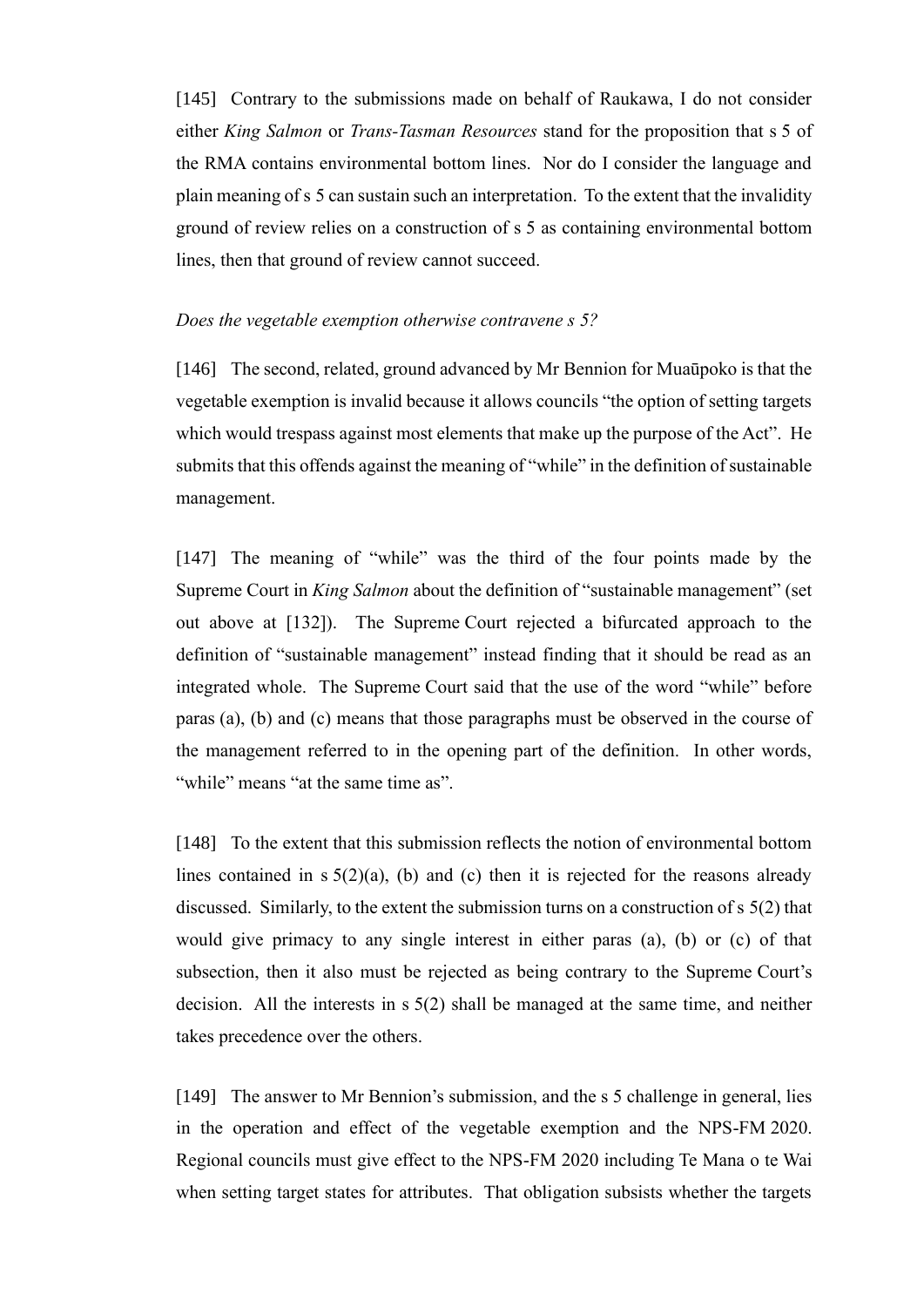to be set are below, at, or above the national bottom lines. Nothing in the vegetable exemption alters that obligation. None of the applicants challenged the validity of the NPS-FM 2020 on the basis that, absent the vegetable exemption, it did not comply with s 5. Indeed, the claims and submissions were to the opposite effect. The concept of Te Mana o te Wai, and the policies and objectives of the NPS-FM 2020, are said to be decisions which give effect to "sustainable management" in the freshwater context.

[150] The structure of the RMA and the hierarchy of documents mean that so long as the regional council gives effect to Te Mana o te Wai and the other policies and obligations in the NPS-FM 2020 when setting the attribute targets for FMUs within the specified vegetable area, it will be complying with s 5 of the RMA. That is so whether the target attribute states are set below the national bottom lines or not.

[151] That structure and process recognises that giving effect to Te Mana o te Wai may require localised responses. Different water bodies have different characteristics and require different responses. It is not inconsistent with s 5 to allow those differences to be recognised when the NPS-FM 2020 is implemented at a localised level. Indeed, allowing Te Mana o te Wai to take on a different shape in implementation is consistent with managing the various interests in s 5 "at the same time".

[152] In sum, I do not consider s 5(2) establishes environmental bottom lines. Nor do I consider the vegetable exemption to be contrary to s 5 and invalid for that reason.

# **Is the vegetable exemption contrary to ss 6 and 7 of the RMA?**

<span id="page-43-1"></span>[153] In addition to breaching s 5, both applicants claim that the vegetable exemption breaches the remaining sections in Part 2 of the RMA, namely, ss 6, 7 and 8.

[154] The claims in relation to s 8 of the RMA are co-extensive with the claims that the decision breached the Treaty of Waitangi and duties relating to consultation. To minimise repetition, I address the claim of invalidity for breach of s 8 when addressing those other grounds of review. The focus of this section is solely on ss 6 and 7 of the RMA.

<span id="page-43-0"></span>[155] Those sections provide: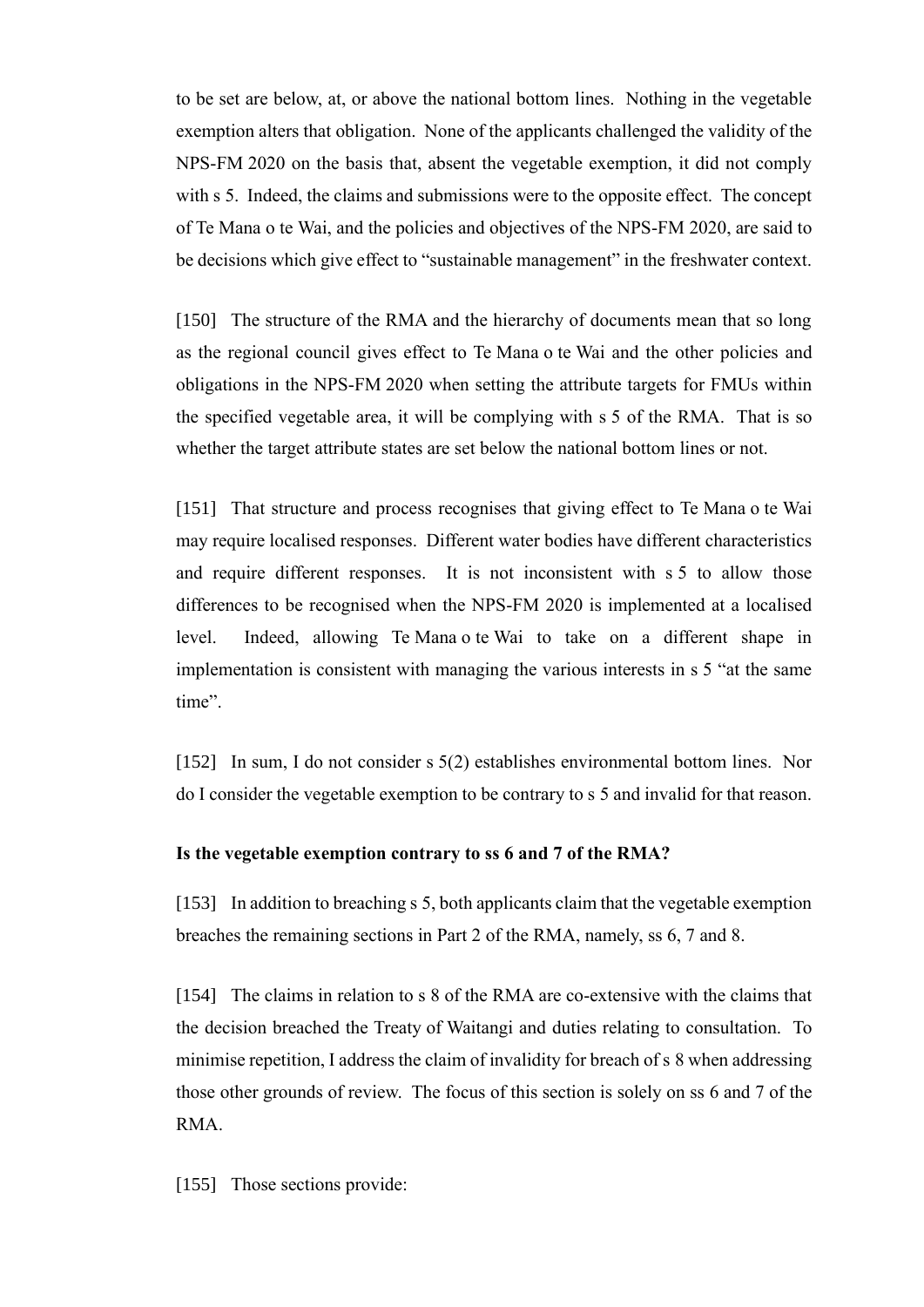#### **6 Matters of national importance**

In achieving the purpose of this Act, all persons exercising functions and powers under it, in relation to managing the use, development, and protection of natural and physical resources, shall recognise and provide for the following matters of national importance:

- (a) the preservation of the natural character of the coastal environment (including the coastal marine area), wetlands, and lakes and rivers and their margins, and the protection of them from inappropriate subdivision, use, and development:
- (b) the protection of outstanding natural features and landscapes from inappropriate subdivision, use, and development:
- (c) the protection of areas of significant indigenous vegetation and significant habitats of indigenous fauna:
- (d) the maintenance and enhancement of public access to and along the coastal marine area, lakes, and rivers:
- (e) the relationship of Maori and their culture and traditions with their ancestral lands, water, sites, waahi tapu, and other taonga:
- (f) the protection of historic heritage from inappropriate subdivision, use, and development:
- (g) the protection of protected customary rights:
- (h) the management of significant risks from natural hazards.

### **7 Other matters**

In achieving the purpose of this Act, all persons exercising functions and powers under it, in relation to managing the use, development, and protection of natural and physical resources, shall have particular regard to—

- (a) kaitiakitanga:
- (aa) the ethic of stewardship:
- (b) the efficient use and development of natural and physical resources:
- (ba) the efficiency of the end use of energy:
- (c) the maintenance and enhancement of amenity values:
- (d) intrinsic values of ecosystems:
- (e) *[Repealed]*
- (f) maintenance and enhancement of the quality of the environment:
- (g) any finite characteristics of natural and physical resources: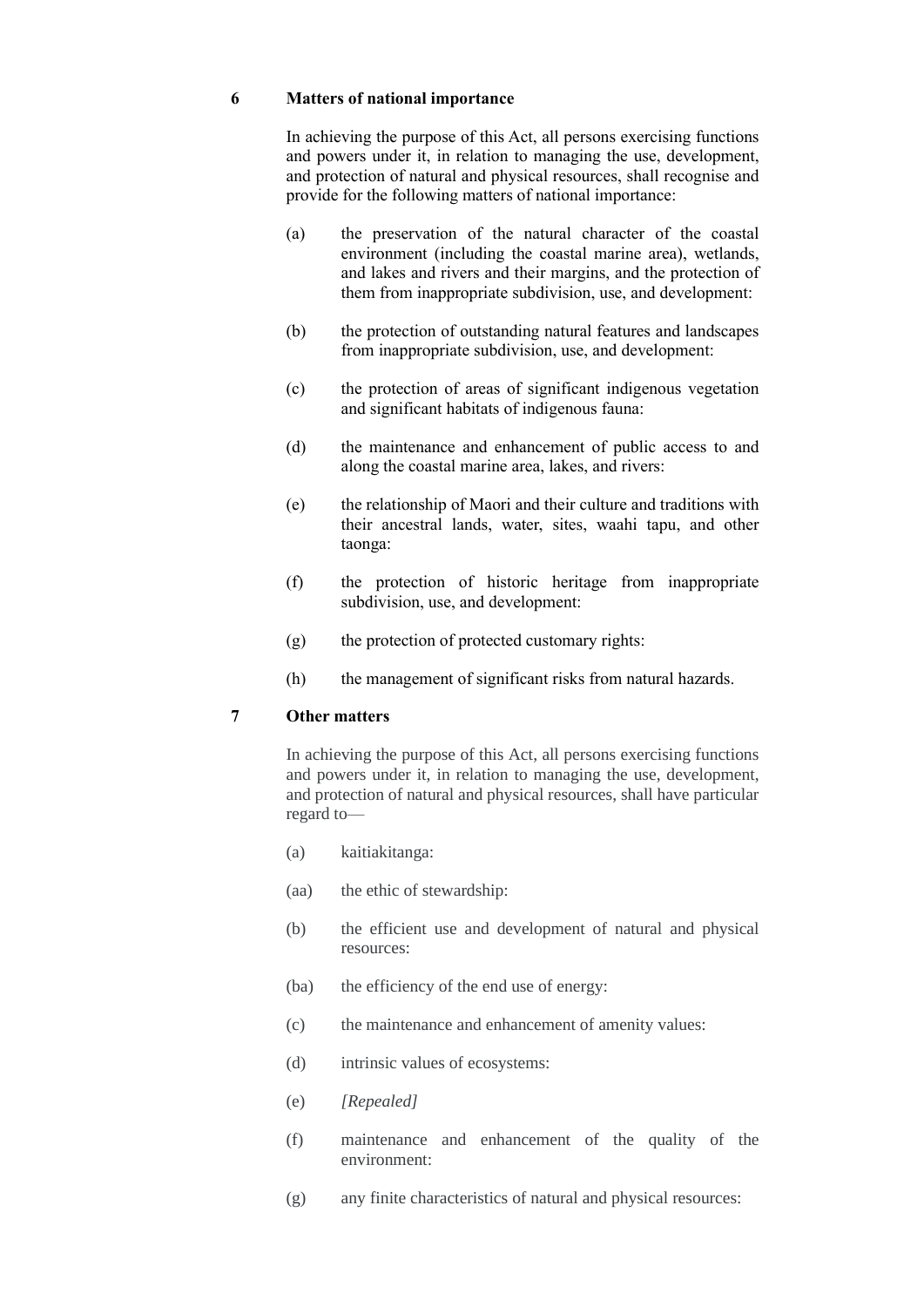- (h) the protection of the habitat of trout and salmon:
- (i) the effects of climate change:
- (j) the benefits to be derived from the use and development of renewable energy.

[156] In *King Salmon*, the Supreme Court found that as between ss 6 and 7, the stronger direction is given by s 6, and that the matters set out in that section fell naturally within the concept of sustainable management in a New Zealand context.<sup>96</sup> The matters in s 7 tended to be more abstract and more evaluative than the matters in  $s \, 6.97$ 

- [157] Muaūpoko submits that the vegetable exemption:
	- (a) does not recognise and provide for the relationship of Māori and their culture and traditions with the ancestral waters of the Lake and catchment (s  $6$  (e)); and
	- (b) does not pay any regard (let alone particular regard) to kaitiakitanga  $(s 7(a)).$

[158] Raukawa also claims that the exemption infringes these provisions by failing to recognise and provide for tangata whenua values and relationships.

[159] As with the challenge based on s 5, the response to this ground of review lies in the operation of the NPS-FM 2020 and the effect of the vegetable exemption.

[160] The starting point is the fundamental concept of Te Mana o te Wai. That concept encompasses six principles relating to the roles of tangata whenua (and others) in managing freshwater. The six principles (set out above at [\[52\]\)](#page-15-0) are mana whakahaere, kaitiakitanga, manaakitanga, governance, stewardship and care and respect. The first three principles relate specifically to the relationship between tangata whenua and freshwater. Those principles specifically recognise and provide for the matters set out in ss  $6(e)$  and  $7(a)$ .

<sup>96</sup> *Environmental Defence Society Inc v The New Zealand King Salmon Co Ltd* [2014] NZSC 38, [2014] 1 NZLR 593 at [26].

 $^{97}$  At [26].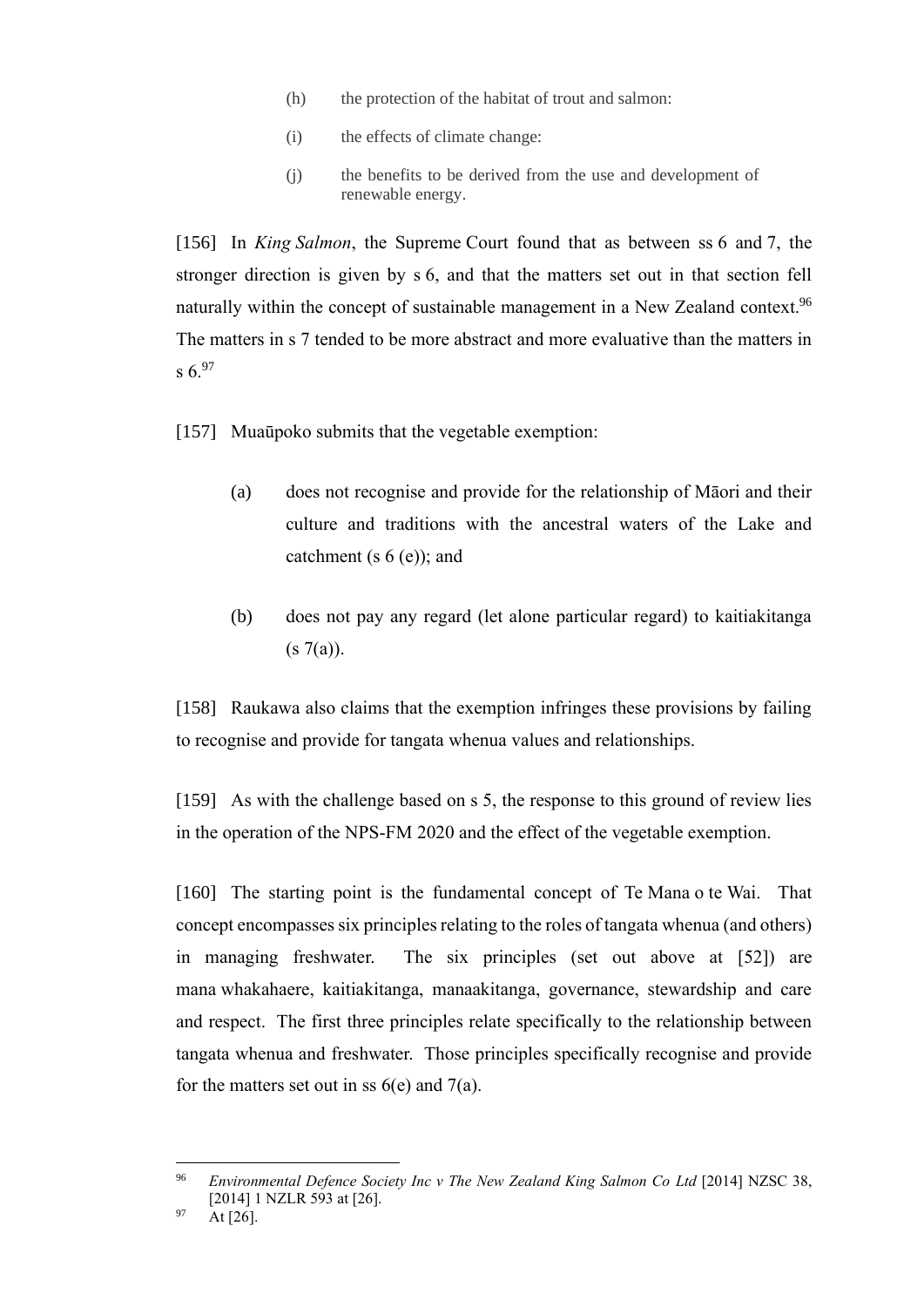[161] The policies in the NPS-FM 2020 also reflect the matters set out in ss 6 and 7. Policy 1 requires freshwater to be managed in a way that gives effect to Te Mana o te Wai.<sup>98</sup> Policy 2 requires tangata whenua to be actively involved in freshwater management, including decision-making processes, and for Māori freshwater values to be identified and provided for.<sup>99</sup> That policy recognises the relationship between Māori and freshwater and the decision-making function that is part of the kaitiaki role.

[162] Regional councils are obliged to give effect to Te Mana o te Wai.<sup>100</sup> In doing so they must actively involve tangata whenua in freshwater management (including decision-making processes) and enable the application of a diversity of systems of values and knowledge, such as mātauranga Māori, to the management of freshwater.<sup>101</sup>

[163] Clause 3.4 of the NPS-FM 2020 imposes specific obligations on local authorities regarding tangata whenua involvement in the implementation of the NPS:

- (a) Every local authority must actively involve tangata whenua in freshwater management, including in identifying the local approach to giving effect to Te Mana o te Wai and developing and implementing mātauranga Māori.
- (b) A regional council must work collaboratively with, and enable, tangata whenua to identify any Māori freshwater values (in addition to mahinga kai) that apply to freshwater, and to be actively involved in decision-making relating to those values.
- (c) A regional council must also work with tangata whenua to investigate the use of mechanisms available under the RMA to involve tangata whenua in freshwater management such as transfers or delegations of power, joint management agreements and mana whakahono a rohe (iwi participation arrangements).

 $\frac{98}{99}$  Clause 2.2.

Clause 2.2.

 $^{100}$  Clause 3.2(1).<br> $^{101}$  Clause 3.2(2)(

Clause  $3.2(2)(a)$  and  $3.2(2)(d)$ .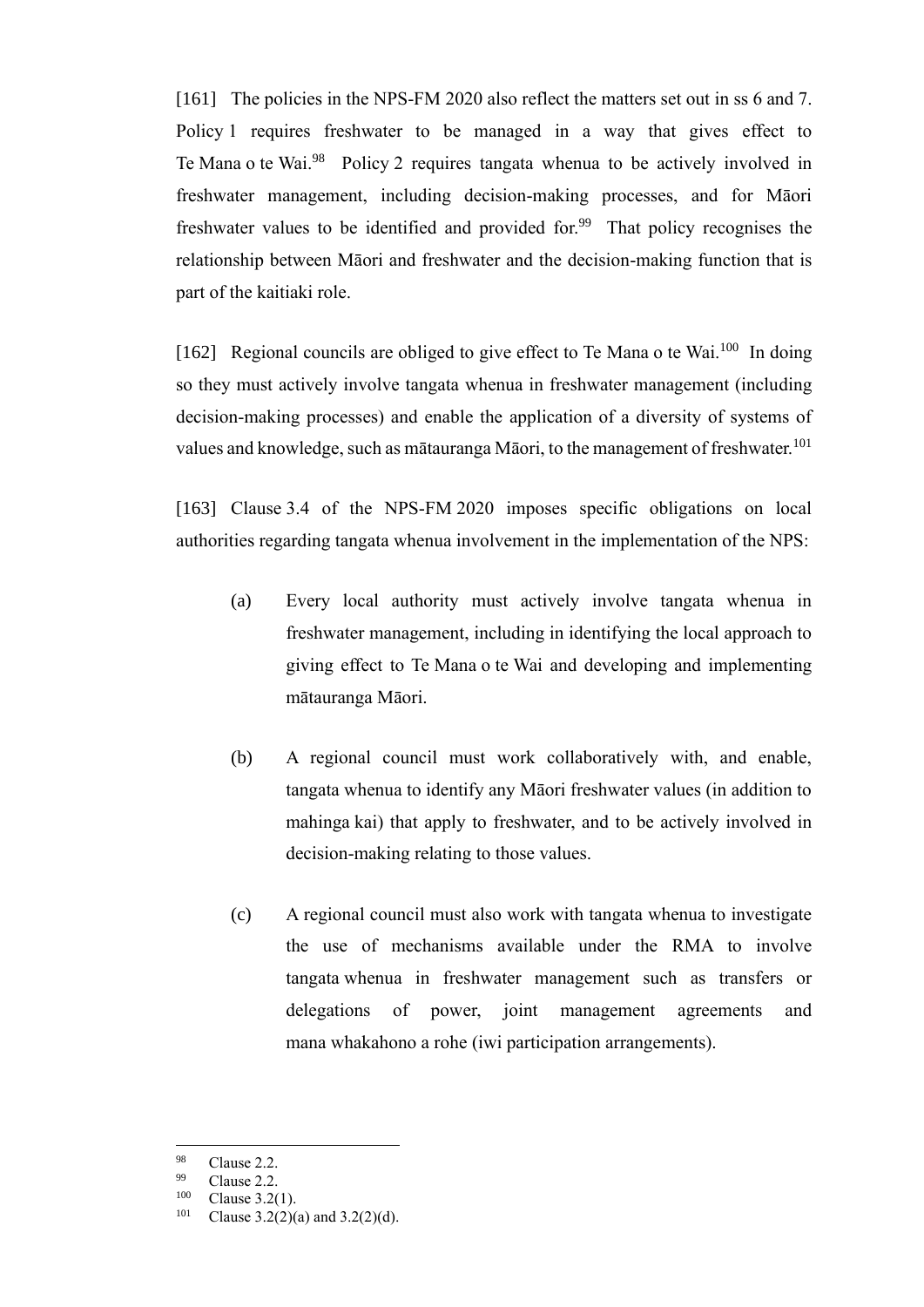[164] Regional councils must also set environmental outcomes and adopt objectives in their regional plans that achieve the compulsory value of mahinga kai. That value is described in the NPS-FM 2020 as being met when "customary resources are available for use, customary practices are able to be exercised to the extent desired, and tikanga and preferred methods are able to be practised".<sup>102</sup> Other values to be considered by regional councils include wai tapu (places where rituals and ceremonies are performed or where there is special significance to tangata whenua) and tauranga waka (places to launch waka and watercraft and places for waka to land).<sup>103</sup>

[165] I consider these parts of the NPS-FM 2020 are consistent with ss 6 and 7, and in particular ss  $6(e)$  and  $7(a)$ . None of the parties contend otherwise.

[166] The vegetable exemption does not derogate from the obligations on regional councils set out in these clauses. Regional councils must set attribute targets in accordance with the NPS-FM 2020. That is, they must still be set in a way that gives effect to Te Mana o te Wai and the policies and objectives set out in the NPS-FM 2020, including those set out above. The regional councils must also comply with the clauses dictating how those target attribute states are to be set.

[167] It is at the regional council level, therefore, that the principles in ss 6 and 7, as reflected in the NPS-FM 2020, will take on a more tailored and site-specific expression. As the Supreme Court said in *King Salmon*, "… the [relevant] authorities fill in the details in their particular localities".<sup>104</sup> The relationship between each of the applicants on the one hand, and Lake Horowhenua and its associated catchments on the other, will have to be taken into account in setting the target attribute states and the timeframes by which those targets are to be achieved. It is at the regional level, therefore, that the principle of kaitiakitanga will find voice.

<span id="page-47-0"></span>[168] It follows that I am not satisfied that the vegetable exemption is contrary to ss 6 or 7 of the RMA.

 $^{102}$  Appendix 1A.

Appendix 1B.

<sup>&</sup>lt;sup>104</sup> *Environmental Defence Society Inc v The New Zealand King Salmon Co Ltd* [2014] NZSC 38, [2014] 1 NZLR 593 at [79].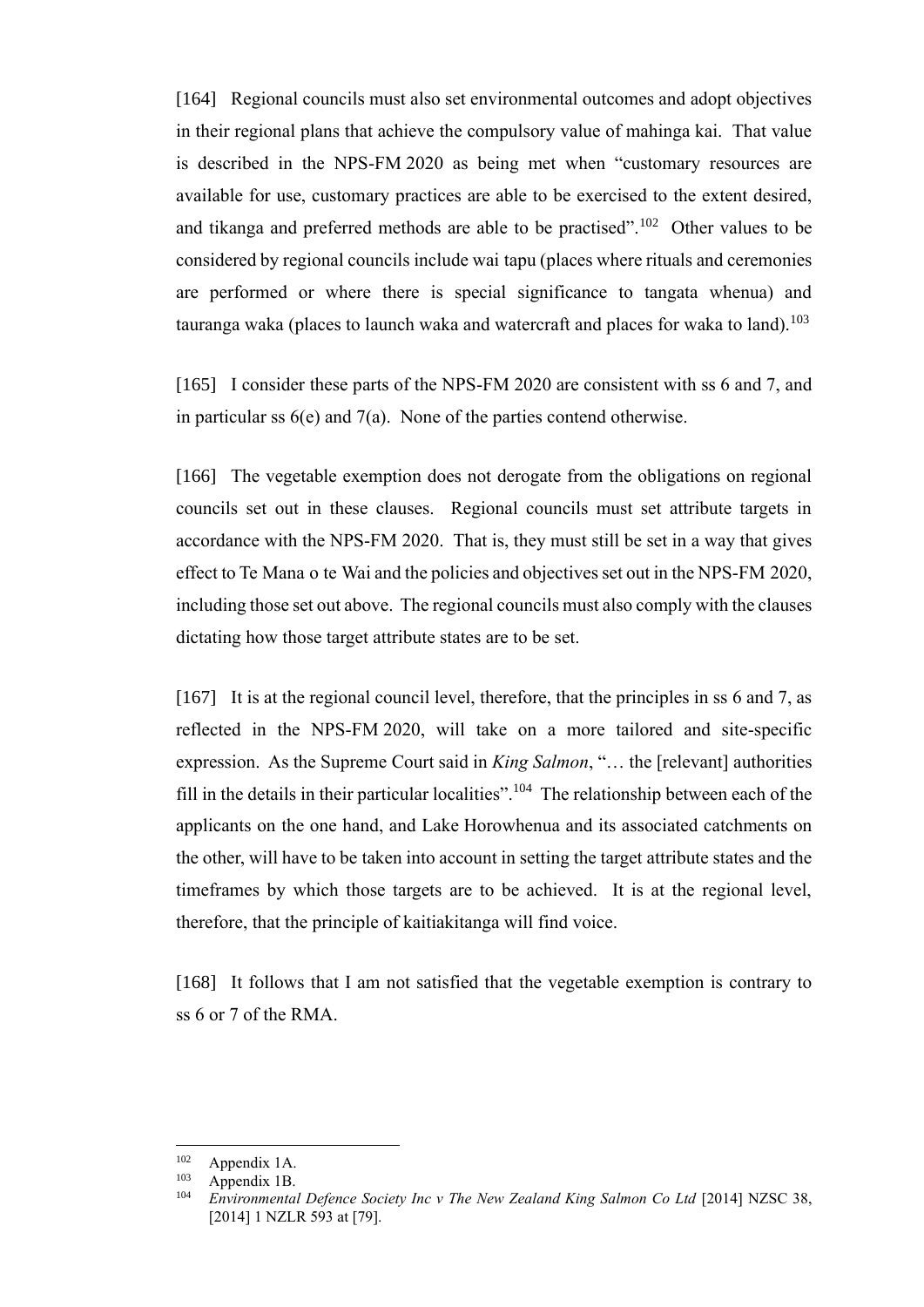## **Is the vegetable exemption legally invalid for other reasons?**

### *Scope of the vegetable exemption*

[169] Muaūpoko submits that, at best, there is very limited scope for a vegetable exemption. As I understand this argument, it is that the breadth of the exemption undermines the force and effect of the national bottom lines contained in the NPS-FM 2020. Extracts from the IAP report highlighting a need to confine the hydro-electricity exemption were cited in support of this submission.

[170] Raukawa also claims invalidity on the basis of scope. Mr Enright submits that as the exemption was not part of the notified version of the NPS-FM 2020, was not commented on by the IAP, and did not arise out of the s 32 analysis, it was not a "reasonably foreseen, logical consequence" and was therefore ultra vires.

[171] I do not consider the vegetable exemption to be overly broad. It is limited to the national bottom lines for eight attributes which might be found to apply in two specified vegetable growing areas (Pukekohe and Horowhenua). The exemption does not apply to the implementation clauses of the NPS-FM 2020.

[172] Raukawa's objection on the grounds of scope appears to be grounded in process. Causes of action challenging the process adopted by the Minister were discontinued at the hearing. Complaints about a compressed timeframe within which to give feedback on the exemption are addressed as part of the ground of review relating to consultation.

### *Internal inconsistency*

[173] Both applicants submit that the vegetable exemption does not give effect to the objectives and relevant policies of the NPS-FM 2020 and is internally inconsistent with those provisions. That internal inconsistency is said to render the vegetable exemption legally invalid.

[174] At first blush, there does appear to be a conflict between the six principles of Te Mana o te Wai and the hierarchy of obligations embraced in that concept on the one hand and the vegetable exemption on the other. Given the way the exemption developed, it would be natural to interpret the exemption as prioritising the domestic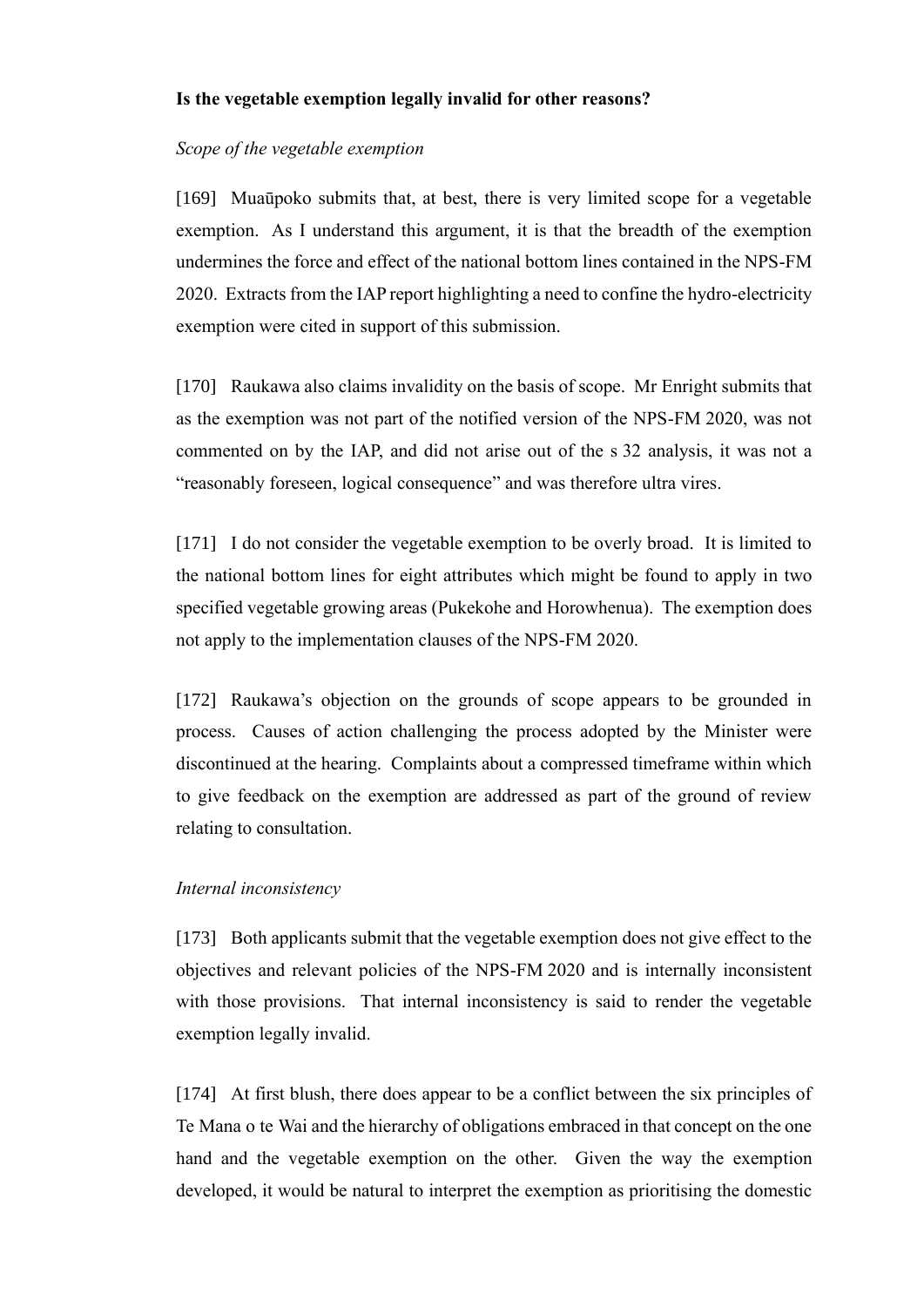supply of fresh vegetables and the maintenance of food security for New Zealanders over the health and wellbeing of water bodies and freshwater ecosystems. That prioritisation is contrary to the wishes of those exercising mana whakahaere, kaitiakitanga, and manaakitanga, being the first three principles of Te Mana o te Wai.

[175] However, on closer analysis, the conflict may be more apparent than real – at least at this stage and prior to implementation of the NPS-FM 2020 at regional levels. Under cl 3.33(4)(b) a regional council must still set any target attribute state at a level that will achieve an improved attribute state without compromising the factors set out in sub-cl (2); namely, the domestic supply of fresh vegetables and maintenance of food security. That sub-clause does not prioritise those factors over the health and wellbeing of waterways and freshwater ecosystems, but simply adds a further mandatory requirement to the mix.

[176] The target attribute states must also be set in a way that gives effect to Te Mana o te Wai and in accordance with the NPS-FM 2020 so as to set an improved attribute state, but it must be done in a way that does not comprise the domestic supply of fresh vegetables and the maintenance of food security. Just where to strike the balance between these competing factors will be for the relevant regional council to decide after following the processes laid down in the NPS-FM 2020 and in the RMA. I do not underestimate the difficulty of that task, but at this stage at least, striking that balance does not appear completely unachievable.

[177] In any event, even if the NPS-FM 2020 is internally inconsistent, then that does not make it ultra vires the RMA. In *King Salmon*, the Supreme Court said that while there may be rare occasions where policies "pull in different directions", an apparent conflict could dissolve if close attention was paid to the way in which the conflicting policies were expressed.<sup>105</sup> The Court went on to say that it was only if the conflict remained that a decision-maker would be justified in reaching a determination which has one policy prevailing over another. In those circumstances, the area of conflict should be kept as narrow as possible.<sup>106</sup> There was no suggestion in *King Salmon* that internal inconsistency renders a national direction instrument legally invalid.

<sup>&</sup>lt;sup>105</sup> *Environmental Defence Society Inc v The New Zealand King Salmon Co Ltd* [2014] NZSC 38, [2014] 1 NZLR 593 at [129].

 $106$  At [130].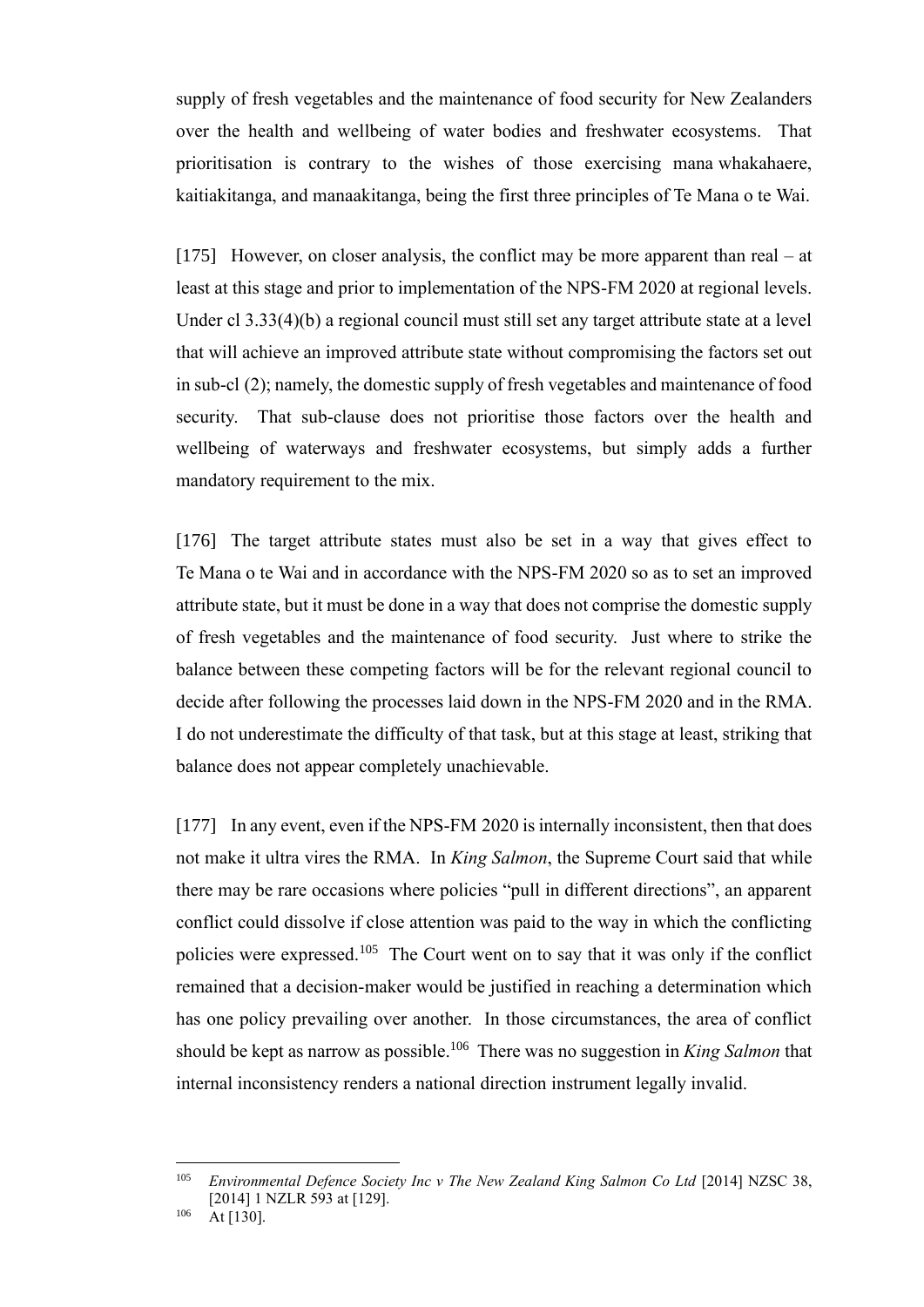[178] In sum, to the extent that there is inconsistency between the vegetable exemption and the objectives and policies of the NPS-FM 2020, that inconsistency does not render the exemption legally invalid.

# **Did the Minister fail to take into account mandatory relevant considerations?**

[179] Both applicants submit that the Minister failed to have regard to the mandatory relevant considerations set out in ss 6, 7 and 8, and to have regard to the relative strength of their claims in relation to Lake Horowhenua.

[180] In addition, Muaūpoko submits that the Minister failed to take into account:

- (a) its customary interests in Lake Horowhenua and the impact of the exemption on the reasonable use of the land;
- (b) that the exemption would permit a nuisance which would be contrary to the common law and principles of Tikanga; and
- (c) other less harmful and culturally offensive options, including those discussed in the s 32 report.

[181] Raukawa claims that the Minister failed to consider the extent to which the exemption was inconsistent with the purpose of the RMA, and internally inconsistent with the objective and policies of the NPS-FM 2020.

[182] These grounds of challenge overlap with each other, and with others already discussed. The challenges in relation to s 8 are addressed under the Treaty of Waitangi ground of review. The remaining submissions are addressed under the following three heads:

- (a) Mandatory relevant considerations in ss 6 and 7 of the RMA;
- (b) Relative strengths of respective relationships with the Lake and stream;
- (c) Alternatives.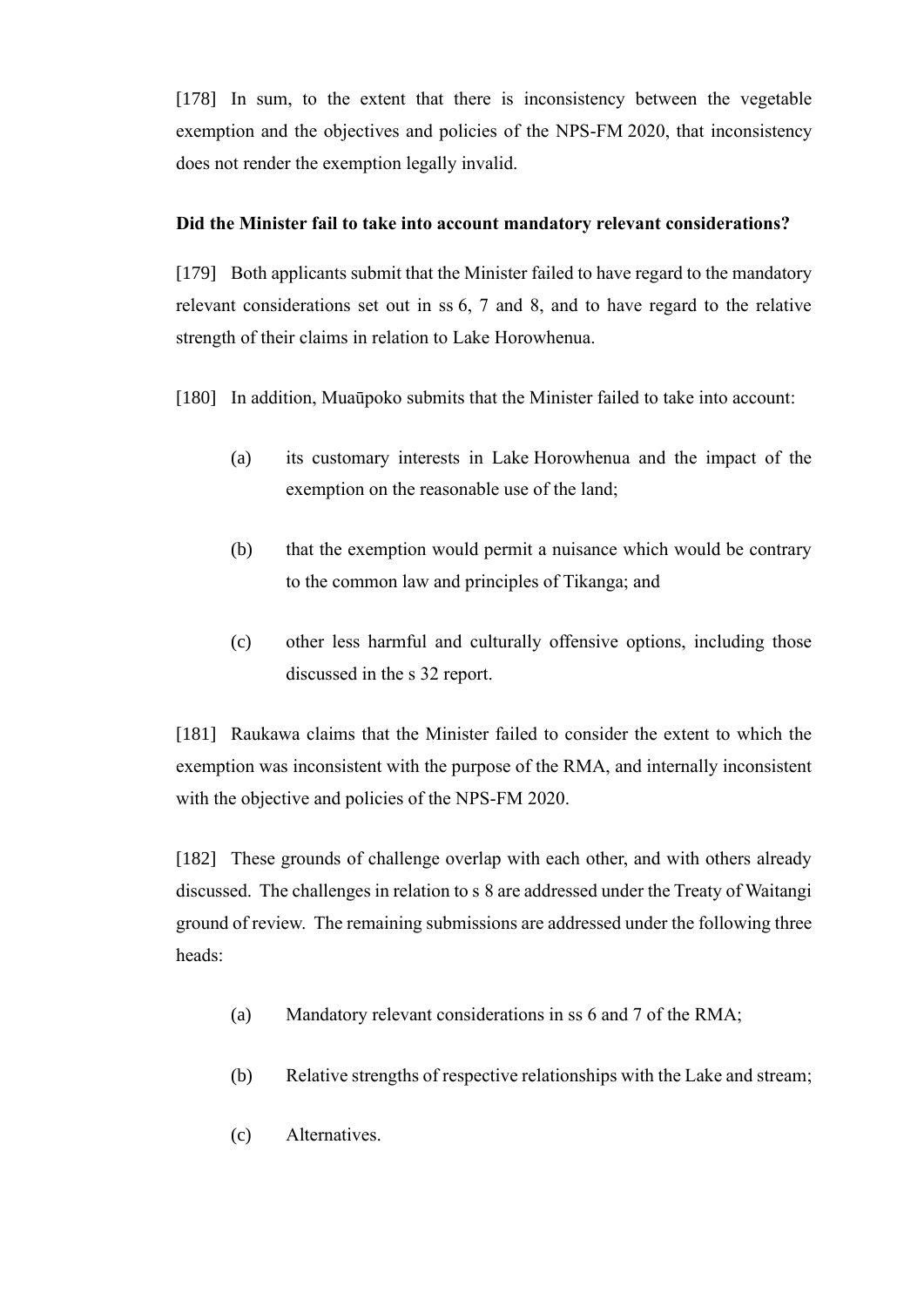## *Mandatory relevant considerations in ss 6 and 7 RMA*

[183] Sections 6 and 7 are set out at [\[155\]](#page-43-0) of this judgment. Those provisions which are particularly relevant are: s 6(e) (the relationship of Māori and their culture and traditions with ancestral lands, water, sites, waahi tapu and other taonga); s  $6(g)$  (the protection of protected customary rights); and s 7(a) (kaitiakitanga).

[184] A claim that the vegetable exemption is ultra vires for breaching ss 6 and 7 is different to a claim that these sections were not taken into account. Nevertheless, there is an overlap between these two grounds, and the reasoning at [\[153\]](#page-43-1) to [\[168\]](#page-47-0) is also relevant to this ground of review.

[185] As set out in that section of the judgment, various clauses of the NPS-FM 2020 give effect to the principles in ss 6 and 7. The inclusion of these clauses in the NPS-FM 2020 demonstrates that the Minister did have regard to ss 6 and 7 in promulgating the NPS-FM 2020. There is no challenge to those clauses of the NPS-FM 2020 on the grounds that they do not reflect the principles in ss 6 and 7. And, as I have explained, the vegetable exemption does not exempt compliance with those clauses; they continue to apply to the freshwater bodies meeting the exemption criteria in the specified vegetable growing areas.

[186] The documentary record regarding the development of the exemption shows that the Minister was aware of the concerns expressed by Muaūpoko and Raukawa reflecting the matters in ss  $6(e)$ ,  $6(g)$  and  $7(a)$  when making the decision to include the vegetable exemption. That record includes:

(a) A briefing paper prepared for the Minister in anticipation of consultation with the applicants on 7 July 2020. That briefing paper summarised concerns raised by the applicants in their correspondence with the Ministry. Additionally, it provided summaries of the connections between iwi and the freshwater bodies, the history of Lake Horowhenua, and the Waitangi Tribunal's recommendations in respect of Lake Horowhenua.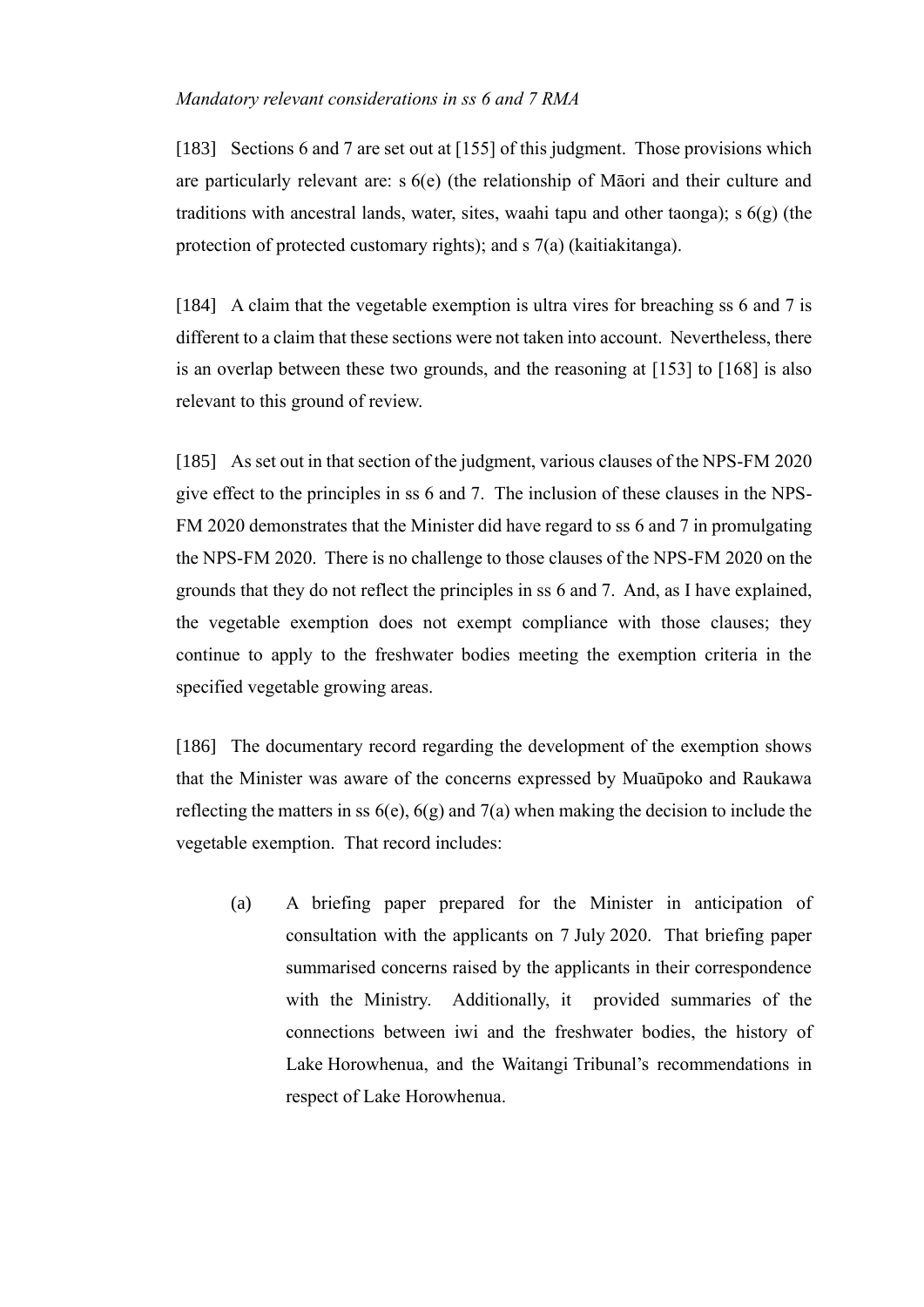- (b) A 28 July 2020 Cabinet paper proposing the implementation of the NPS-FM 2020 including the vegetable exemption. That paper recorded:
	- (i) The strong concerns expressed by the applicants that water bodies in their rohe would not be afforded the same level of protection as other water bodies in New Zealand, and that their food basket was being seriously harmed to provide a food basket for the rest of New Zealand. The time-bound exemption was adopted as a response to those concerns with the intention of replacing the exemption "in the next few years".
	- (ii) In reporting on the compliance with the principles of the Treaty of Waitangi, the Minister recorded the disappointment of local iwi and hapū in the consultation process, and their view that an exemption to the bottom lines transgressed their role as kaitiaki, as the exemption could allow for the waterways to remain in a degraded state while improvements were being made.
	- (iii) That the Crown and local authorities will need to engage with iwi and hapū when implementing the instruments to ensure the implementation is not inconsistent with Treaty settlements.

[187] The consultation with both applicants after the in-principle decision had been made (discussed later in this judgment) is also relevant here. It is significant that the Minister was personally aware of the issues and grievances of iwi and hapū in the area. That reflects an acknowledgement of the relationship between those iwi and hapū and the Lake, including their kaitiaki status.

[188] The decision to include the vegetable exemption is time-limited so as to allow a process whereby affected iwi and hapū can work together with the Crown on a bespoke replacement for the exemption. That process also reflects the kaitiaki status of both applicants, and an acknowledgement of their relationship to the Lake and related catchments.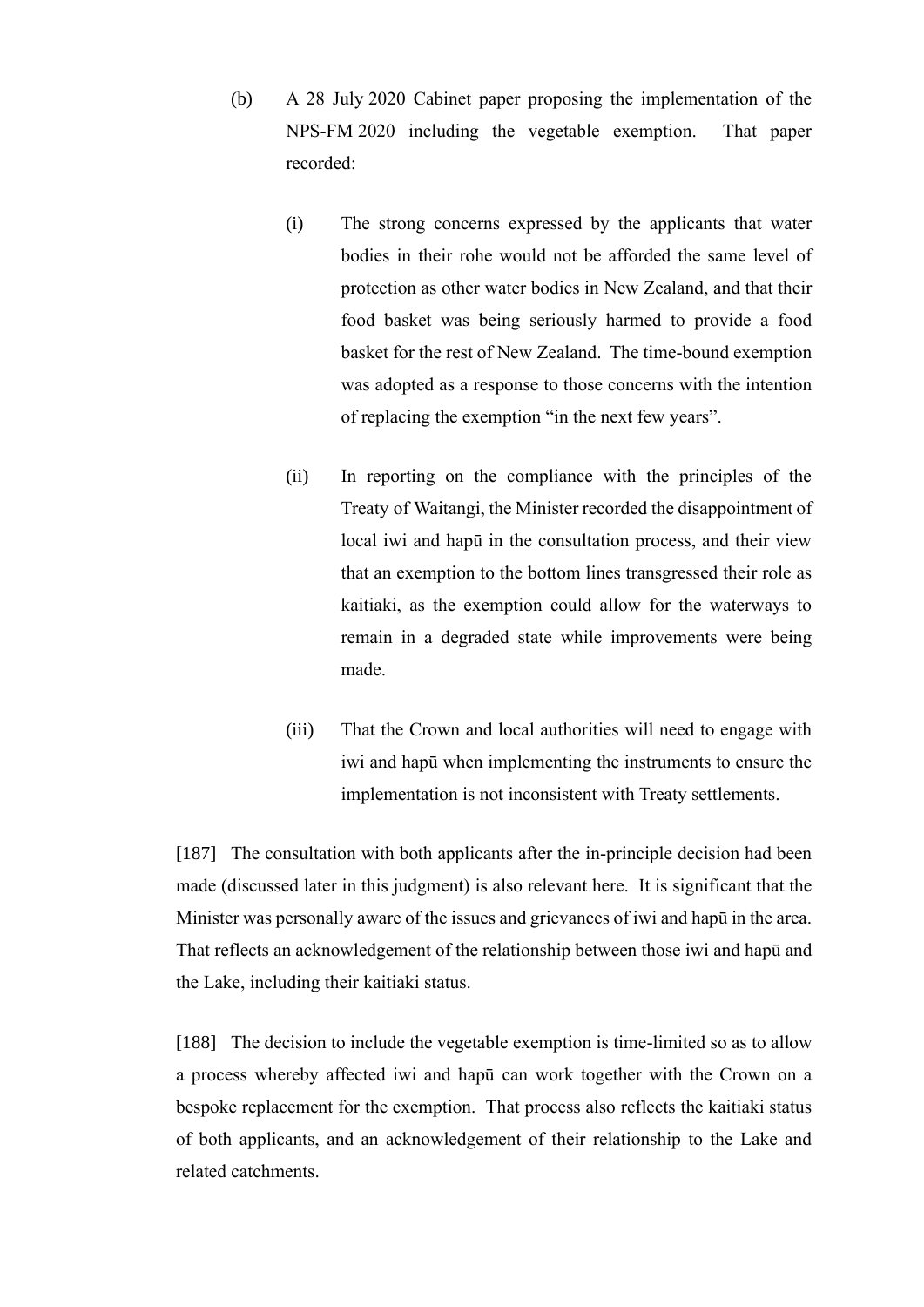[189] These steps and documentary record provide a partial response to Muaūpoko's claim that the Minister failed to take into account its "customary property interest" in the Horowhenua catchment. As this record shows, the Minister was aware of Muaūpoko's interests in the area and took those into account when considering whether to include the vegetable exemption.

[190] Muaūpoko expands on this submission by referring to s 85 of the RMA. Under s 85(2), a person may make a submission on a plan where that person considers a provision of a plan or proposed plan will render their interest in land incapable of reasonable use. The issue was framed this way in submissions:

- 7.5 The issue is not that the NPS-FWM itself renders the lake and fishing rights incapable of reasonable use, but that it may have the effect of placing regional councils in conflict with section 85, because the NPS-FWM invites them to propose targets that it is known will maintain a level of harm to waters, land, ecosystems and fisheries below an acceptable standard.
- 7.6 The test of what is 'reasonable use' of this customary land would also incorporate customary concepts.

(footnote omitted)

[191] I do not consider the vegetable exemption "invites" regional councils to propose targets that will maintain a level of harm. The exemption permits regional councils to set targets below the national bottom line for eight identified attributes if that is the outcome reached by the regional council in implementing the NPS-FM 2020. The target attribute states set by the regional council must provide for an improved state. A target that maintains the status quo will therefore be contrary to the direction set out in cl 3.33(4)(b). In advance of the regional council setting those targets it is too early to say whether there will be a conflict with other obligations under the RMA, including (if applicable) the obligations in s 85 and the reasonable use of land.

[192] For the same reasons, it is difficult to envisage how a target attribute state which provides for an improved attribute state could permit a nuisance. The tenets of such a claim (whether framed as a nuisance in common law nuisance or tikanga Māori) were not fleshed out in submissions. In any event, it cannot be said that such a contingent claim is a mandatory relevant consideration which the Minister was obliged to take into account. It was sufficient for the Minister to have acted in accordance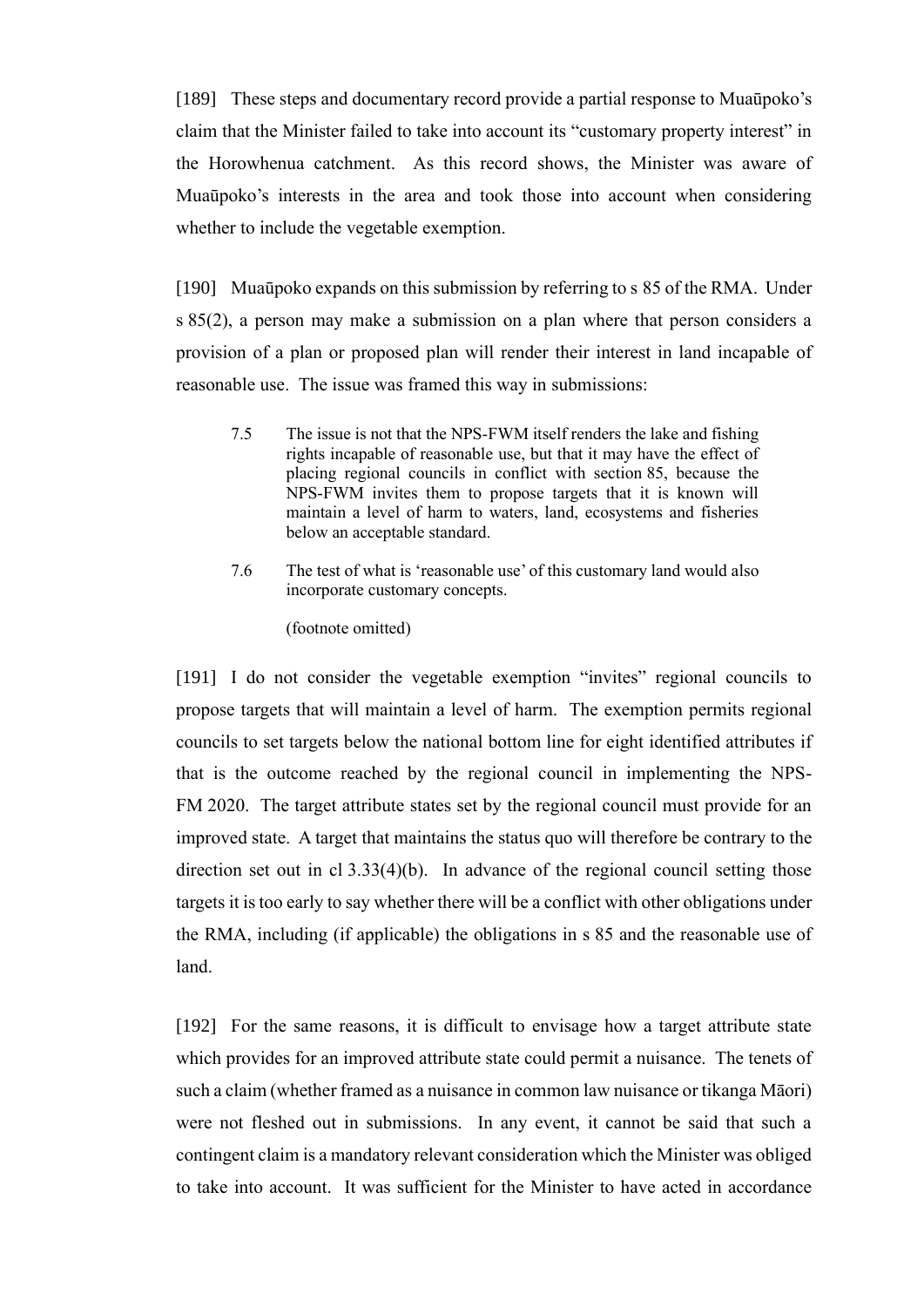with ss 6 and 7 of the RMA and taken into account Muaūpoko's interests in the area when making the decision.

# *Relative strengths of relationships to the Lake and stream*

[193] Both applicants say that the Minister was required to take into account the relative strengths of the interests of Muaūpoko and Raukawa in the area in making the decision to include the vegetable exemption in the NPS-FM 2020.

- [194] Muaūpoko submits as follows:
	- 7.13 The Minister did not consider that the impact on Muaūpoko of the proposal in the Horowhenua catchment was at a different level or nature than the impact on Ngāti Raukawa. He treated the two iwi as being impacted in the same manner. Ngāti Raukawa is not an original customary owner in the underlying land since the 12th century, and does not have a fishing property right of ancient lineage. Nor is this water resource central to the existence of that iwi as it is for Muaūpoko.
	- 7.14 Had the Minister properly considered the customary interests of Muaūpoko being at this older and deeper nature, rather than at a more generalised 'kaitiaki' level in common between the two groups, he would not have given the exemption.
- [195] Raukawa says:
	- 80 The Minister was required to consider and respond to different and competing values and interests asserted by Ngāti Raukawa and Muaūpoko over the same freshwater resources, including the strength of their asserted relationships with their ancestral waters and taonga. It was not sufficient to simply engage with the affected Iwi, without understanding that wider context.

## (footnote omitted)

[196] Both applicants rely on *Ngāti Maru Trust v Ngāti Whātua Ōrākei Whaia Maia*  Ltd in support of their submissions.<sup>107</sup> That case concerned conditions to a consent obtained to extend Westhaven Marina which dealt with mana whenua engagement. Ngāti Whātua Ōrākei claimed that there was a duty to consider priority status when there was a material issue triggered by competing evidence from iwi and hapū submitters. The Environment Court determined that it did not have jurisdiction to consider whether an iwi holds primary mana whenua over an area the subject of a

<sup>107</sup> *Ngāti Maru Trust v Ngāti Whātua Ōrākei Whaia Maia Ltd* [2020] NZHC 2768, [2021] 3 NZLR 352.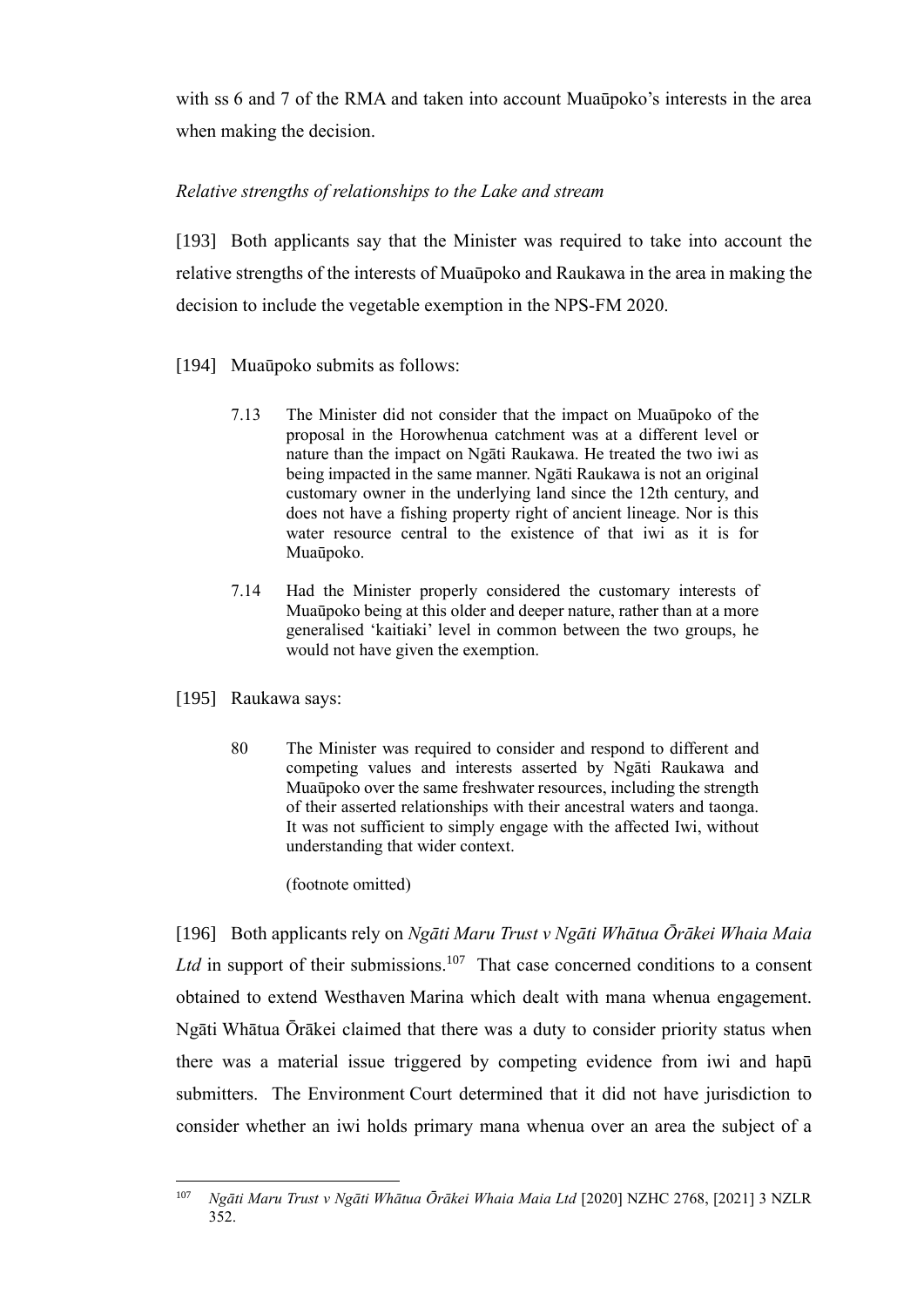resource consent application generally. However, it did find that it had jurisdiction to determine the relative strengths of the hapū/iwi relationships in an area affected by a proposal where it was relevant to the claimed cultural effects of the application and wording of the resource consent conditions.

[197] The appeal to the High Court concerned whether the Environment Court had erred procedurally in reframing the questions for determination, and substantively, whether it had erred in answering those questions. In addressing those issues Whata J said:

[67] However, when making resource management decisions, local authorities and the Environment Court are not engaged at pt 2 of the RMA in a process of conferring, declaring or affirming tikanga-based rights, powers or authority per se whether in State law or tikanga Māori. Similarly, pt 2 does not expressly or by necessary implication empower resource management decision-makers to confer, declare or affirm the jural status of iwi (relative or otherwise) and there is nothing in the RMA's purpose or scheme which suggests that resource management decision-makers are to be engaged in such decision-making. The jurisdiction to declare and affirm tikanga based rights in State law rests with the High Court and/or the Māori Land Court.

[68] Nevertheless, the Environment Court is necessarily engaged in a process of ascertainment of tikanga Māori where necessary and relevant to the discharge of express statutory duties. To elaborate, as the Privy Council asseverated in McGuire, ss  $6(e)$ ,  $7(a)$  and 8 contain strong directions that must be observed at every stage of the planning process. Where iwi claim that a particular outcome is required to meet those directions in accordance with tikanga Māori, resource management decision-makers must meaningfully respond to that claim. That duty to meaningfully respond must apply when different iwi make divergent tikanga-based claims as to what is required to meet those obligations. This may involve evidential findings in respect of the applicable tikanga and a choice as to which course of action best discharges the decision-makers statutory duties. To hold otherwise would be to emasculate those directions of their literal and normative potency insofar as concerns iwi.

[69] It is not possible to be definitive about the scope of the jurisdiction to respond to iwi tikanga-based claims, including claims based on asserted mana whenua, in the abstract. But the operation of s 7(a) dealing with kaitiakitanga is illustrative. Kaitiakitanga is exercised by the hapū or iwi that holds mana whenua over a particular area. As the RMA anticipates, and as this case exemplifies, there will be occasions when there are overlapping iwi interests in the same whenua. Nevertheless, s 7(a) directs that regard must be had to their respective kaitiakitanga. Where the views of those iwi diverge as to the responsibilities of kaitiaki, a decision may need to be made as to which of those views is to apply in the context of that particular application and that may involve evidential findings as to what the iwi consider is required in tikanga Māori …

…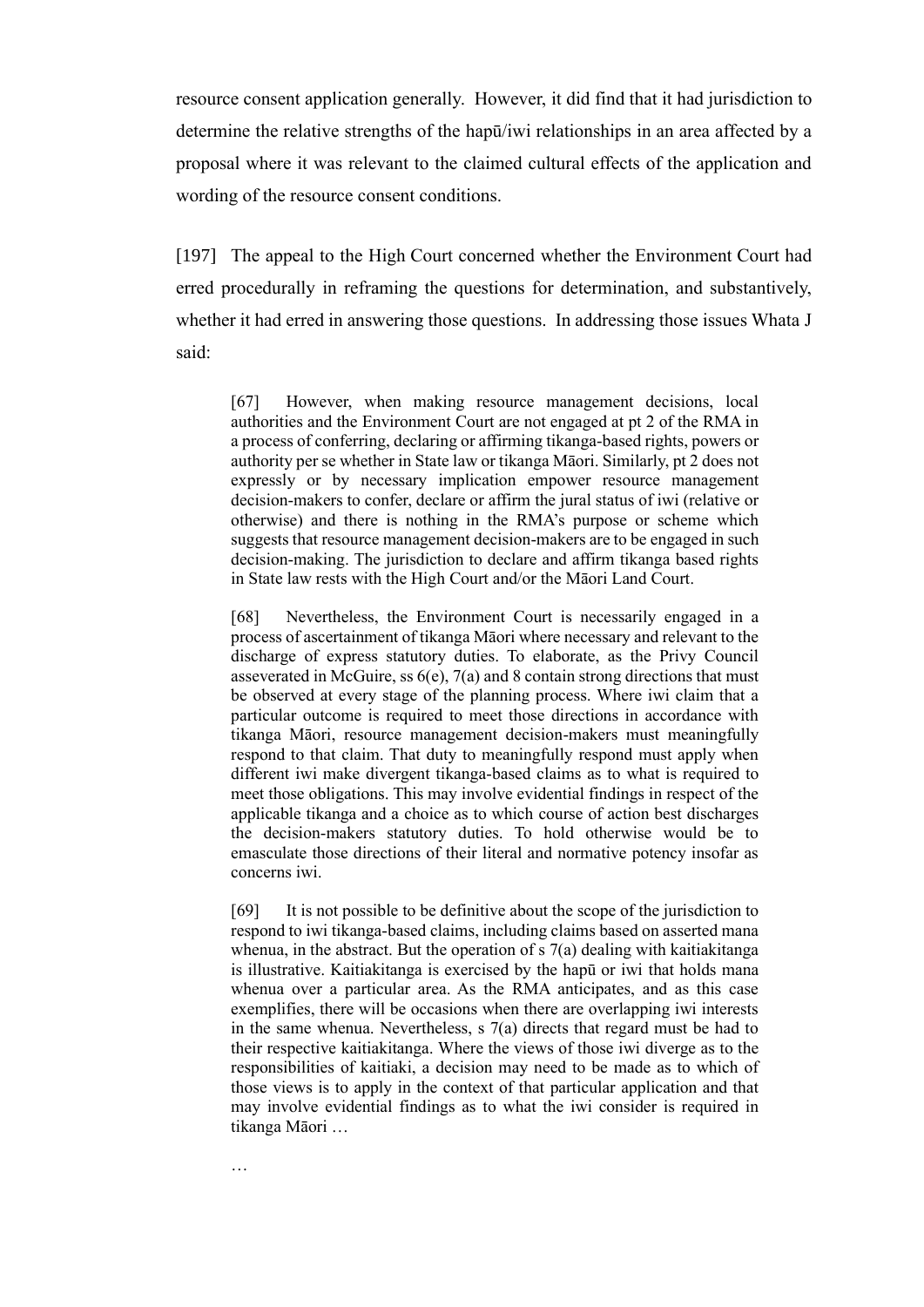[73] But the statutory obligation to recognise and provide for the relationship of Māori and their culture and traditions with their whenua and tāonga, to have regard to their kaitiakitanga and to take into account the principles of the Treaty of Waitangi, does not permit indifference to the tikanga-based claims of iwi to a particular resource management outcome. On the contrary, the obligation "to recognise and provide for" the relationship of Māori and their culture and traditions with their whenua and other tāonga must necessarily involve seeking input from affected iwi about how their relationship, as defined by them in tikanga Māori, is affected by a resource management decision. To ignore or to refuse to adjudicate on divergent iwi claims about their relationship with an affected tāonga (for example) is the antithesis of recognising and providing for them and an abdication of statutory duty.

(footnotes omitted)

[198] In that case the competing claims between iwi were of direct relevance to a particular resource management outcome. The obligation to consider those competing interests in the context of ss 6 and 7 of the RMA were directly engaged.

[199] In this case, the competing interests of Muaūpoko and Raukawa have a long history and have played out in the many Court cases and proceedings between the two iwi and respective hapū. The competing interests in relation to the Lake and related catchments is a matter which will no doubt be considered in the forthcoming Waitangi Tribunal Report into the Raukawa claim.

[200] However, those competing claims did not have direct relevance to a particular resource management outcome in this case. This is not a situation where the relative strengths of the claims by each iwi to Lake Horowhenua, the Hōkio stream and related catchments called for a different assessment vis-à-vis the vegetable exemption. Indeed, on this particular issue, both iwi are aligned in their opposition to the vegetable exemption and its alleged infringement on their respective rights and interests in their freshwater taonga. The Minister was not required, therefore, to make any determination of the relative merits of their respective claims when deciding whether to include the vegetable exemption in the NPS-FM 2020 – the respective merits and strength of each claim were not relevant to his decision.

### *Alternatives*

[201] Muaūpoko submits there were other less harmful and culturally offensive options available than the adoption of the vegetable exemption. Although advanced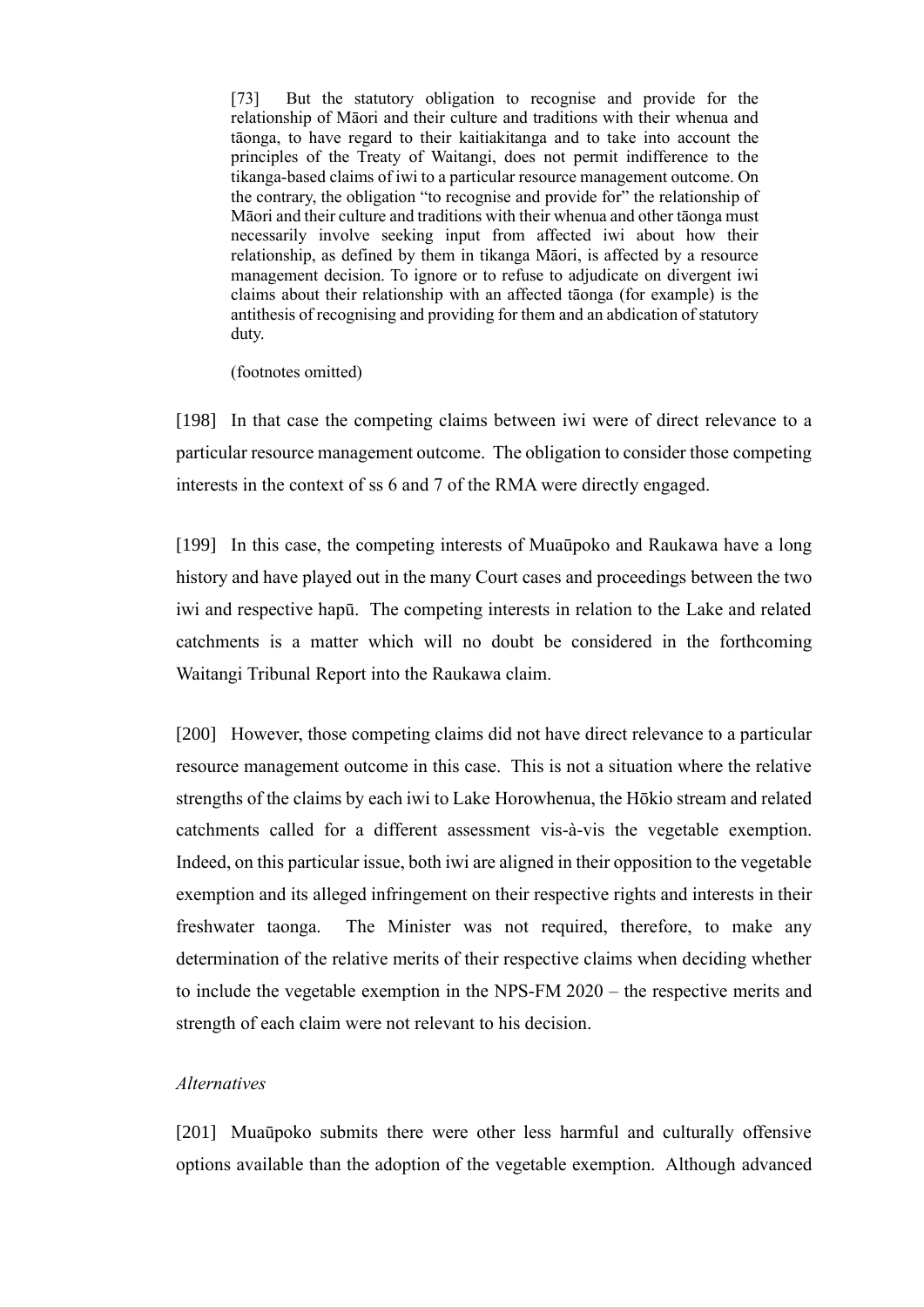as part of the claim to invalidity, I address this claim as part of the alleged failure to consider relevant options.

[202] The option which Muaūpoko favoured was Option 2 of the three options set out in the 15 July 2020 briefing paper (reproduced above at [\[105\]\)](#page-30-0). That option would have required councils to set target attribute states at the national bottom line or higher and "have particular regard" to the importance of vegetable growing to the national supply when setting those targets.

[203] The 15 July 2020 briefing paper set out an analysis of this option and the others raised in that paper. It considered the pros and cons of each of the options. One risk associated with Option 2 was that it could place more pressure on other land uses to carry a disproportionate burden in relation to nitrate leaching. Moreover, the analysis undertaken at that time indicated that even large amounts of land use change out of vegetable production would still not produce the reductions needed.

[204] As this paper reflects, the Minister clearly did have regard to various options when making the decision regarding the vegetable exemption. Judicial review is mainly concerned with the process of decision-making rather than the merits of the decision actually made. The fact that the option preferred by Muaūpoko was not selected by the Minister does not make the decision legally invalid or otherwise impugn the decision-making process.

### **Was there adequate consultation on the vegetable exemption?**

[205] Both applicants say that the Minister's consultation on the vegetable exemption fell short of the required standards.

[206] Muaūpoko submits that by choosing the truncated Board of Inquiry approach the Minister was constrained in the scope of changes he could make to the NPS-FM 2020 following public notification, and the receipt of submissions and the IAP's recommendations. Further, it says that after receipt of the IAP report, officials were not free to develop new proposals which constituted a radical departure from the NPS-FM as notified, and the Minster was not free to create a bespoke process to consider those proposals as he did. Muaūpoko is critical of the failure to consult on "Option 2"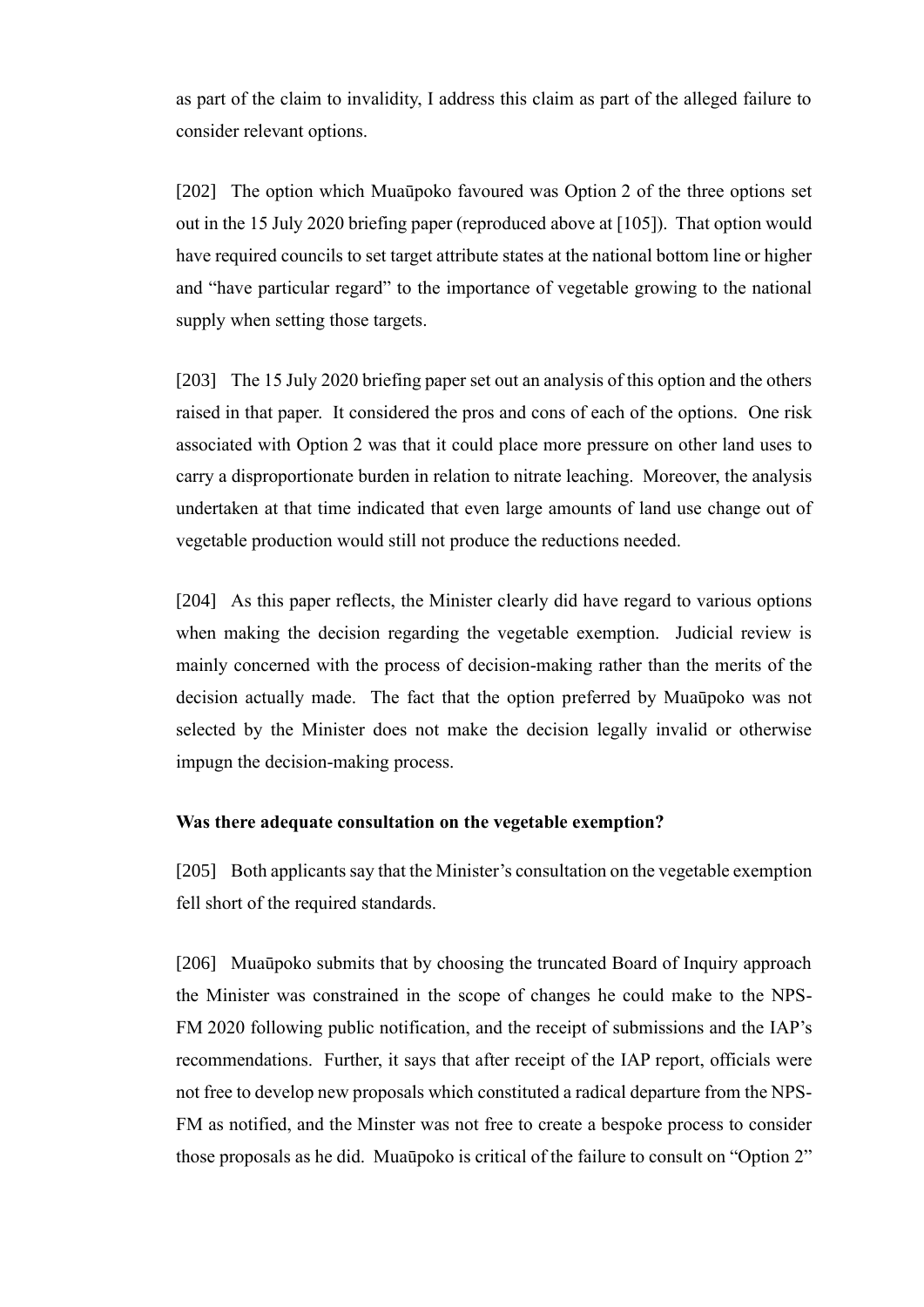of the 15 July 2020 ministerial briefing paper and the overall adequacy of the consultation process on the vegetable exemption.

[207] Raukawa submits that the Minister did not provide adequate time and opportunity to respond to Cabinet's in-principle decision to include the vegetable exemption. That includes the failure to provide sufficient information on the underlying reasons for the exemption so that Raukawa could make an informed response. Moreover, Raukawa submits that the in-principle decision narrowed the parameters of the discussion to matters which could accommodate the interests of commercial vegetable grower interests at the expense of the health of the waterways.

[208] Both applicants submit that the that the lack of consultation breached ss 8, 46A(4) and 52 of the RMA and the Treaty of Waitangi principles relating to consultation.

### *Legal framework*

…

[209] Section 46A sets out the process for preparation of national directions. It contains a statutory obligation for consultation. Subsections (4) and (5) are relevant to the claims in this case and provide as follows:

#### **46A Single process for preparing national directions**

- (4) The steps required in the process established under subsection [\(3\)\(b\)](https://www.westlaw.co.nz/maf/wlnz/app/document?docguid=I3ebc39cd2af011e79f5e87e05f05ece4&&src=rl&hitguid=I7f25b4c32aee11e79f5e87e05f05ece4&snippets=true&startChunk=1&endChunk=1&isTocNav=true&tocDs=AUNZ_NZ_LEGCOMM_TOC#anchor_I7f25b4c32aee11e79f5e87e05f05ece4) must include the following:
	- (a) the public and iwi authorities must be given notice of—
		- (i) the proposed national direction; and
		- (ii) why the Minister considers that the proposed national direction is consistent with the purpose of the Act; and
	- (b) those notified must be given adequate time and opportunity to make a submission on the subject matter of the proposed national direction; and
	- (c) a report and recommendations must be made to the Minister on the submissions and the subject matter of the national direction; and
	- (d) the matters listed in section  $51(1)$  must be considered as if the references in that provision to a board of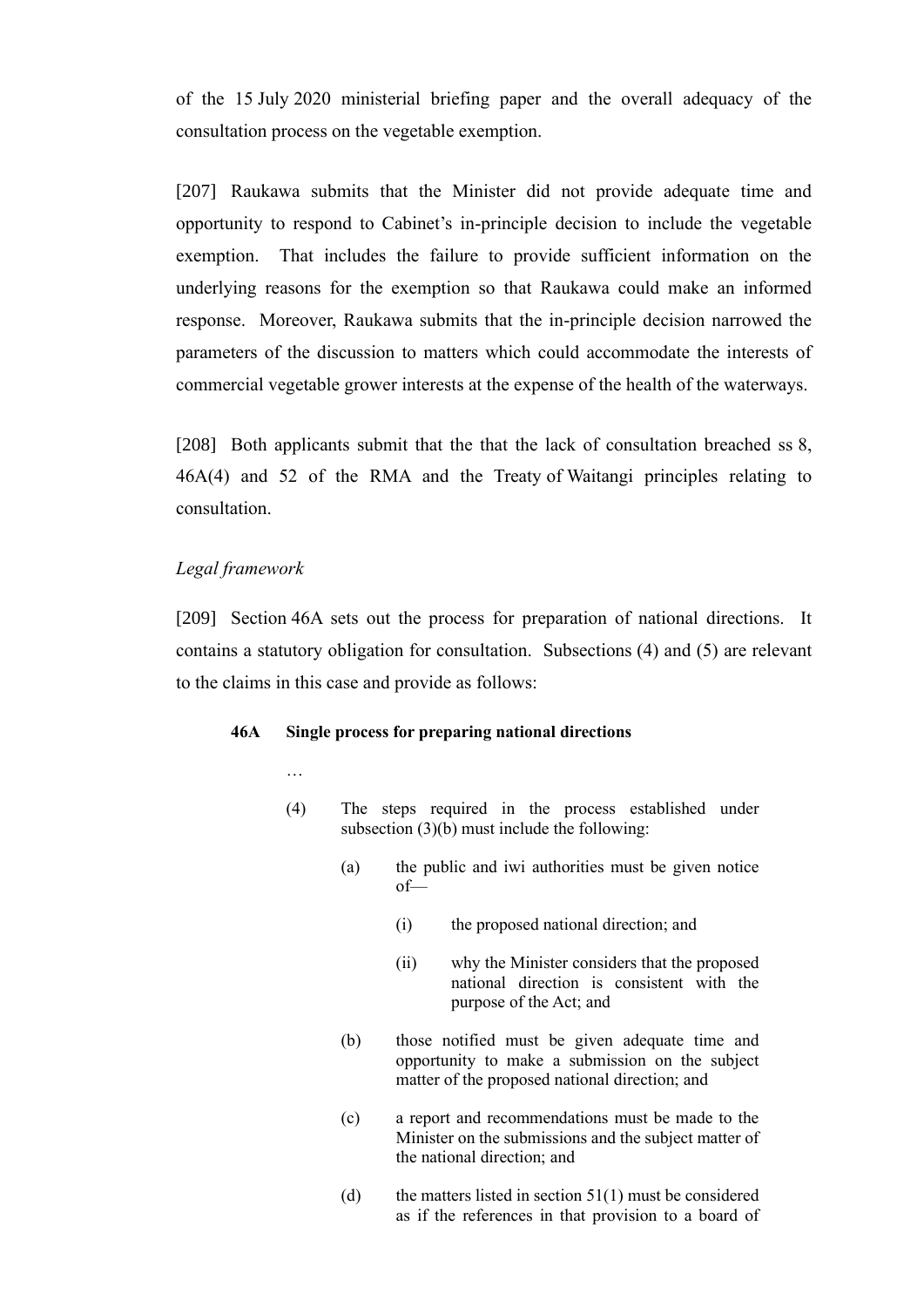inquiry were references to the person who prepares the report and recommendations.

(5) In preparing a national direction, the Minister may, at any time, consult on a draft national direction.

[210] The effect of these subsections is that the Minister must give notice of the proposed national direction and why the Minister considers it is consistent with the purpose of the Act. Those notified must be given adequate time and opportunity to make a submission on the subject matter of the proposed national direction. The Minister also retains a discretion under s  $46A(5)$  to consult "at any time" on a draft national direction.

[211] In *New Zealand Pork Industry Board v Director-General of the Ministry for Primary Industries*, the Supreme Court made the following comment about the nature of any consultation:<sup>108</sup>

[168] The final preliminary point concerns the nature of any consultation. The content of a statutory obligation to consult will be affected by context. So, an obligation to consult before a decision-maker has formulated any proposal is different from an obligation to consult arising after the decision-maker has formulated a proposal. In the present case, because s 22(7) provides that the required consultation may be on a risk analysis or a draft import health standard, the statutory obligation arises after the Ministry has undertaken work rather than from the outset. In this context, the obligation to consult will involve obligations to inform, to listen and to consider. The chief technical officer must tell those to be consulted what is proposed, must give them a fair opportunity to express their views and must consider their views with an open mind before making any recommendation to the Director-General. These principles emerge from the decision of the Full Bench of the Court of Appeal in *Wellington International Airport Ltd v Air New Zealand*. That case also makes it clear that "consultation" is not synonymous with "negotiation" and that there is no requirement that the persons consulted agree with the final decision (in this case, the chief technical officer's recommendation).

(footnote omitted)

…

[212] The Supreme Court also considered that the obligation to consult may entail an obligation to reconsult or undertake further consultation. Whether such an obligation is triggered will depend on whether there has been a substantial change to the proposal originally submitted. Although the legislative context was different to

<sup>108</sup> *New Zealand Pork Industry Board v Director-General of the Ministry for Primary Industries* [2013] NZSC 154, [2014] 1 NZLR 477.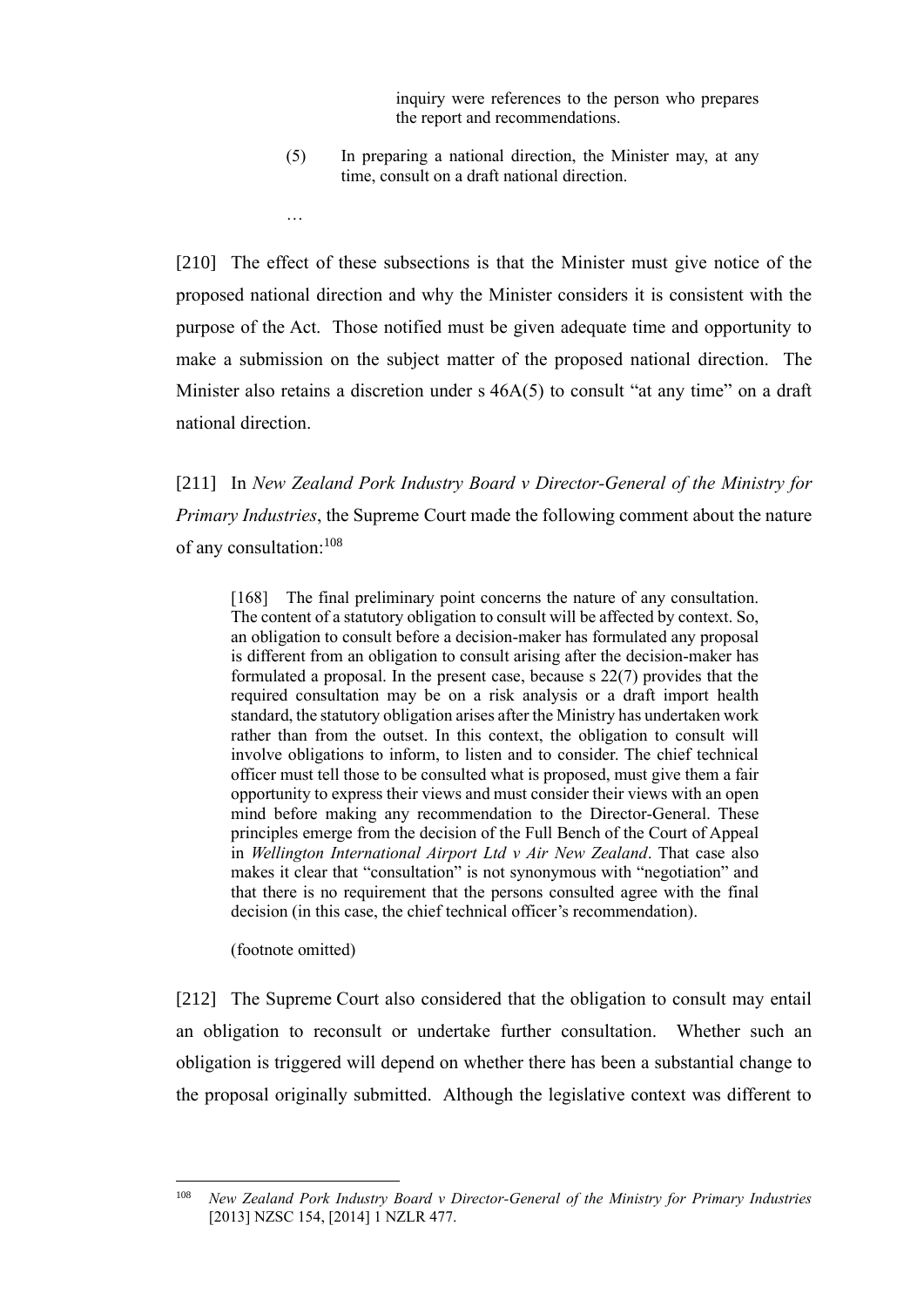the present, the Supreme Court's observations on further consultation are equally applicable to this case:

[173] This does not mean, however, that whenever a review panel recommends further work, there must necessarily be further consultation under s 22(6) after that work is completed. Work of a "tidy-up" nature is unlikely to trigger a further obligation to consult, for example, nor is the updating of existing data where the updated data is consistent with existing data and supports the conclusion already expressed. Ultimately, whether the obligation to consult again is triggered will depend upon the nature, extent and impact of the further work, the focus being on whether the work has led to a substantial change in the scientific basis for the chief technical officer's recommendation. The fact that further consultation is required will not necessarily mean that there must be a further independent review if one is requested, given that the Director-General has some discretion in that respect.

(footnote omitted)

[213] The Minister does not dispute that the development of the vegetable exemption triggered the duty to reconsult. He says that the duty was discharged by the targeted consultation that followed Cabinet's in-principle decision to incorporate the vegetable exemption in the NPS-FM 2020 subject to further engagement with iwi and tangata whenua.

### *Consultation on the vegetable exemption*

[214] It is self-evident that the focus of the applicants' challenge is on the lack of consultation on the vegetable exemption. Neither applicant made submissions on the NPS-FM as originally proposed.

[215] The decision to develop an exemption for vegetable growing areas was recorded on 19 March 2020. Officials prepared a draft iwi engagement plan on the exemption and sought advice from the Office for Maori Crown Relations – Te Arawhiti on that plan which was received towards the end of April 2020. Emails were sent to iwi representatives on 29 April 2020 noting that there was an aspect of the *Action for Healthy Waterways* package that affected their rohe and seeking to set up a time to discuss that aspect.

[216] A Cabinet paper dated 13 May 2020 was prepared in which an in-principle decision to adopt the vegetable exemption subject to further consultation with iwi and hapū was recommended. That recommendation was accepted by Cabinet when it met on 18 May 2020.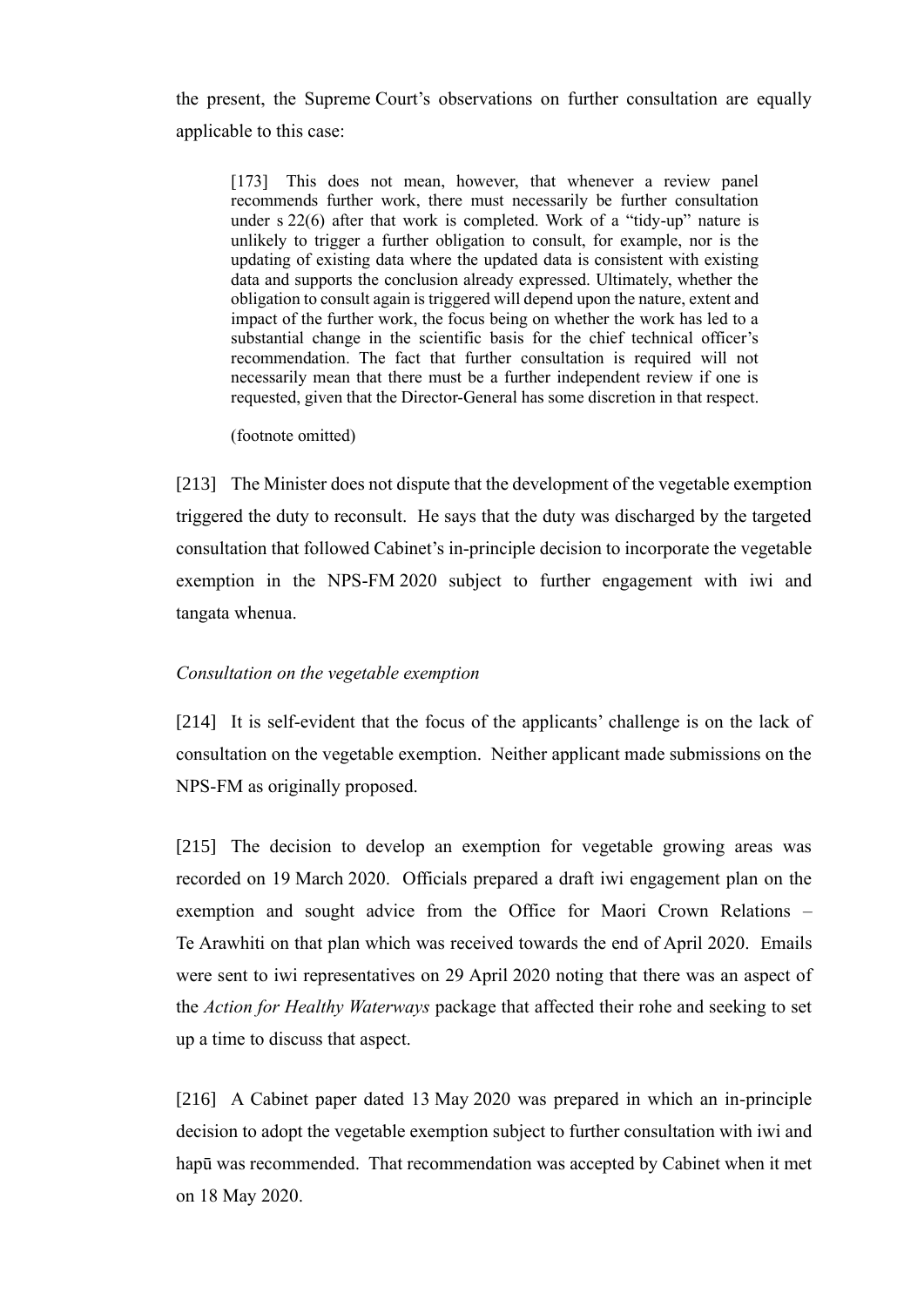[217] On 15 May 2020, officials from the Ministry for Primary Industries and Ministry for the Environment had calls with various iwi and hapū representatives, including a representative for Muaūpoko. Those calls were held over Zoom as the country was in a nationwide COVID-19 lockdown at the time.

[218] The summary notes from those calls record that officials outlined the vegetable exemption proposal, explained the reasons for the exemption, discussed possible ways in which the exemption could work in practice and acknowledged that there was scope for agreed alternatives. There were issues raised in those calls about resourcing for ongoing iwi engagement and broader issues relating to water management. There was agreement to continue engaging with the Crown on the proposed exemption.

[219] On 28 May 2020 officials called a representative for Raukawa to similarly discuss the proposed vegetable exemption.

[220] On 10 June 2020, there was a meeting between Ministry officials and both applicants to discuss the vegetable exemption. On 16 June 2020, a paper entitled *Further Information on the proposed policy thinking for Horowhenua* was provided to the applicants. That paper included information on what was proposed for the nitrogen bottom lines, the in-principle decision reached by Cabinet, the importance of the domestic supply of fresh vegetables, and the anticipated impact of land use change out of vegetable growing in the Horowhenua and Pukekohe regions. The paper also outlined the lack of any technological solutions to substantially reduce nitrogen leaching from commercial vegetable growing areas to the extent needed to meet nitrogen bottom lines. It was said that the proposed exemption may be revisited once the identification of potential solutions or new technologies were available to ensure national bottom lines could be met in the future. A time-bound review of the exemption was floated as a way of ensuring that water quality below bottom lines did not continue indefinitely.

[221] On 24 June 2020, Ministry officials attended a board meeting of the Muaūpoko Tribal Authority.

[222] On 2 July 2020 a Ministry official emailed all of the iwi and hapū representatives who had been engaged to seek additional feedback on the proposed vegetable exemption. On 3 July 2020 the official spoke with a representative for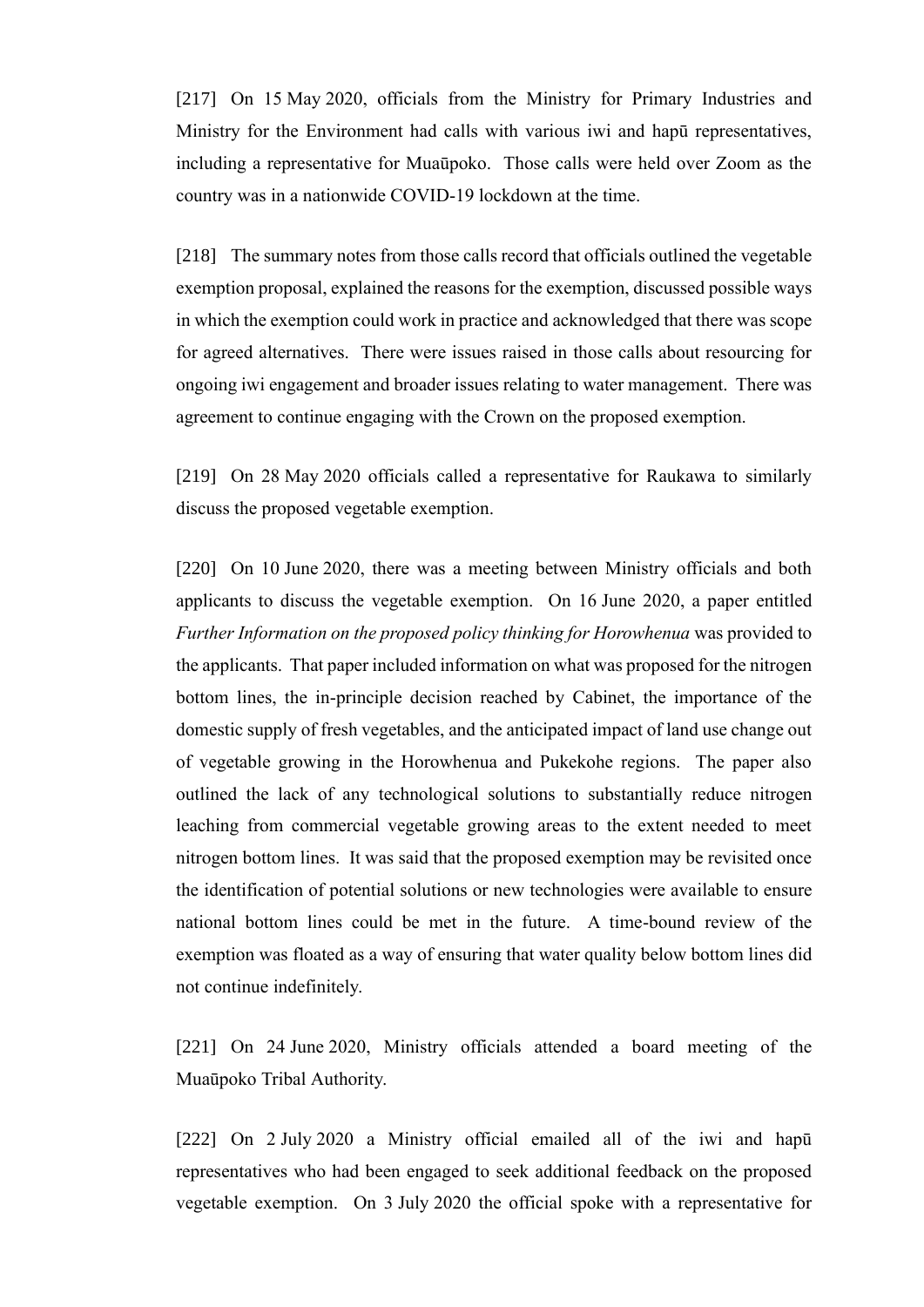Raukawa and, on the same day, received a letter from the Muaūpoko Tribal Authority. Both Raukawa and Muaūpoko sought a meeting with the Minister to discuss their strong opposition to the vegetable exemption.

[223] On 7 July 2020, the Minister hosted a summit in Levin on the proposed vegetable exemption. There were pre-summit meetings with both applicants before the summit officially started. The summit was also attended by Horizons Regional Council, Horowhenua District Council, Horticulture NZ and vegetable growers operating in the region.

[224] Notes from the summit record Raukawa's opposition to the exemption and their frustration at a compressed consultation timeframe. Of note, Raukawa raised the possibility of a review period being built into the exemption. The Minister responded that this was a possibility.

[225] There was further correspondence with Raukawa and its consultants regarding their opposition to the exemption following this summit. In a letter dated 8 July 2020 Raukawa reiterated its opposition to the exemption, but stated that it was not its intention to stall the progress of the healthy waterways package to Cabinet. The letter went on to acknowledge the situation in Horowhenua as both complex and fraught. With that in mind, Raukawa expressed a willingness to explore alternative pathways for dealing with the Lake Horowhenua catchment, including ways that the proposed exemption could be modified or implemented.

[226] Officials had further Zoom meetings with the applicants on 14 and 15 July 2020. In these last meetings, officials discussed three options for the Horowhenua region. Those were essentially the same three options set out in the briefing paper for the Ministers of the same date (as set out above at [\[105\]\)](#page-30-0).

### *Discussion*

[227] The starting point for analysis is the decision to amend the NPS-FM 2020 after submissions on the original proposal were made.

[228] To the extent there is a challenge made to the power to make that decision after submissions had closed then such a challenge cannot succeed. Section 52 of the RMA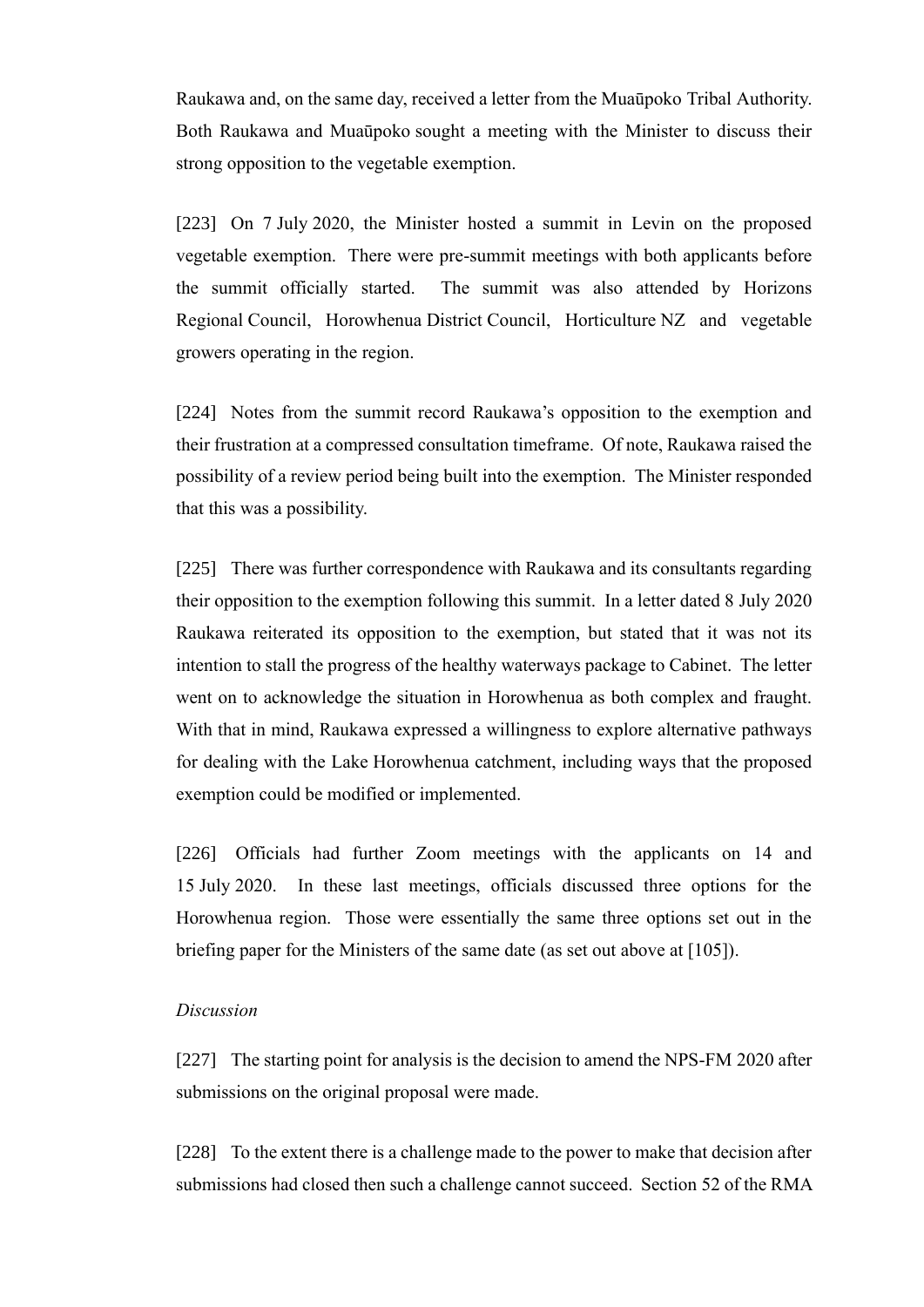permits a Minister to make changes to a national direction instrument after first considering a report and recommendation under, in this case, s  $46A(4)(c)$ .<sup>109</sup> The inprinciple decision to include the vegetable exemption was made after the IAP sent its report to the Minister in February 2020. Accordingly, there was compliance with s  $52(1)(a)$ .<sup>110</sup>

[229] The key question, however, is not whether the Minister was empowered to add the vegetable exemption to the NPS-FM 2020, but whether he adequately consulted with the applicants before he did so.

[230] There is no obligation on the Minister to undertake consultation on a proposed change to the NPS-FM at any particular point in time. The Minister retains a discretion under s 46A(5) to undertake that consultation "at any time". However, that discretion must be exercised consistently with Part 2 of the Act, and in particular, ss 6, 7, and 8.

[231] Although there was clearly consultation after the Cabinet's in-principle decision was made, I consider it would have been preferable if the consultation had occurred beforehand. I say that for the following reasons.

[232] First, rightly or wrongly, the fact that an in-principle decision had been made without consultation gave the impression that the inclusion of an exemption in the NPS-FM 2020 was effectively a done deal. Standing in the applicants' shoes, it is not difficult to understand their grievance towards being presented with an in-principle decision so late in the process. The time period for consultation on the proposed NPS-FM 2020 was already compressed due to the alternative process adopted by the Minister. The vegetable exemption was not included in the draft NPS-FM and so was not the subject of scrutiny by the IAP or other expert bodies. Nor was it the subject of public submissions. And, there was no earlier indication that such an exemption was being considered at all.

[233] The applicants are kaitiaki of the water bodies in their rohe. Those water bodies are taonga and tūpuna. There is a history of degradation and neglect of

 $^{109}$  RMA, s 52(1).

<sup>110</sup> Muaūpoko pleads illegality on the basis that the vegetable exemption was a new and significant policy and therefore not reported on under s 52, and therefore the Minister acted unlawfully in including the exemption. This claim was not pursued in written submissions or at the hearing. To the extent it is maintained as a separate ground of review then it is dismissed.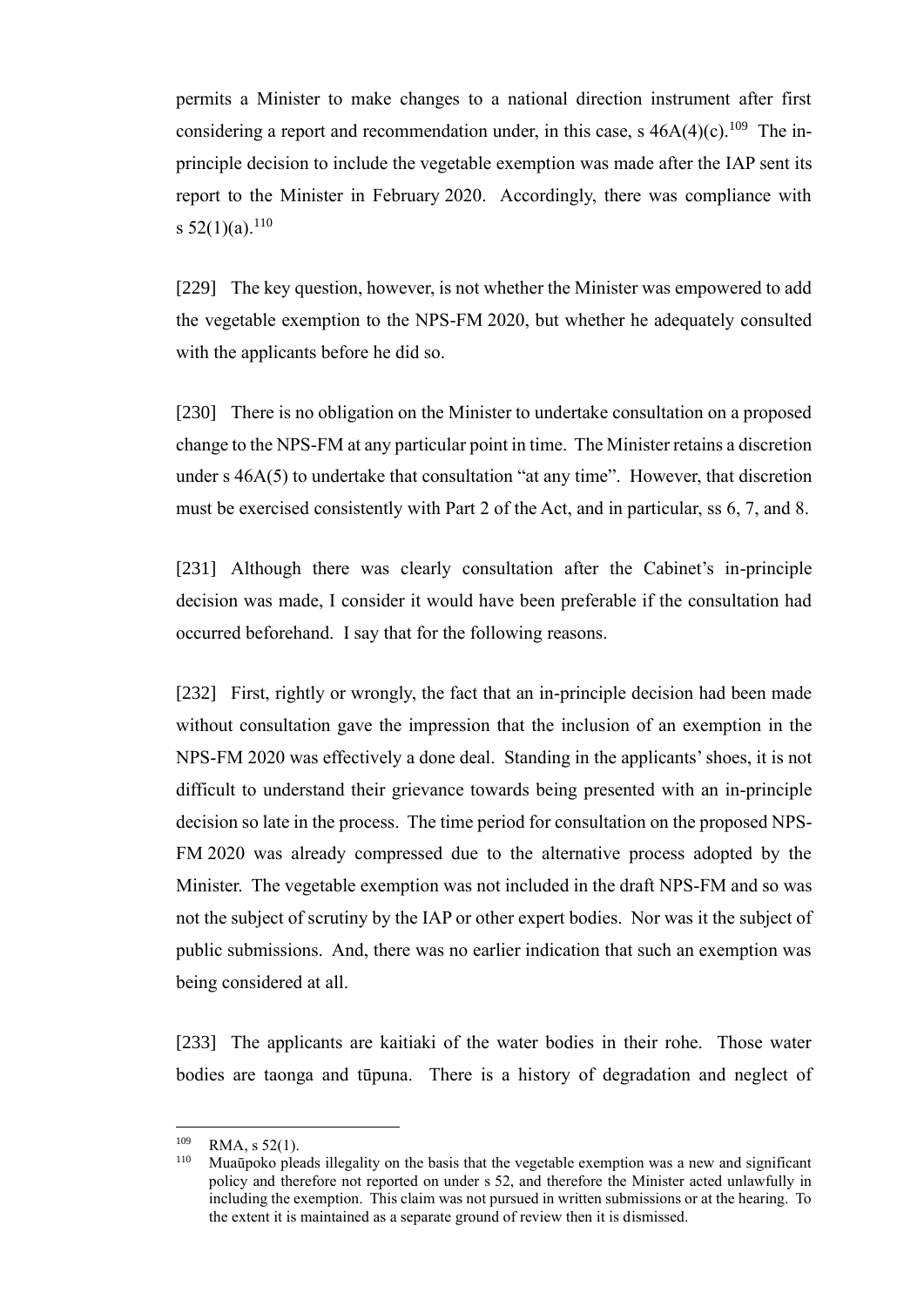Lake Horowhenua and its related catchments which has led to the Lake becoming one of the most polluted freshwater bodies in New Zealand. There is also a long history of grievances with the Crown regarding these water bodies. To find out that a vegetable exemption had been developed which could have significant impact on a taonga and tūpuna and that Cabinet had agreed to it in-principle, can only have added to the applicants' deep sense of grievance.

[234] Second, the involvement of both applicants much earlier in the process may have allowed other options to the vegetable exemption to be considered. For example, it may have allowed alternatives arising out of mātauranga Māori to have been taken into account. Muaūpoko's clear preference for Option 2 of the briefing paper could also have been aired.

[235] However, I do not consider the failure to consult with the applicants earlier in the process constituted a breach in this case. The process followed has to be assessed in the circumstances that existed at the time. The decision to develop the vegetable exemption was made in March 2020. An iwi engagement plan was immediately prepared and sent out for consultation. The first COVID-19 lockdown happened in March 2020. Officials acted quickly to engage with iwi and hapū once the decision to develop a vegetable exemption was made.

[236] Furthermore, whatever impression may have been left by the in-principle decision, I am satisfied that the subsequent targeted consultation on the proposed exemption was genuine and was approached with an open mind. Meetings were arranged between the applicants and the Minister personally. Information explaining the policy reasons underpinning the vegetable exemption and including some of the modelling was provided to both applicants. It was not necessary for a draft of the exemption to be provided or for all options (including Option 2 as preferred by Muaūpoko) to be identified at that stage. It was sufficient for the subject matter of the proposed exemption to be put forward and discussed.

[237] Although the timetable for further engagement was tight, there was nevertheless time for both applicants to express their strong opposition to the vegetable exemption both in letters and meetings held with the Minister. Most importantly, it is clear that the Minister listened and took those views into account. That is evident in the following paragraphs from the Minister's affidavit sworn in this proceeding: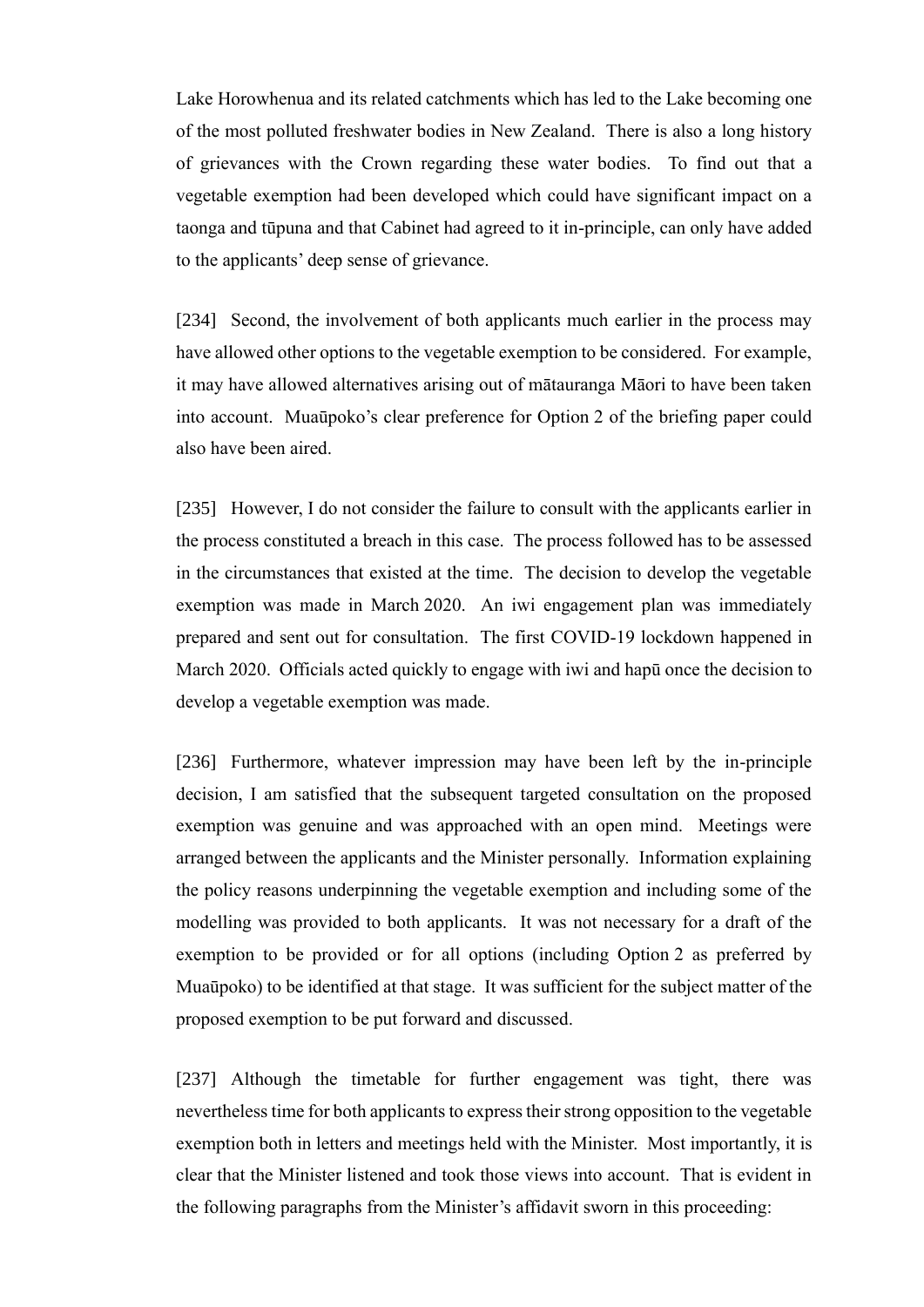59. I have my own personal commitment to the health of waterways in this country. Prior to entering Parliament, I had been in legal practice for some decades. For much of that time, I was deeply involved with water law. I acted for the applicants for water conservation orders in various river systems in the South Island. Since becoming a MP in 2002, I have devoted a major part of my political life to improving the state of freshwater in New Zealand.

60. Immediately following the summit [of 7 July 2020] I recall doing a radio interview regarding the vegetable exception. I did not feel comfortable defending the exception as proposed. I was conscious of the representations that iwi had made regarding the significance of freshwater taonga in Horowhenua and the history of degradation and neglect in the area.

61. I subsequently expressed my concern to officials that the exception could be viewed as giving polluters a free ride to the detriment of iwi and the environment. I asked them to develop alternatives to the exception as currently proposed.

[238] The fact that the proposal for a time-bound exemption originated with Raukawa's representatives and found its way into the final form of the exemption is also significant. Consultation does not require the Minister to agree with the submissions made on behalf of the applicants, but the fact that this proposal was picked up and implemented speaks to the open minded nature of the exchange.

[239] Finally, it is relevant to note that consultation is ongoing. That is one of the purposes of the time limit on the exemption contained in cl 3.33(6). The purpose of that clause is to allow the parties further time to explore alternatives to the vegetable exemption. That has occurred since the NPS-FM 2020 came into force and both applicants are involved in that process.

[240] The consultation is also ongoing in another context also. The exemption enables the relevant regional councils to set a target attribute state below the national bottom line for that attribute. But it does not require them to do so. The obligations on a regional council to consult on the plans which will give effect to the NPS-FM 2020 gives another opportunity to the applicants to put forward alternatives and proposals by which their concerns and interests may be met.

[241] I decline to review the decision for an alleged failure to consult with the applicants regarding the vegetable exemption.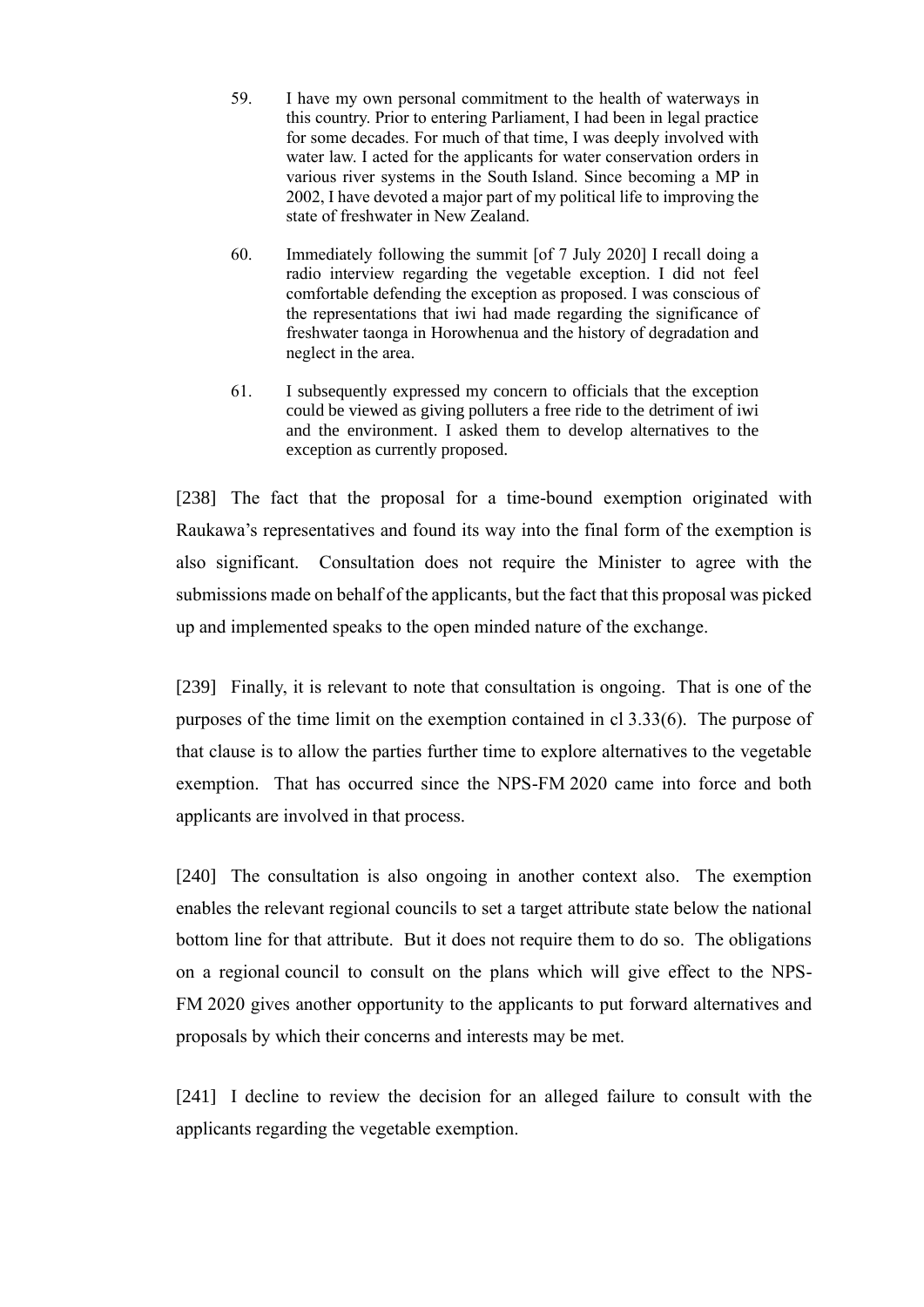# **Was the decision to include the vegetable exemption contrary to the principles of the Treaty of Waitangi?**

[242] Section 8 of the RMA requires decision makers to take into account the principles of the Treaty of Waitangi. Both applicants claim that the decision to include the vegetable exemption was invalid because it was contrary to principles of the Treaty, and that the Minister failed to take these principles into account in deciding to include the vegetable exemption. In addition, Raukawa pleads as a separate ground of challenge that the exemption breaches the principles of the Treaty of Waitangi.

[243] There is no dispute that Treaty of Waitangi implications were considered by the Minister in the course of developing the NPS-FM 2020. These were addressed in the Cabinet paper from both the Minister and the Minister of Agriculture dated 13 May 2020. That paper considered the Crown's responsibilities to "protect taonga, the exercise of tino rangatiratanga and kawanatanga, and the principles of the Treaty". Similarly, the impact of the Waitangi Tribunal's report on stage two of the freshwater and geothermal resources enquiry<sup>111</sup> was also referred to, as was the need to assess consistency with Treaty of Waitangi settlements.

[244] But that is not the focus of the applicants' claims. Their claims target the vegetable exemption in particular, and its compliance with the principles of the Treaty of Waitangi.

[245] Raukawa's separate ground of challenge raises a question about whether the Treaty confers any directly enforceable rights. Whilst acknowledging the enormous constitutional significance of the Treaty, the Crown submits that it does not. Mr Stephens submits that the settled judicial approach is that a breach of the Treaty is not a standalone cause of action.

[246] I consider the constitutional significance of the Treaty means direct enforcement by way of judicial review may be justified. This is consistent with the Court of Appeal's decision in *Takamore v Clarke* in which it was observed that the courts indirectly "enforce" the Treaty in a number of ways including by giving it

<sup>111</sup> Waitangi Tribunal *Stage 2 Report on the National Freshwater and Geothermal Resources Claim* (Wai 2358, 2019).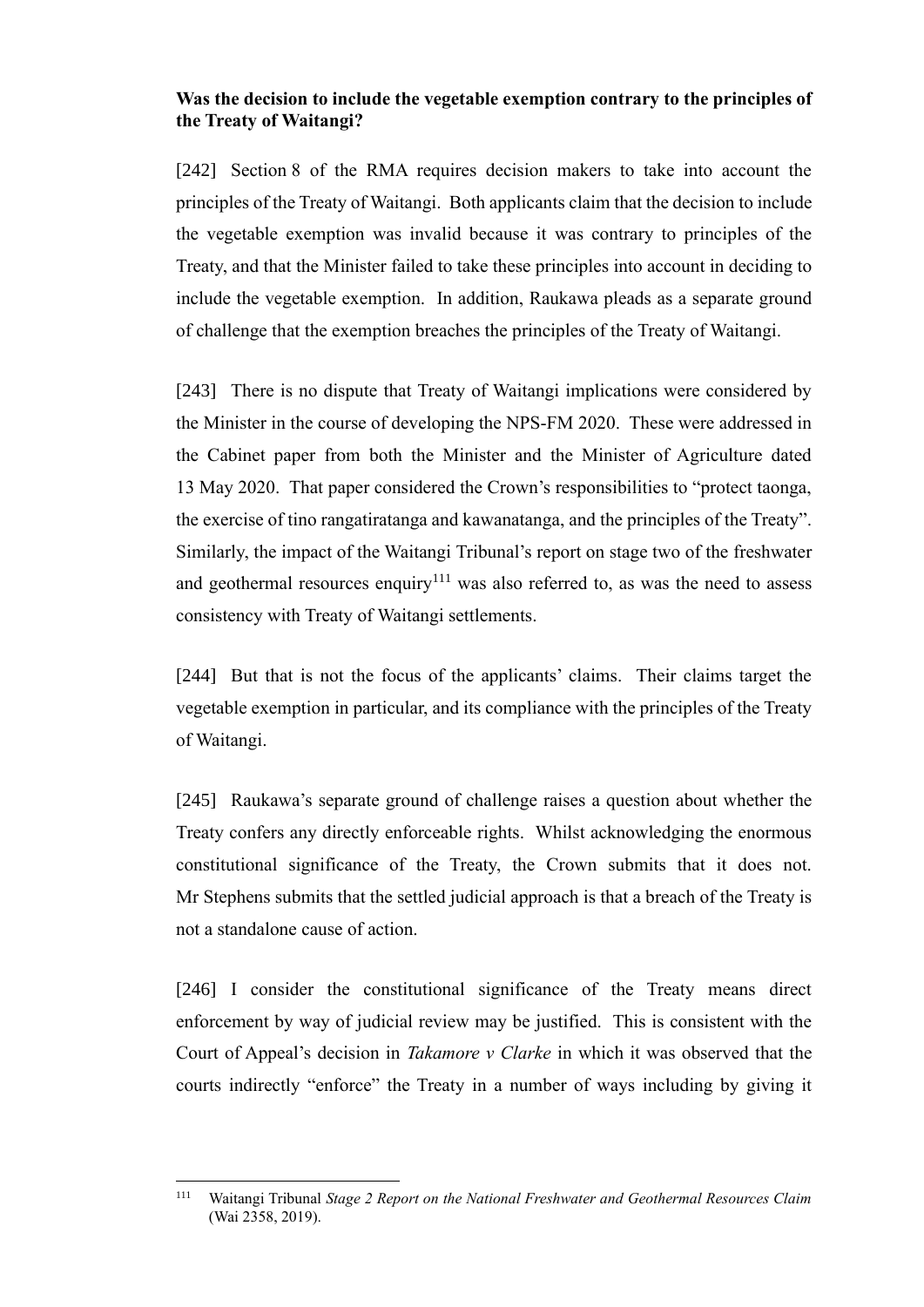"direct impact" in judicial review as an implied mandatory consideration.<sup>112</sup> The Supreme Court did not disavow this statement on appeal.<sup>113</sup>

[247] However, it is not necessary to reach a concluded view on that point. That is because it is not contended that direct enforcement of the Treaty in this case gives any different, or any greater, rights than those contained in s 8 of the RMA.

[248] That flows from the impact of s 8 in decisions made under the RMA. It is a section that has both substantive and procedural force.<sup>114</sup> For example, where various options are available to a decision-maker, the Privy Council has interpreted s 8, in combination with other provisions in Part 2 of the RMA, as inviting the decisionmaker to prefer the option not detrimental to Māori interests.<sup>115</sup> That construction is consistent with a recent Supreme Court case in which it was confirmed that Treaty clauses should not be narrowly construed and must be given a broad and generous construction.<sup>116</sup>

[249] Accordingly, I address the s 8 and Treaty of Waitangi claims as if they were co-extensive in this case with the focus on an alleged breach of Treaty principles.

[250] The principles of the Treaty were canvassed in the seminal case of *New Zealand Maori Council v Attorney-General*<sup>117</sup> and have been developed and fleshed out in subsequent cases and Waitangi Tribunal claims. The Court confirmed in that case that the Treaty signified a partnership between Pākeha and Māori, and creates responsibilities analogous to fiduciary duties. Those duties require each party to act towards each other reasonably and with the utmost good faith. The duty is not merely passive but extends to the active protection of Māori people in the use of their lands and waters to the fullest extent practicable.<sup>118</sup> Depending on context, consultation and cooperation may be required for the Crown to discharge its duty.<sup>119</sup>

<sup>112</sup> *Takamore v Clarke* [2011] NZCA 587, [2012] 1 NZLR 573 at [248].

<sup>113</sup> *Takamore v Clarke* [2012] NZSC 116, [2013] 2 NZLR 733.

<sup>114</sup> *Environmental Defence Society Inc v The New Zealand King Salmon Co Ltd* [2014] NZSC 38, [2014] 1 NZLR 593 at [88].

<sup>115</sup> *McGuire v Hastings District Council* [2002] 2 NZLR 577 (PC) at 594.

<sup>&</sup>lt;sup>116</sup> *Trans-Tasman Resources Ltd v Taranaki-Whanganui Conservation Board* [2021] NZSC 127 at [150]–[151] and [296].

<sup>&</sup>lt;sup>117</sup> *New Zealand Maori Council v Attorney-General* [1987] 1 NZLR 641 (CA).

 $118$  At 664.

At 683.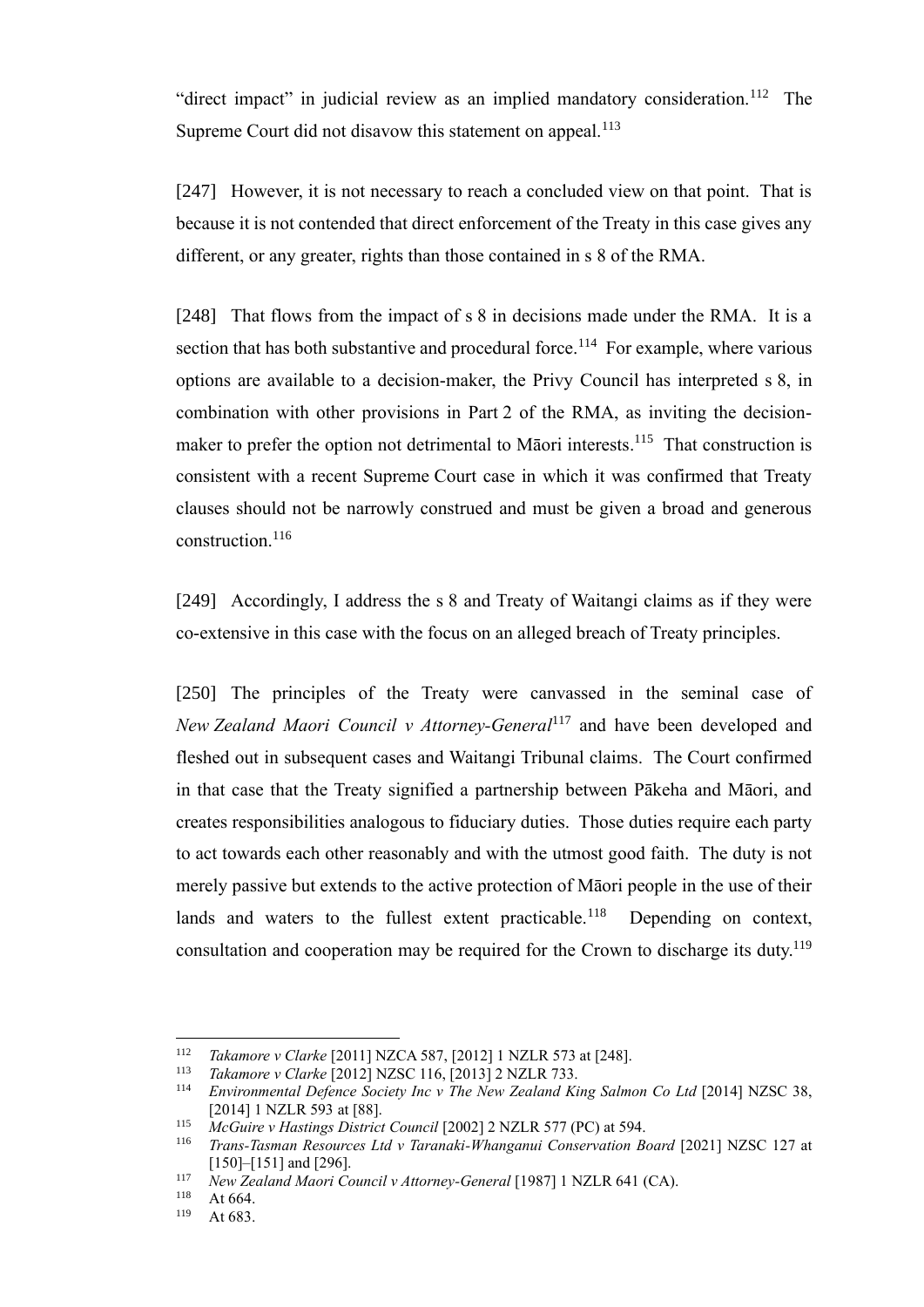The obligations of both parties under the Treaty accordingly inform the statutory duty to consult, as discussed in the previous section of this judgment.

[251] The key principle relied on by both applicants in this case is the duty of active protection of vulnerable taonga. The Privy Council has described that duty in the following terms: $120$ 

… [if] a taonga is in a vulnerable state, this has to be taken into account by the Crown in deciding the action it should take to fulfil its obligations and may well require the Crown to take especially vigorous action for its protection. This may arise, for example, if the vulnerable state can be attributed to past breaches by the Crown of its obligations and may extend to the situation where those breaches are due to legislative action. Indeed any previous default of the Crown could, far from reducing, increase the Crown's responsibility.

[252] These observations are apt in this case as the Waitangi Tribunal has found that the polluted and degraded state of Lake Horowhenua and the Hōkio stream can be attributed to past breaches by the Crown of its obligations under the Treaty.<sup>121</sup> The Waitangi Tribunal has recommended a statutory settlement to restore Lake Horowhenua and the Hōkio stream, although it acknowledges that Ngāti Raukawa's claim to the area has yet to be determined.<sup>122</sup>

[253] The claim that the vegetable exemption breaches the Crown's duty of active protection of a vulnerable taonga has given me considerable pause. The applicants' grievances are readily understood when viewed in historical context. Their interests have been subordinated in the past to the public use of the Lake as a recreational reserve, and the use of the Lake as a repository for Levin's sewage. From the applicants' perspective, the vegetable exemption is just more of the same with the interests of vegetable growers taking precedence over their relationship with the Lake and stream. As it was framed in submissions, the degradation of the applicants' food basket is being allowed to occur so as to provide a food basket for the rest of the country.

[254] If the vegetable exemption operated so as to maintain the status quo, or enable further degradation, then I would have found this claim to have been proved. Permitting the further degradation and pollution of the Lake, or failing to take active

<sup>120</sup> *New Zealand Maori Council v Attorney-General* [1994] 1 NZLR 513 (PC) at 517.

<sup>1&</sup>lt;sup>21</sup> Waitangi Tribunal *Horowhenua: The Muaūpoko Priority Report* (Wai 2200, 2017) at 701.<br>1<sup>22</sup> At 707, 708

At 707–708.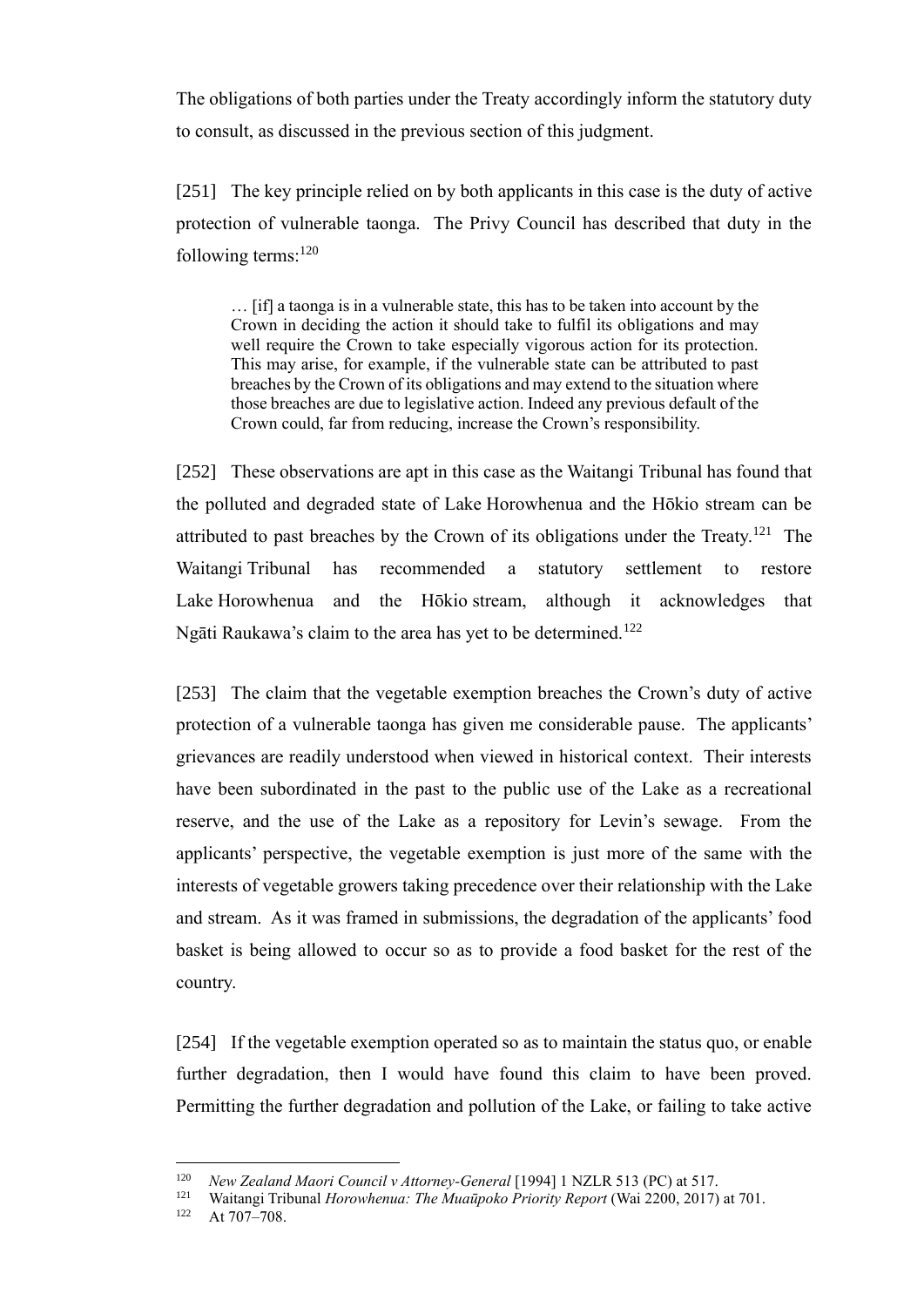steps to restore it, would not be consistent with the Crown's active duty to protect a vulnerable taonga.

[255] However, I do not interpret the vegetable exemption to have that effect. Allowing a regional council to set target attribute states for certain attributes below a national bottom line is not to be equated with maintaining the status quo or permitting further degradation of the Lake. Any targets set by the regional council, even if below the national bottom line, must be set so as to provide for an improvement in that attribute state. That is, an improvement in overall water quality.

[256] It is true that, as identified in the addendum to the s 32 report, setting targets below the national bottom line may mean that it takes longer to improve water quality. But this could be so even if the targets were set at or above the national bottom line. That is because it is for the regional council to set the relevant timeframes by which the targets are to be achieved. In any event, a longer timeframe for achieving water quality does not equate to a failure to take any steps at all. The situation affecting Lake Horowhenua and the Hōkio stream is complex, not least because of the historical acts that contributed to its current state. Restoring the Lake and stream is likely to take time whether the targets are set below, at or above the national bottom line.

[257] Finally, and as previously mentioned, the exemption does not relieve the regional council from setting targets that give effect to Te Mana o te Wai, and the policies of the NPS-FM 2020. Those provisions of the NPS-FM 2020 give effect to the principles of the Treaty of Waitangi, by recognising the relationship between the applicants and their taonga, and by ensuring that those in the applicants' position have a say on the management of freshwater taonga. These clauses reflect principles of rangatiratanga and partnership. They set out the means by which freshwater taonga are to be actively protected, and they put in place a process for consultation and information exchange with tangata whenua on decisions affecting freshwater in their rohe.

[258] To that extent, at least, my findings in relation to the applicants' challenges advanced under ss 6 and 7 also apply here. So too do the findings in relation to consultation. I consider the principles of the Treaty inform the scope of the statutory duty to consult. My conclusion that there was no breach of the duty to consult means there was no breach of the Treaty principles insofar as they relate to consultation.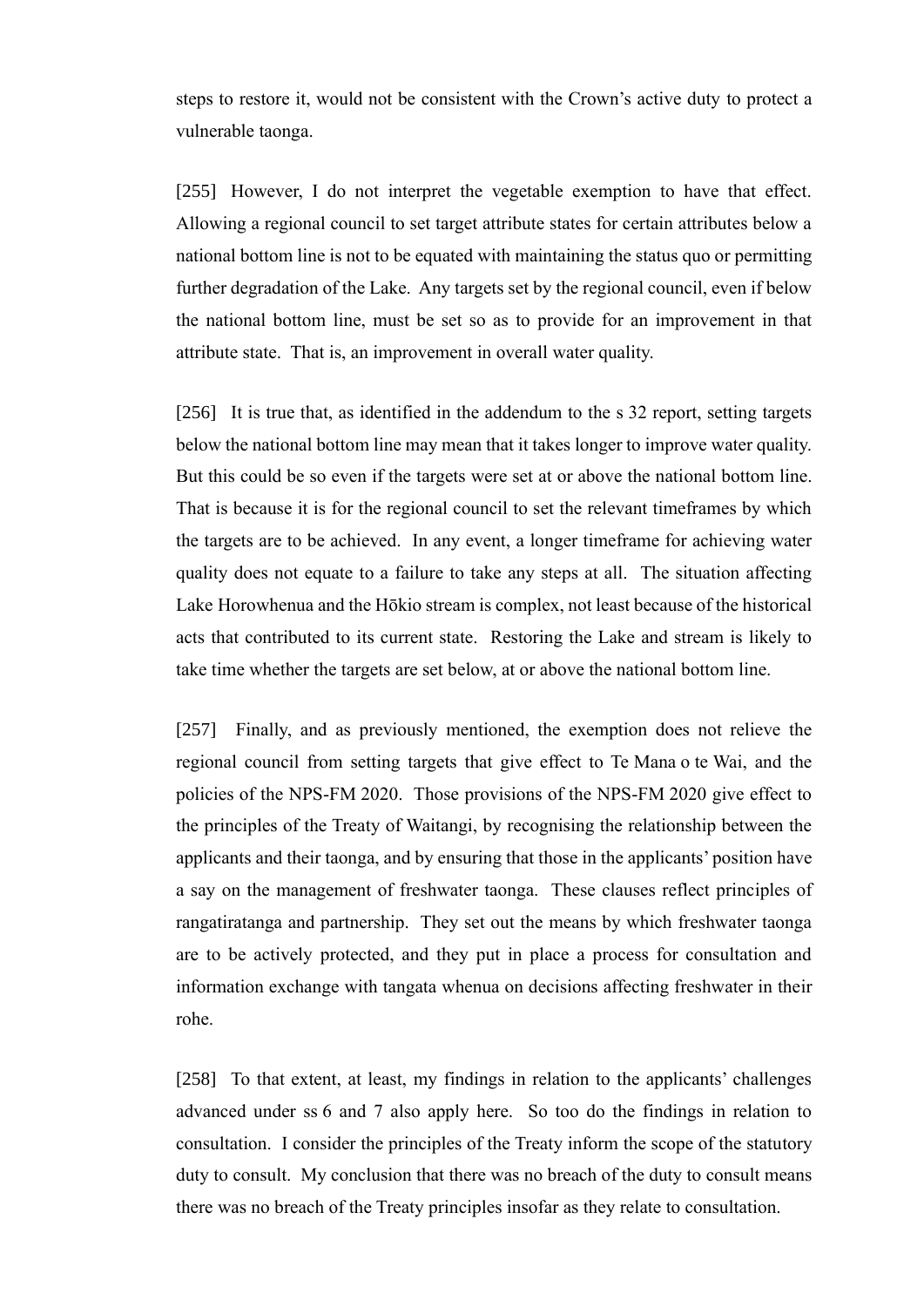[259] These provisions mean that I am satisfied that the Minister took into account the principles of the Treaty of Waitangi when deciding to include the vegetable exemption. The decision is not, therefore, legally invalid for breach of s 8, and nor can it be impugned for failure to take into account mandatory relevant considerations as set out in s 8.

### **Was the decision to include the vegetable exemption unreasonable?**

[260] Muaūpoko challenges the decision on the grounds of *Wednesbury*  unreasonableness.<sup>123</sup> Mr Bennion submits that there is a "material disconnect in the chain of logic from both facts and legal propositions to the conclusion".

[261] In making that submission, Mr Bennion places reliance on the formulation of unreasonableness by Palmer J in *Hu v Immigration and Protection Tribunal*. 124 Drawing on the Supreme Court's decision in *Bryson v Three Foot Six Ltd*,<sup>125</sup> and Edwards v Bairstow,<sup>126</sup> Palmer J encapsulated unreasonableness as follows:

[30] Lord Radcliffe's three scenarios, encapsulated by the Supreme Court as an insupportable or untenable ultimate conclusion, also assist in identifying what constitutes a relatively narrow but usable concept of unreasonableness. A decision may be unreasonable if it is not supported by any evidence, or if the evidence is inconsistent with or contradictory of it, or if the only reasonable conclusion contradicts the determination. The first two of these involve the adequacy of the evidential foundation of the decision. The last involves the chain of logical reasoning in the application of the law to the facts: if there is a material disconnect in the chain of logic from a fact or a legal proposition to a conclusion, a decision may be unreasonable and therefore unlawful.

[262] The Court of Appeal has commented that this formulation of *Wednesbury* unreasonableness is "useful";  $^{127}$  although the formulation has reinvigorated debate on reasonableness review.<sup>128</sup> This is not the right case to enter that debate. That is because whether the traditional *Wednesbury* formulation (a decision which no reasonable decision-maker could have reached) or Palmer J's formulation is used, the decision to include a vegetable exemption cannot be impugned for unreasonableness.

<sup>&</sup>lt;sup>123</sup> *Associated Provincial Picture Houses Ltd v Wednesbury Corp* [1948] 1 KB 223 (CA).

<sup>&</sup>lt;sup>124</sup> *Hu v Immigration and Protection Tribunal* [2017] NZHC 41, [2017] NZAR 508.<br><sup>125</sup> *Bruson v Three Eoot Six Ltd* [2005] NZSC 34, [2005] 3 NZL P 721

<sup>125</sup> *Bryson v Three Foot Six Ltd* [2005] NZSC 34, [2005] 3 NZLR 721.

<sup>126</sup> *Edwards v Bairstow* [1956] AC 14 (HL).

<sup>127</sup> *CP Group Ltd v Auckland Council* [2021] NZCA 587 at [135].

<sup>128</sup> See MB Rodriguez Ferrere "Redefining reasonableness" [2017] NZLJ 67.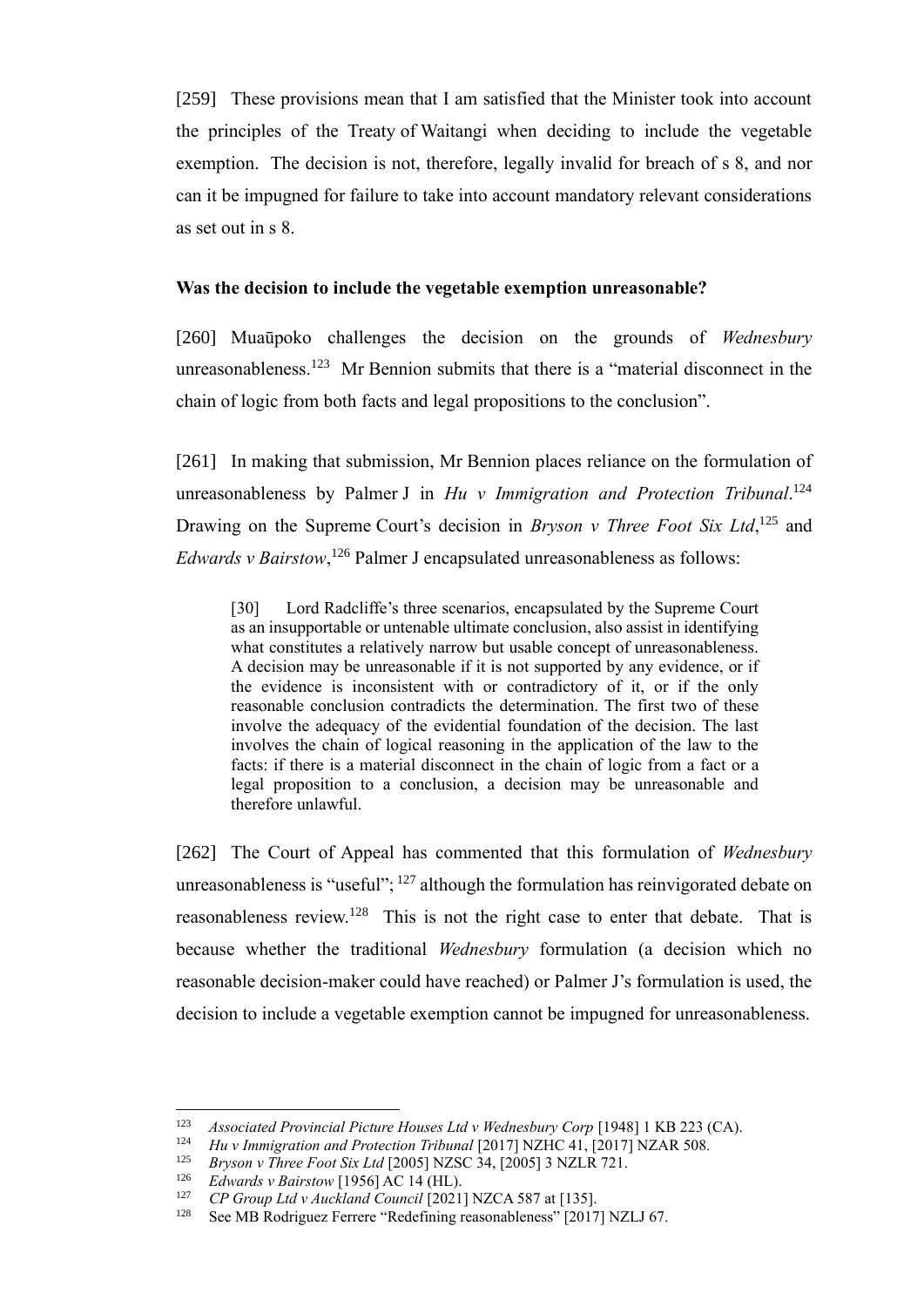[263] That is because the decision was clearly supported by evidence. That evidence consisted of scientific modelling produced by the Ministry which suggested that a requirement to set target attribute states at or above national bottom lines could compromise the domestic supply of vegetables.

[264] There was also logic underlying the decision in that the Minister was trying to reconcile improving freshwater quality without compromising domestic vegetable supply. The permissive nature of the exemption, and its time-bound nature, recognises that these issues are difficult and further work on them is required. That work is ongoing. It is in the context of this work that alternative methods to protecting vegetable production short of setting targets below national bottom lines are being explored. The applicants and their representatives are involved in that process.

[265] This ground of review is dismissed.

# **Result**

[266] The applications for judicial review are dismissed.

[267] The parties are encouraged to confer and reach agreement on the question of costs. If costs cannot be agreed, then submissions in support of costs shall be filed and served 30 working days after delivery of this judgment. Submissions in response shall be filed 14 working days thereafter. Costs shall be determined on the papers.

Edwards J